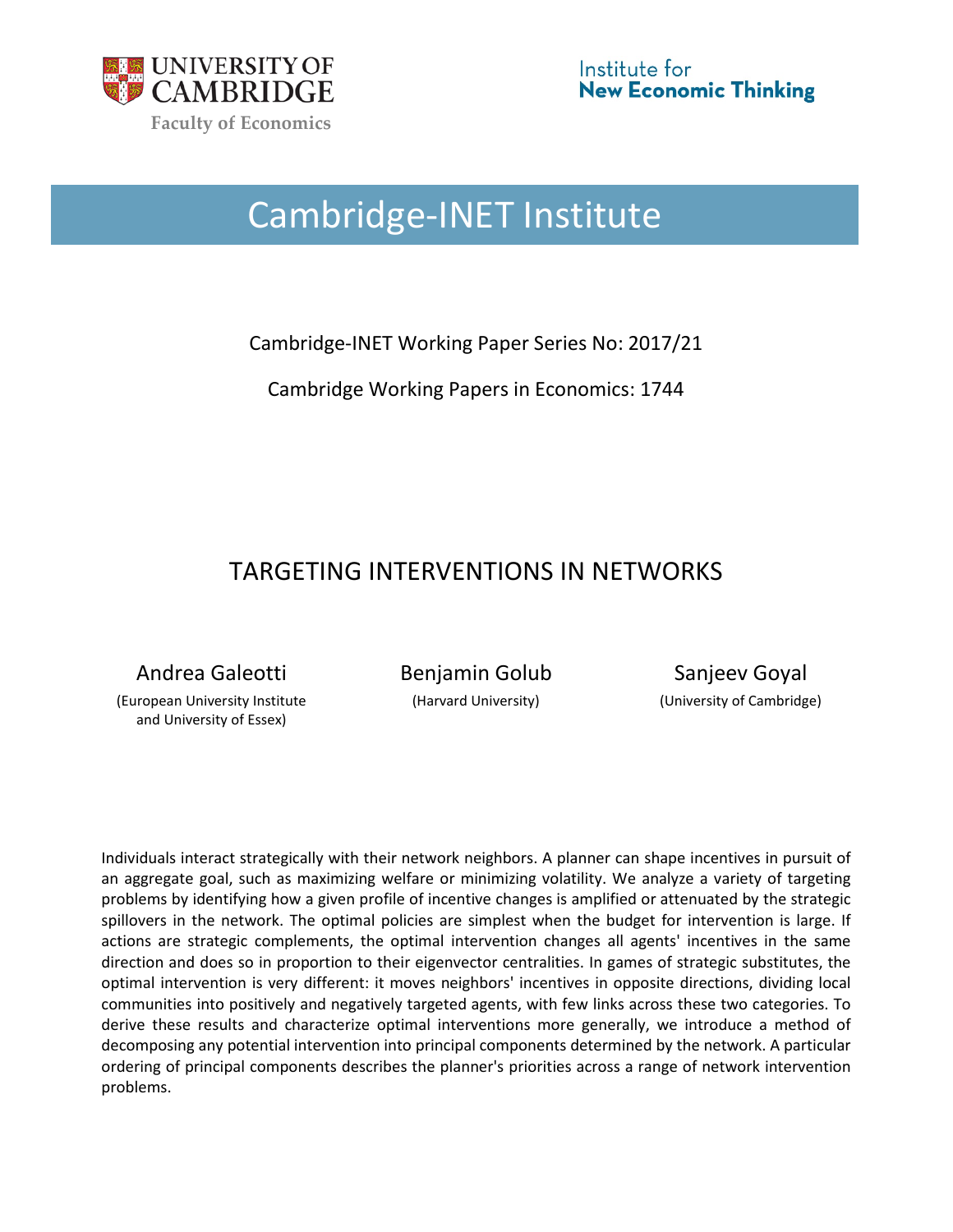## TARGETING INTERVENTIONS IN NETWORKS

ANDREA GALEOTTI, BENJAMIN GOLUB, AND SANJEEV GOYAL

ABSTRACT. Individuals interact strategically with their network neighbors. A planner can shape incentives in pursuit of an aggregate goal, such as maximizing welfare or minimizing volatility. We analyze a variety of targeting problems by identifying how a given profile of incentive changes is amplified or attenuated by the strategic spillovers in the network. The optimal policies are simplest when the budget for intervention is large. If actions are strategic complements, the optimal intervention changes all agents' incentives in the same direction and does so in proportion to their eigenvector centralities. In games of strategic substitutes, the optimal intervention is very different: it moves neighbors' incentives in opposite directions, dividing local communities into positively and negatively targeted agents, with few links across these two categories. To derive these results and characterize optimal interventions more generally, we introduce a method of decomposing any potential intervention into principal components determined by the network. A particular ordering of principal components describes the planner's priorities across a range of network intervention problems.

Date Printed. March 13, 2018.

We are grateful to John Urschel, Xavier Vives, and Glen Weyl for helpful conversations. Gustavo Nicolas Paez and Eduard Talamás provided exceptional research assistance. We thank Sihua Ding, Joerg Kalbfuss, Fakhteh Saadatniaki, Alan Walsh, and Yves Zenou for detailed readings of earlier drafts. Andrea Galeotti is grateful to the European Research Council for support through the ERC-consolidator grant (award no. 724356) and to the European University Institute for support through the Internal Research Grant. Galeotti: Department of Economics, European University Institute, and Department of Economics, University of Essex, Andrea.Galeotti@eui.eu. Golub: Department of Economics, Harvard University and University of Pennsylvania, bgolub@fas.harvard.edu; Goyal: Faculty of Economics and Christ's College, University of Cambridge, sg472@cam.ac.uk.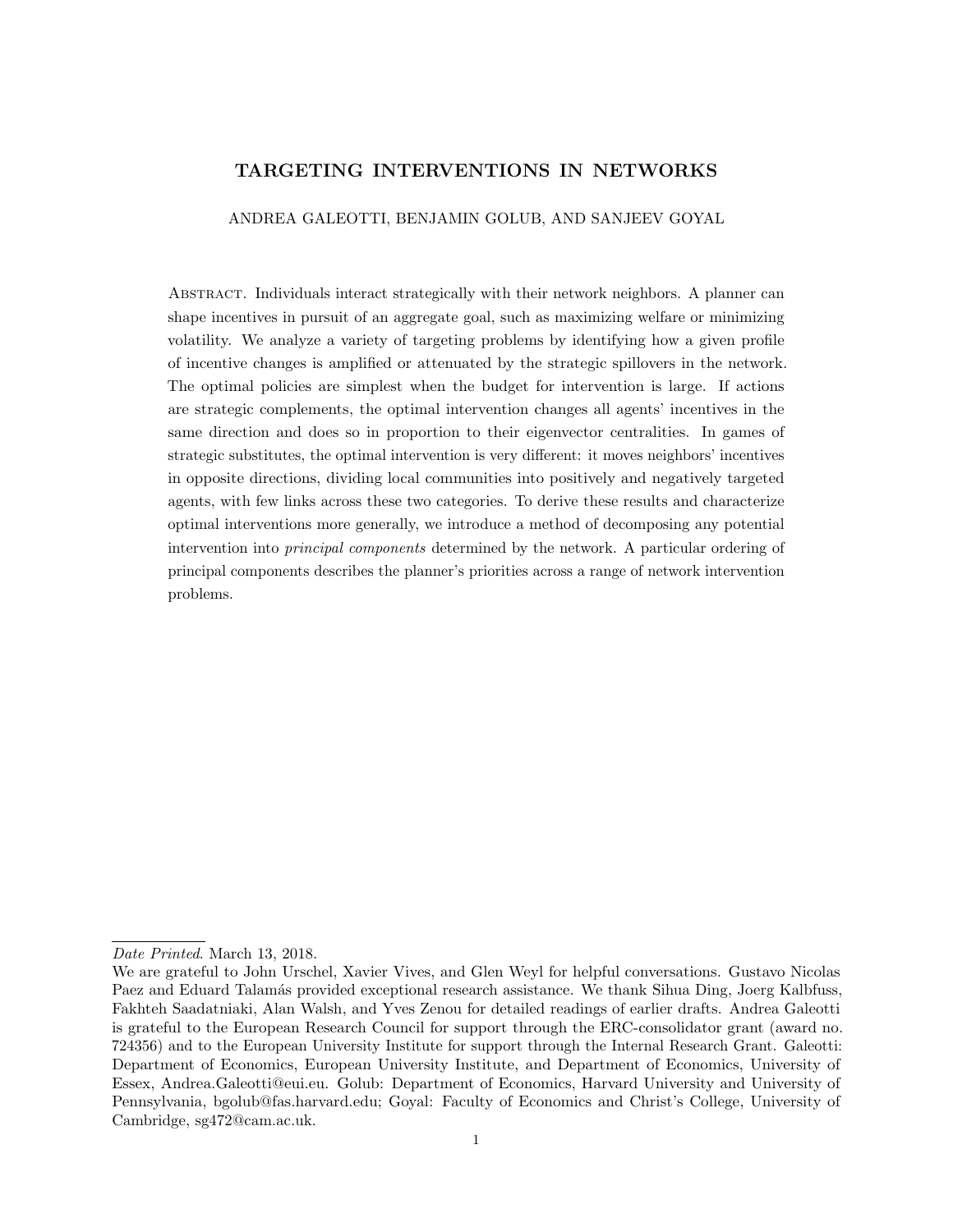#### 1. INTRODUCTION

Consider a group of individuals who interact strategically, and an external entity—a planner—who seeks to achieve a goal through an intervention that changes individuals' incentives. For concreteness, we present three applications.

- (1) School pupils choose their level of educational effort. A pupil's incentives to study are affected by his own attributes (ability, etc.) and the efforts exerted by his friends. A school principal seeks to improve total student welfare and the instruments at her disposal include offering additional tutoring or rewards for achievement to some students.
- (2) Firms invest in capacity, optimizing in response to costs and benefits idiosyncratic to their own business, as well as other firms' investment decisions. A government seeks to reduce the volatility of aggregate investment and can affect the variances and covariances of firms' idiosyncratic incentives for investment—e.g., by stabilizing prices of their inputs.
- (3) Firms in a supply chain set prices; these decisions affect the demand, and hence pricing, of other firms. A regulator seeks to maximize total market surplus. As in (2), it can, at a cost, affect the variability and correlations of the prices of firms' inputs.

These cases can be studied within a common framework of interventions in a network game. Agents' payoffs depend on their own attributes, their actions, and the actions of some others, whom we call their contacts or neighbors. Actions may be strategic complements or strategic substitutes. A planner can, by allocating limited intervention resources, change the incentives of some targeted individuals. Through the network, this will also change the incentives of their neighbors. The planner seeks to improve some aggregate outcome such as total welfare, volatility, or market surplus. We study the question: how should interventions be targeted?

To describe some of the basic forces, let us start by considering setting  $(1)$ —e.g., pupils studying in school—under strategic complements. Suppose that the planner can target a given individual and encourage him to work harder. His raised effort, in turn, pushes up the efforts of his friends due to the strategic complementarity, which, in turn, increases the efforts of their friends, and so forth. It is natural to suppose that the planner's marginal costs of raising any one individual's effort are increasing. Thus, given a budget, the planner may be best off targeting multiple individuals, rather than focusing all effort on one. But how should she allocate the effort?

An important observation is that in the strategic complements case, the planner will want to move neighbors' incentives together, since increasing someone's effort makes it easier to increase the efforts of his neighbors. In other words, the planner's investments to encourage two neighbors to work harder are complementary. The optimal policy will, then, exploit this complementarity to amplify the impact of interventions. The first main result says that,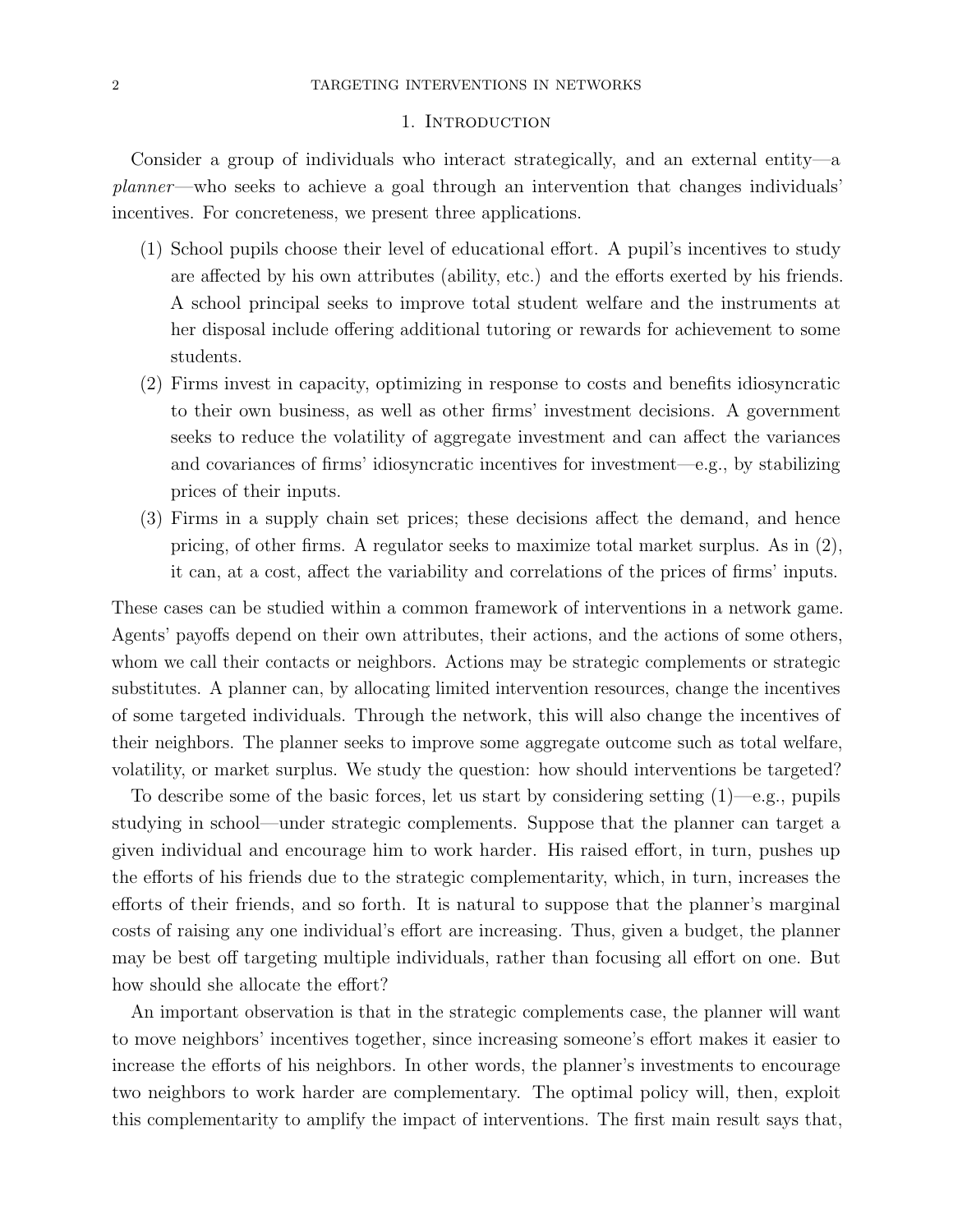under certain conditions, the best amplification is achieved by targeting agents in proportion to their eigenvector centrality, which measures how well-connected they are in the network as a whole. An agent's eigenvector centrality is the right measure of the total direct and indirect complementarity between changes to this agent's incentives and those of everyone else.

Next, consider the case of strategic substitutes. To take a concrete example, consider a decentralized team collaborating to develop a software product. Effort by one individual towards documenting and testing code reduces the incentives of others using the same code (his network neighbors) to do the same. A planner can encourage some team members to invest more in this activity, e.g., by directly providing help or public recognition. If the planner targets two individuals who are neighbors and encourages both to work harder, one individual's increase in effort reduces his neighbors' incentives for effort. That is, these two parts of the intervention work against each other, potentially wasting intervention resources. Thus, the planner's intervention may want to move neighbors' incentives in *opposite* directions. In this case, we show that the best policy divides agents into two groups, the positively and negatively targeted; this is done in such a way that there are many links between oppositely targeted agents, and few links between agents whose incentives are altered in the same direction. It turns out that, parallel to the complements case, the welfare-optimal incentive targeting is proportional to an eigenvector of the network—in this case, the one associated to its least eigenvalue.

A key idea above is that the network of strategic interactions causes some interventions to be internally self-reinforcing, while others are self-attenuating. Our main technique is a general approach for identifying and separating these, and using that to design interventions. We now sketch the mathematical ideas involved in deriving these results.

Agents' private incentives to put in effort can be represented as a vector of real numbers marginal benefits that each agent derives from the activity. An intervention is a change to this vector. In setting (1), the planner's problem is to choose the best profile of marginal benefits subject to the constraint of having a total *adjustment cost* not exceeding a resource constraint. In settings (2) and (3), the planner affects the distribution of individuals' idiosyncratic incentives: for example, she may, at a cost, reduce common shocks.<sup>1</sup> In both settings, as we have argued, it will matter which changes to the incentives have positive feedback and are amplified. To find these, we choose particular coordinates for the vector space of possible interventions: an orthonormal basis that is obtained by diagonalizing the matrix of strategic interactions. Each basis vector can be seen as a "basic" intervention. The basis has two key features: (i) the vectors can be ordered in terms of how much strategic feedback or amplification they induce; and (ii) interventions along different basis vectors are "separable" or "independent" in a certain sense, which makes it easy to trace their impact on outcomes.

<sup>&</sup>lt;sup>1</sup>For some recent studies on how the structure of volatility affects strategic interactions, see, e.g., Angeletos and La'O (2013), Bergemann and Morris (2013), and Bergemann, Heumann, and Morris (2015).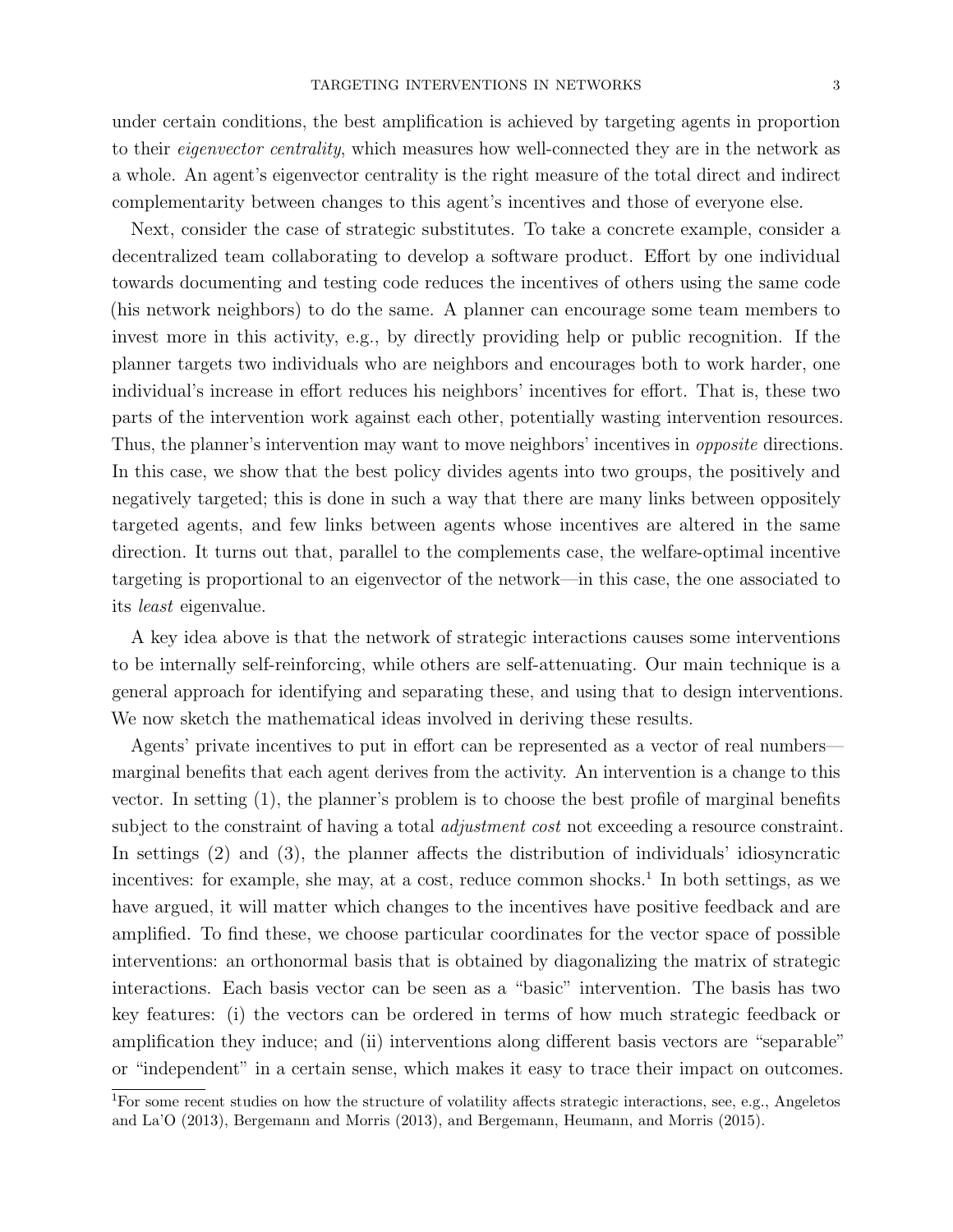In the case of strategic complements, the basis vector that achieves maximum amplification is an eigenvector corresponding to the largest eigenvalue of the network. In the case of strategic substitutes, the basis vector that achieves maximum amplification is an eigenvector corresponding to the smallest eigenvalue of the network. We use this to derive the results sketched above. The eigenvectors that play a key role in these characterizations are related to network measures identified as being important in the existing network literature, in particular Ballester, Calvó-Armengol, and Zenou (2006), Bramoullé, Kranton, and d'Amours (2014) and Acemoglu, Ozdaglar, and Tahbaz-Salehi (2016). We discuss the relation to these papers and others in Section 8.

The decomposition that plays the key role in the arguments has an important interpretation as the principal component decomposition of the network adjacency matrix. The basis vector that turns out to be most important in the strategic complements case is the one that, in a suitable sense, best summarizes individuals' levels of connectedness in the whole network. Thus it is called the first principal component. In the case of strategic substitutes, the key vector is one that is, in a sense, the "least representative" of overall social interactions, and the most sensitive to local structure. Thus it is the last principal component. Especially for this latter case, we also give graph-theoretic interpretations, which show that the eigenvector relevant for strategic substitutes encodes information about "how bipartite" the network of interaction is. When the network is actually bipartite, the eigenvector precisely identifies the two sides of the network, i.e., the two disjoint maximal independent sets of the network. To summarize, the principal component interpretation of eigenvectors allows us to relate the results on optimal targeting to network structure.

In general, our approach to finding optimal interventions focuses on the singular value decomposition (SVD) of the adjacency matrix, which is the right generalization, in our problem, of diagonalizing the adjacency matrix. This reason for the SVD's usefulness is that it offers a convenient way to write quadratic forms in the equilibrium actions. Quadratic forms arise naturally in the economic problems we have been discussing. Generally, it will not be only the first or last principal components that matter for optimal targeting. However, the degree to which different components figure in a planner's optimal intervention can generally be nicely ordered, in a way that depends on the strategic structure of the problem at hand and the planner's objective. To illustrate the versatility of our approach, we propose and solve two related intervention problems: one, minimizing volatility of aggregate investment (setting (2) above) and two, maximizing consumer and producer surplus in a supply chain (setting (3) above).

The structure of the optimal interventions can, in general, turn out to be complex: the right targeting scheme may depend not only on network structure, but on other details of the problem, such as the status quo incentives. A natural question is: under what circumstances can we say that the optimal intervention will be simple, with the relative degree of focus on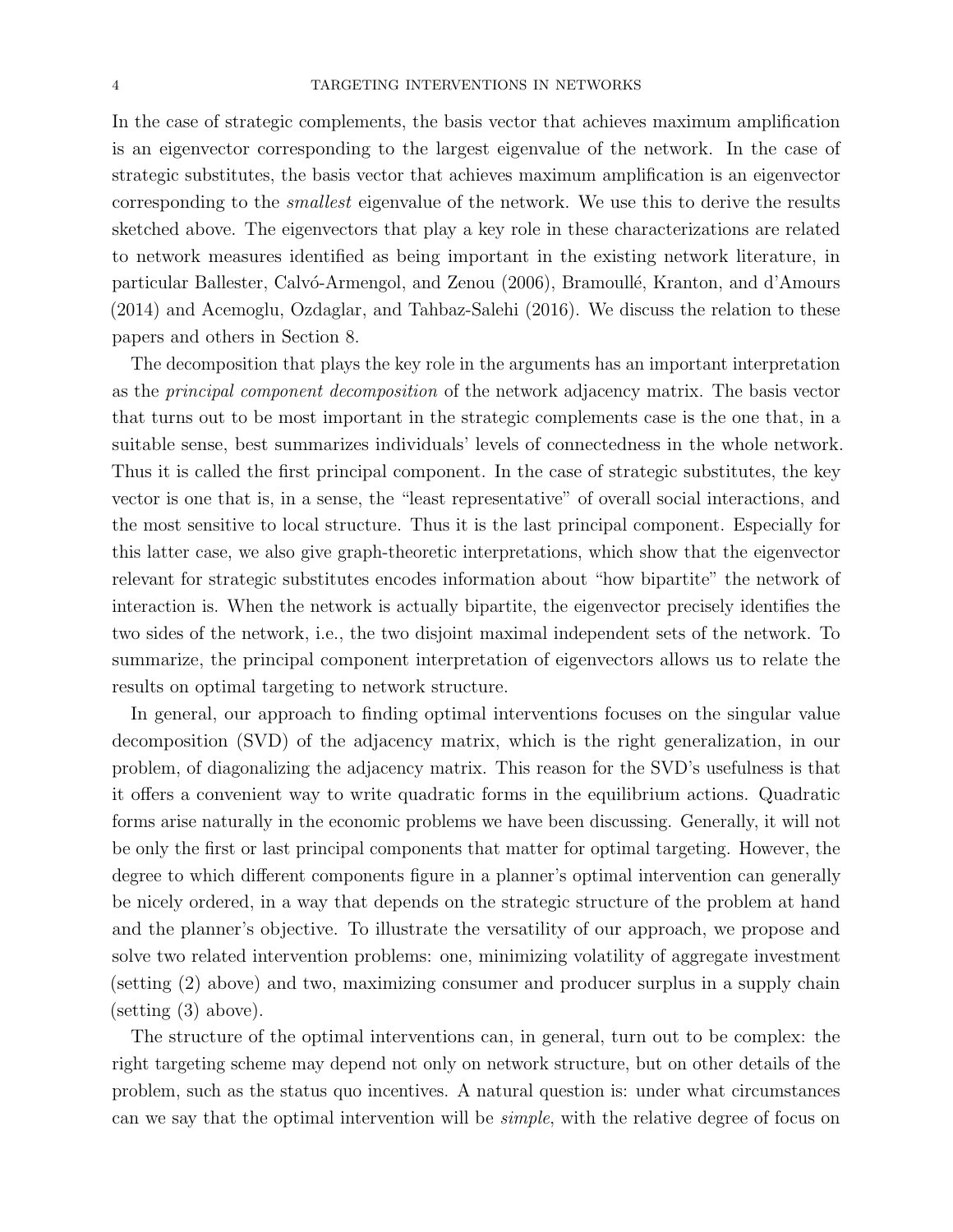different agents determined only by the network, and independent of other details? Focusing on the basic network game of setting (1), we show that this occurs for large enough budgets. The network structure determines how large the budget must be for interventions to be simple. Thus we describe which networks admit particularly simple interventions.

Research over the past two decades has deepened our understanding of the empirical structure of networks and how networks affect human behavior. This naturally leads to a study of how policy interventions can effectively exploit network structure, thereby economizing on scarce resources. Our paper contributes to a broad and exciting body of research, spread across economics, sociology, public health, marketing, and computer science, among other fields, which studies network interventions. In economics, this work includes Ballester, Calvó-Armengol, and Zenou (2006), Banerjee, Chandrashekhar, Duflo, and Jackson (2016), Belhaj and Deroian (2017) Bloch and Querou (2013), Candogan, Bimpikis, and Ozdaglar (2012), Demange (2017), Dziubinski and Goyal (2017), Fainmesser and Galeotti (2017), Galeotti and Goyal (2009), Galeotti and Rogers (2013), Akbarpour, Malladi, and Saberi (2017), as well as many other papers.<sup>2</sup>

The novelty of the paper in the context of this literature lies in three contributions. The first is a unified approach to a class of intervention problems. Our planner's problems are rich in several ways: they allow for a variety of planner's objectives (e.g., total welfare, aggregate volatility, various surpluses); they involve different applications (educational effort, investment, pricing); and they allow both strategic complements and substitutes. Across these problems, the planner's concerns are summarized by closely related quadratic forms that the interventions seek to maximize. The second contribution is in relating the optimal solutions to network structure using the singular value decomposition—and the corresponding analysis of principal components determined by the adjacency matrix. As we have said, all principal components may, in general, play a role in an optimal targeting scheme. The main results show that the degree of emphasis on various components is ordered according to their eigenvalues, even when the intervention is complex. The third contribution is that, in the classical setting of a network game, we characterize when a planner with a welfare objective will have a *simple* targeting policy, focusing on the first or the last principal component. The conditions involved depend on statistics of the network's eigenvalues that capture subtle aspects of its large-scale structure. In this result, and in others, the network statistics and centrality measures that play a key role in our characterizations are, in some cases, standard ones or familiar from recent work; in other cases they are distinct and highlight new aspects of network structure as being economically significant.

<sup>2</sup>We refer to Zenou (2016) for a recent survey on interventions in network games. Prominent contributions in related disciplines include Rogers (1983), Feick and Price (1987), Borgatti (2006), Kempe, Kleinberg, and Tardos (2003), and Valente (2012).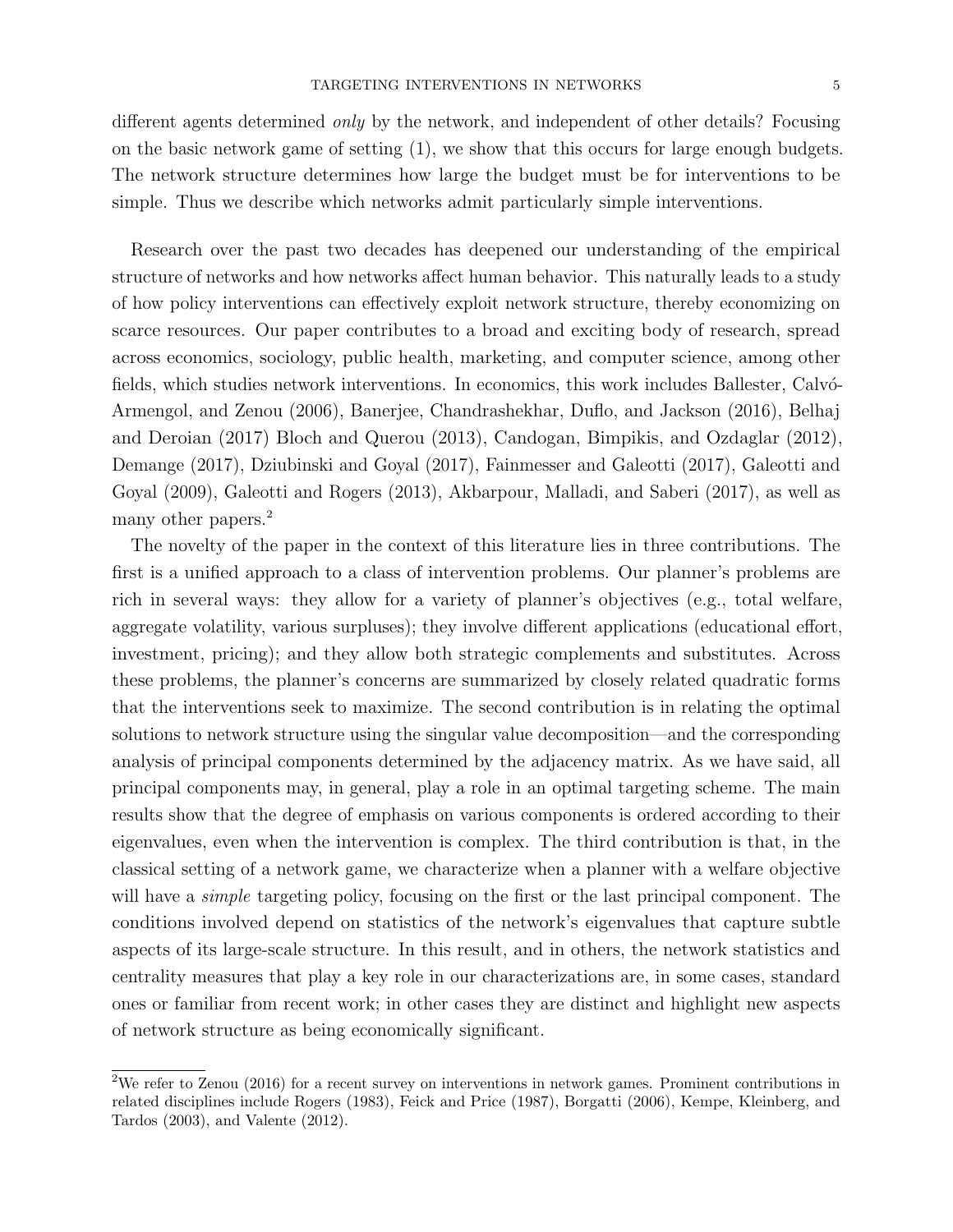The rest of the paper is organized as follows. Section 2 presents the optimal interventiontargeting problem in a canonical network game. Section 3 illustrates, informally, optimal interventions in two simple networks. Section 4 sets out notation and basic facts about the singular value decomposition and presents its application to the network game. In Section 5 we provide general results for the optimal targeting intervention problem. Section 6 presents and solves intervention problems for a planner seeking to minimize volatility in an investment game, and to maximize consumer and producer surplus in a supply chain where producers play a pricing game. Section 7 discusses how the main results can be generalized when we relax the assumptions relating to the adjacency matrix, the costs of intervention, and linear-quadratic payoffs. Section 8 relates our work to existing literature on networks games. Section 9 contains concluding remarks. Appendix A contains omitted proofs of some of the propositions.

## 2. Basic model

There is a set of individuals  $\mathcal{N} = \{1, \ldots, n\}$  with  $n \geq 2$ ; the individuals are typically indexed by i. Individual i chooses an action  $a_i \in \mathbb{R}$ , simultaneously with others; the vector of actions across all individuals is denoted  $a \in \mathbb{R}^n$ . The payoffs to individual i given an action profile a are:

$$
W_i(\boldsymbol{a})=b_i a_i-\frac{1}{2}a_i^2+\beta a_i\sum_{j\in\mathcal{N}}g_{ij}a_j.
$$

In this formulation,  $b_i \in \mathbb{R}$  denotes each individual's marginal benefit from his own action; the corresponding vector across all individuals is denoted by  $\mathbf{b} \in \mathbb{R}^n$ . The weighted, directed network with adjacency matrix G has directed links  $(i, j)$  with weights  $g_{ij}$ ; it is a representation of the strategic interactions.

When G is a nonnegative matrix, the parameter  $\beta$  captures the direction of strategic interdependencies. If  $\beta > 0$ , then actions are strategic complements; if  $\beta < 0$ , then actions are strategic substitutes.<sup>3</sup> As Ballester et al. (2006) observed, any (pure strategy) Nash equilibrium action profile  $\boldsymbol{a}$  satisfies:

$$
[\boldsymbol{I} - \beta \boldsymbol{G}] \boldsymbol{a} = \boldsymbol{b}.\tag{1}
$$

If the matrix is invertible, the unique Nash equilibrium of the game can be characterized by:

$$
\mathbf{a} = [\mathbf{I} - \beta \mathbf{G}]^{-1} \mathbf{b}.
$$
 (2)

We will maintain throughout, unless stated otherwise, a standard assumption:

**Assumption 1.** The spectral radius of  $\beta G$  is less than 1.<sup>4</sup>

<sup>&</sup>lt;sup>3</sup>We do not need the assumption of nonnegative G, though the remarks on the interpretation of  $\beta$  show it can be a helpful case to think about.

<sup>&</sup>lt;sup>4</sup>The spectral radius of a matrix is the maximum of its eigenvalues' absolute values.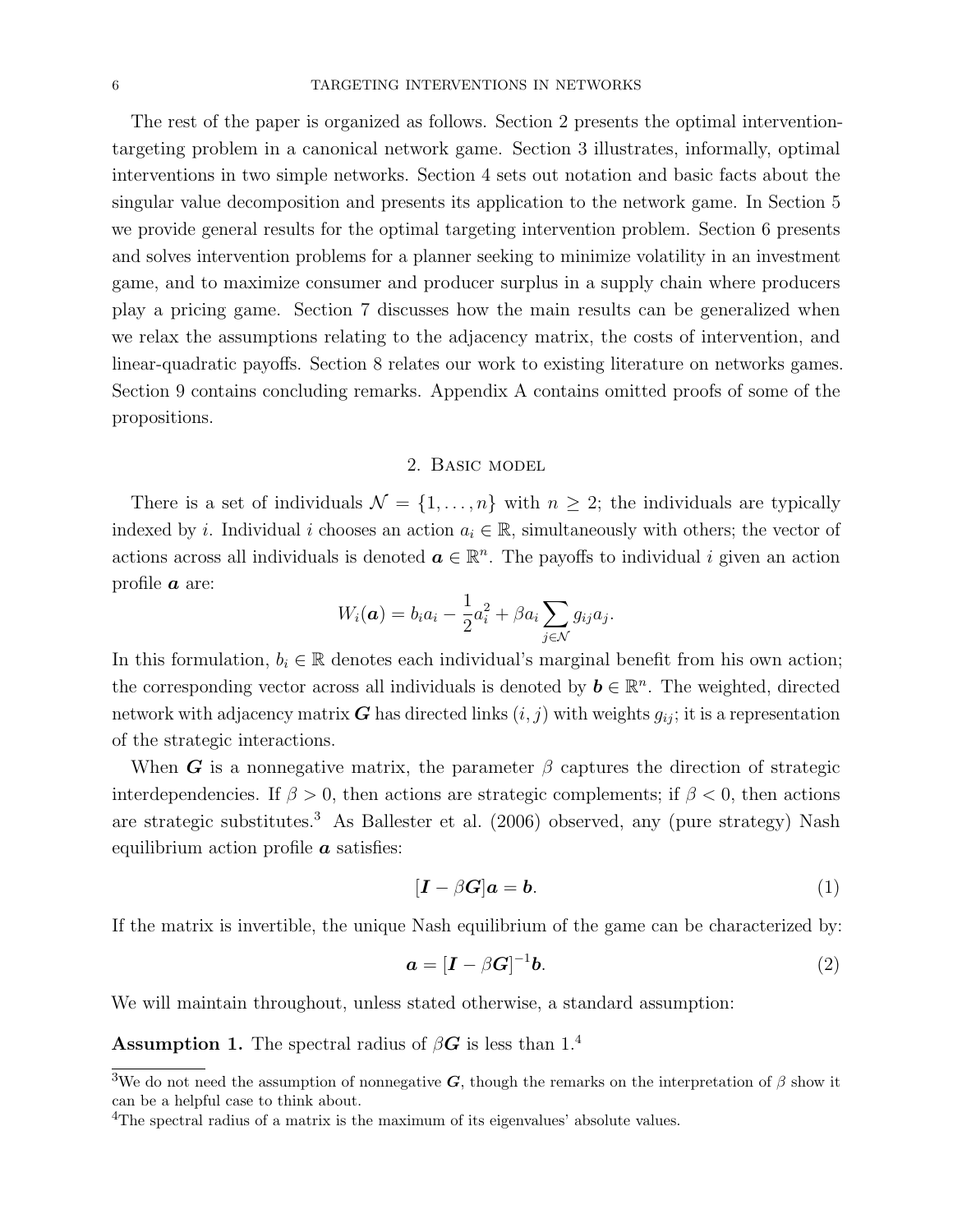This ensures existence of the inverse in (2), and also the uniqueness and stability of the Nash equilibria (Bramoullé et al.,  $2014$ ).<sup>5</sup>

2.1. A network intervention problem. A *status quo* vector of individuals' marginal benefits  $\hat{b}$  is given. The planner wishes to maximize aggregate utility of individuals and can modify, at an adjustment cost, every individual's marginal benefit by changing the status quo  $\hat{b}$  to b. The timing of the intervention is as follows: the planner moves first and chooses her intervention, and then individuals simultaneously choose actions. Formally, the incentive-targeting problem is:

$$
\max_{\boldsymbol{b}} \sum_{i \in \mathcal{N}} W_i(\boldsymbol{a})
$$
  
s.t.  $\boldsymbol{a} = [\boldsymbol{I} - \beta \boldsymbol{G}]^{-1} \boldsymbol{b}$ ,  

$$
K(\boldsymbol{b}; \widehat{\boldsymbol{b}}) = \sum_{i \in \mathcal{N}} (b_i - \widehat{b}_i)^2 \le C,
$$
 (IT)

where  $C$  is the given resource constraint or budget. Thus, the planner is maximizing welfare, subject to agents' playing an equilibrium (given her intervention), and subject to adjustment costs not exceeding the budget.

2.2. Discussion of assumptions. The formulation of the adjustment cost  $K(\boldsymbol{b}; \hat{\boldsymbol{b}})$  reflects the idea that the planner faces increasing marginal costs as she seeks to make larger changes in individuals' incentives. We extend the analysis to more general cost functions, and to nonlinear strategic interactions, in Section 7.

Note that the planner may intervene either to encourage or discourage action, i.e., increasing or decreasing  $b_i$  relative to the status quo of  $b_i$ , and that both types of interventions are costly. It is natural to think of the available interventions as changes to the environment that make the action in question more or less appealing. The model is not suited to cases where the marginal benefit  $b_i$  is, for example, a wage set by our planner, so that the planner is providing all the incentive to take the action in the first place; in that case, the costs would have a different form (we elaborate on possible applications in this direction in Section 9). Instead, it is designed to capture cases where incentives that the planner takes as given set status quo  $\hat{b}$ , and the planner can use certain controls to modify them. For instance, suppose  $a_i$  is the level of effort toward studying invested by pupils while they are at school; there are also some outside option activities such as, for concreteness, extracurricular clubs. Many of the reasons to pursue each activity are not within a planner's (e.g., school principal's) control, but rather have to do with students' own preferences and future outcomes. Those set the

<sup>&</sup>lt;sup>5</sup>The game we have presented is an instance of a linear-quadratic game played on a network; papers that study such games include Ballester et al. (2006), Bramoullé et al. (2014), and Goyal and Moraga-Gonzalez (2001). For a survey of research in games on networks, see Bramoulle and Kranton (2016) and Jackson and Zenou (2015).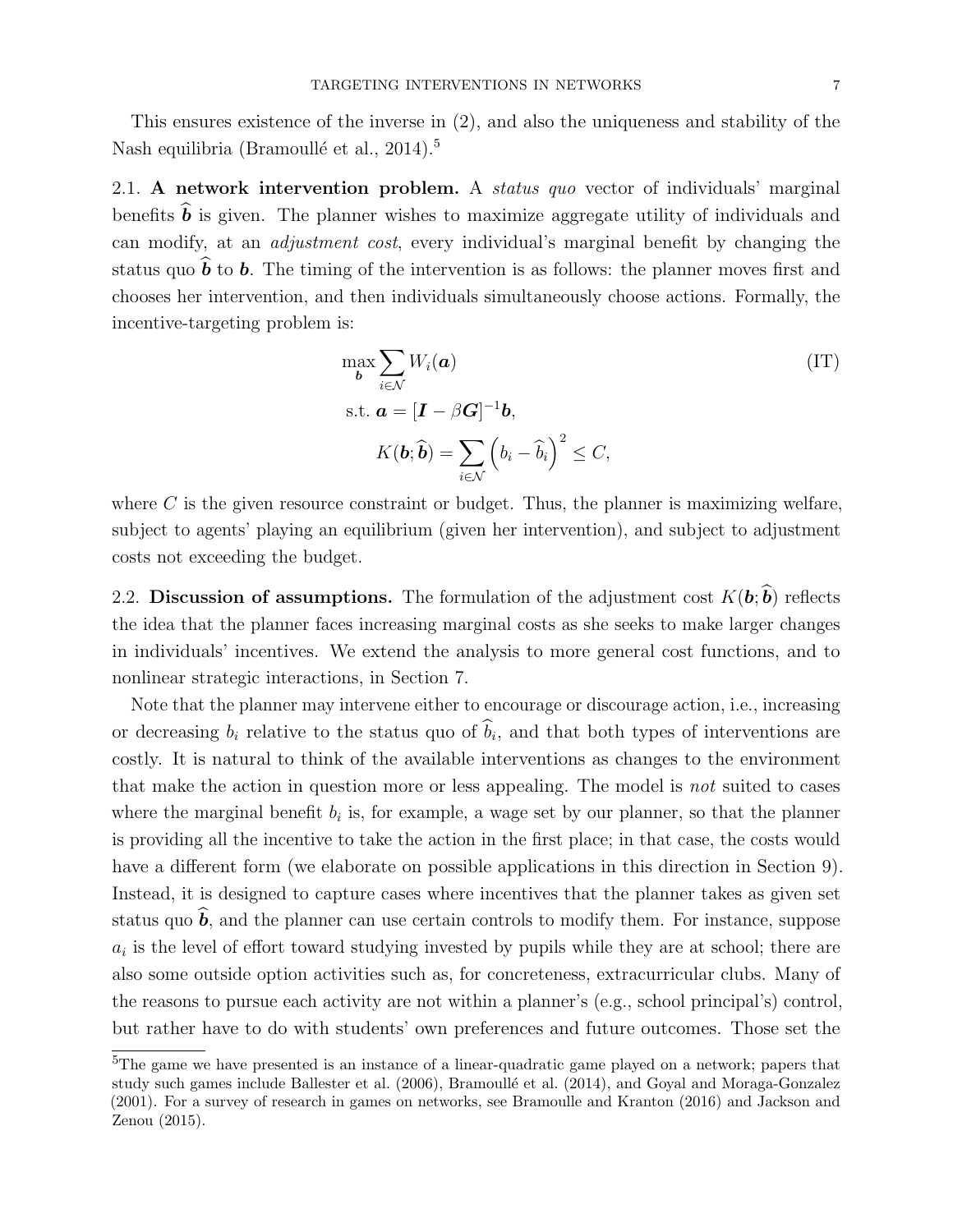status quo  $\hat{b}$ . Instruments available to the planner for modifying it include facilitating either activity: for example, she can offer some students supplementary tutoring, or offer others improved coaching. Depending on which kind of intervention is done, these interventions tend to increase or decrease  $b_i$ , the marginal benefit (relative to an outside option) of studying. Assuming our planner starts with the least costly instruments to achieve her desired influence on a given individual and works up to more costly ones, the marginal costs of changing the player's incentives will be increasing in the magnitude of the change.

For some applications, it may be natural to assume that actions—such as studying effort or prices—can take on a positive value only. This can be reflected in the constraints of the problem. For example, we may study a setting where  $\hat{\boldsymbol{b}}$  is large and C is such that all actions are positive at any solution the planner contemplates. $6$ 

## 3. An example

We give a concrete illustration of the main insights of our analysis by presenting the solution to the optimal intervention problem in the case of two networks: a small random network<sup>7</sup> and a circle. These are shown in Figure 1; in each case, the matrix  $\boldsymbol{G}$  is the adjacency matrix of the undirected graph, with  $g_{ij} = g_{ji} = 1$  if and only if i and j are linked. For the case of strategic complements we set  $\beta = 0.1$ , and for strategic substitutes we set  $\beta = -0.1$ .<sup>8</sup> It is easier to explain the optimal intervention policy and the intuitions behind it when the intervention budget is large (in a sense we will make precise later), so we set  $C = 1000$ .

Figures 1 and 2 present optimal interventions for the different settings. Define  $\Delta b_i = b_i^* - \widehat{b}_i$ as the change to marginal benefits made at the optimal intervention. The size of a node corresponds to the magnitude of that change: i.e.,  $|b_i^* - \hat{b}_i|$ . The color reflects the direction of change: if node  $i$  is green (red) it means that the intervention has increased (decreased) the attribute from the initial value of  $b_i$ . Tables 1-4 present data on the initial  $b_i$ , the optimal intervention  $\Delta b_i$ , as well as on the associated change in action  $\Delta a_i$  and change in utility  $\Delta W_i$ .

Tables 1-4 also present the "first" and "last" eigenvectors of the network  $\boldsymbol{G}$ . To explain what these are in terms of the network, we introduce some notation. Since each  $\boldsymbol{G}$  considered in the example is symmetric, it is diagonalizable, and we can write  $G = U \Lambda U^{\top}$ , where (i)  $\Lambda$ is a diagonal matrix, whose diagonal has the eigenvalues of  $G$  ordered from greatest to least as real numbers, and (ii) U is an orthogonal matrix. The  $l^{\text{th}}$  column of U, which we call  $u^l$ , is a normalized eigenvector of  $G$  associated to the eigenvalue  $\Lambda_{ll} = \lambda_l$ . In the examples of this section, all the eigenvalues are distinct and the eigenvectors are uniquely determined.

<sup>&</sup>lt;sup>6</sup>Of course, one could also impose nonnegativity of  $b_i$  as a separate constraint, not via C: this would make some arguments more complicated, though the basic forces we will identify would be present in that world as well.

<sup>&</sup>lt;sup>7</sup>An Erdős-Rényi graph with  $p = 0.5$ .

<sup>8</sup>All our graphs satisfy the spectral radius condition.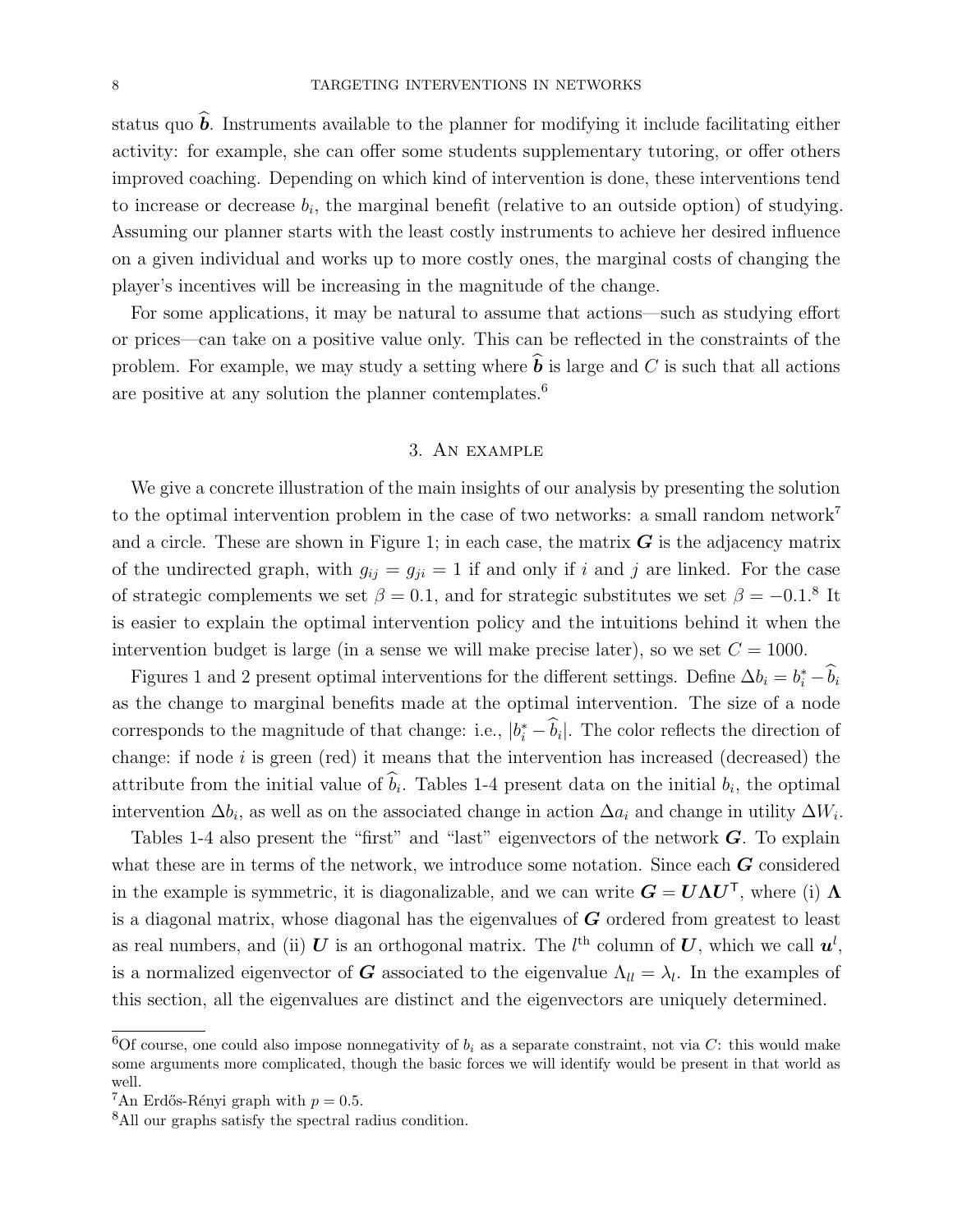

(a) Random network

(b) Circle network

FIGURE 1. Optimal intervention with strategic complements

| node     | initial benefit |               | first eigenvector scaled intervention action change |              | welfare change |
|----------|-----------------|---------------|-----------------------------------------------------|--------------|----------------|
| $\imath$ | $\widehat{b}_i$ | $u_i^{\perp}$ | $\Delta b_i/\sqrt{C}$                               | $\Delta a_i$ | $\Delta w_i$   |
|          | 0.58            | 0.51          | 0.51                                                | 23.77        | 289.92         |
| 2        | $-0.16$         | 0.32          | 0.31                                                | 14.68        | 110.59         |
| 3        | 0.38            | 0.40          | 0.40                                                | 18.63        | 182.49         |
| 4        | $-1.68$         | 0.25          | 0.24                                                | 11.50        | 69.46          |
| 5        | 0.82            | 0.24          | 0.24                                                | 11.18        | 68.90          |
| 6        | 1.81            | 0.39          | 0.39                                                | 18.09        | 180.58         |
| 7        | 0.82            | 0.24          | 0.24                                                | 11.18        | 68.90          |
| 8        | $-0.19$         | 0.39          | 0.39                                                | 18.08        | 180.25         |

TABLE 1. Targeting in a random network,  $C = 1000$ ,  $\beta = 0.1$ . The eigenvector  $u<sup>1</sup>$  to which the actual intervention is being compared is the *first* (largesteigenvalue) eigenvector of  $\boldsymbol{G}$ .

3.1. Strategic complements. Figure 1 illustrates optimal intervention in the case of strategic complements. Optimal intervention entails targeting the nodes in proportion to the corresponding entry in the eigenvector  $u^1$ . This vector is necessarily positive entrywise.<sup>9</sup> Its entries are individuals' *eigenvector centralities*. The eigenvector centrality of an individual measures his overall or global level of connectedness. It is characterized<sup>10</sup> by the condition that it is entrywise nonnegative and, for all i, we have  $u_i^1 = c \sum_j g_{ij} u_j^1$  for some constant  $c > 0$ . That is, a node is highly central in proportion to the connections  $(g_{ij}$  it has), weighted by the centrality of the partners in those connections.

<sup>&</sup>lt;sup>9</sup>Since both networks have a symmetric and non-negative  $G$  and are connected, by the Perron-Frobenius Theorem,  $u^1$  is entrywise positive; indeed, this vector is the Perron vector of the matrix.

<sup>&</sup>lt;sup>10</sup>Given connectedness of  $G$ , which holds in these examples.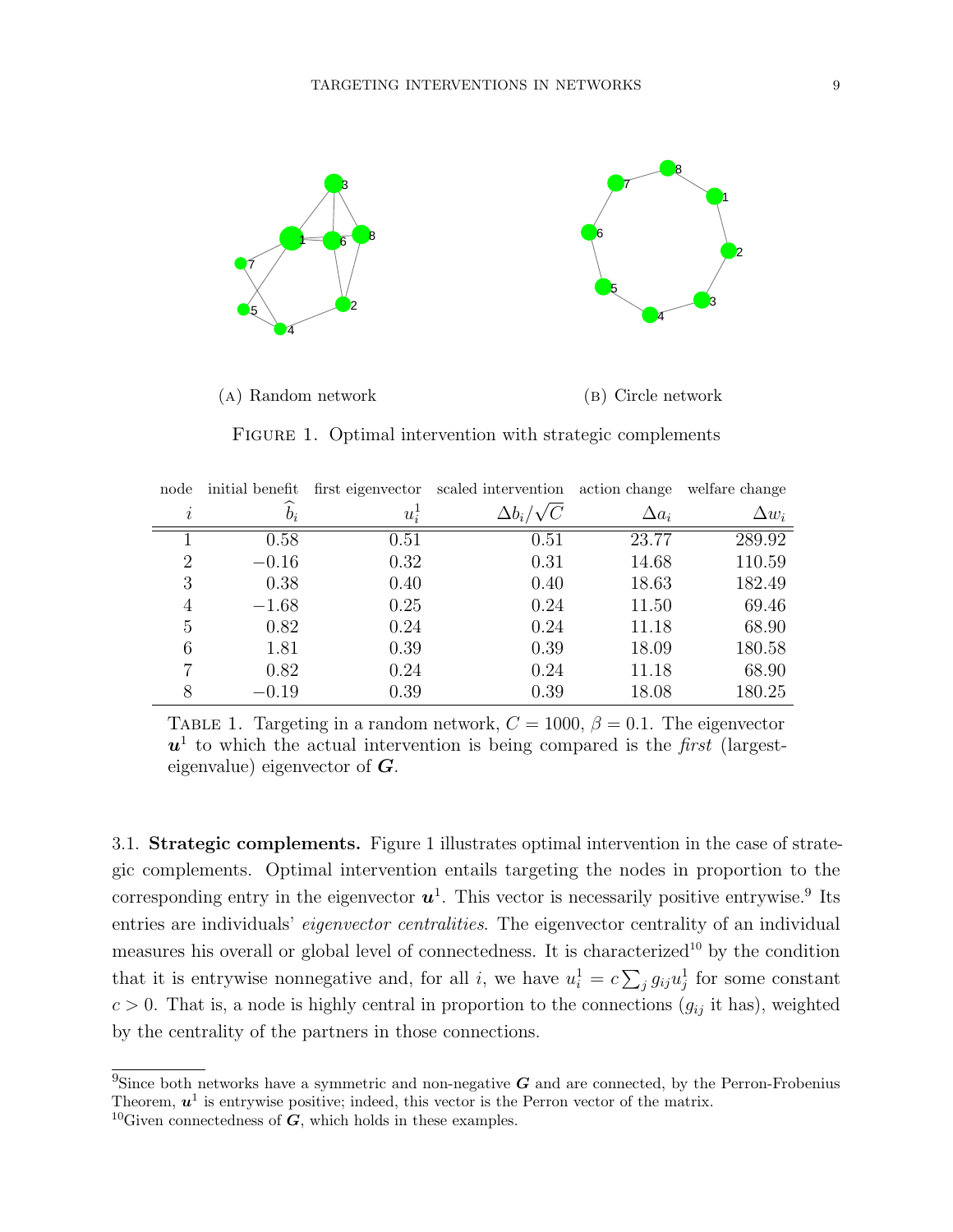| node     | initial benefit |         | first eigenvector scaled intervention action change |              | welfare change |
|----------|-----------------|---------|-----------------------------------------------------|--------------|----------------|
| $\imath$ | $b_i$           | $u_i^1$ | $\Delta b_i/\sqrt{C}$                               | $\Delta a_i$ | $\Delta w_i$   |
|          | 0.71            | 0.35    | 0.36                                                | 14.19        | 111.26         |
| 2        | 0.00            | 0.35    | 0.34                                                | 13.73        | 96.31          |
| 3        | 0.71            | 0.35    | 0.36                                                | 14.18        | 110.96         |
| 4        | 0.00            | 0.35    | 0.34                                                | 13.73        | 96.24          |
| 5        | 0.71            | 0.35    | 0.36                                                | 14.19        | 111.11         |
| 6        | 0.01            | 0.35    | 0.34                                                | 13.77        | 96.95          |
|          | 0.72            | 0.35    | 0.36                                                | 14.22        | 111.73         |
| 8        | 0.00            | 0.35    | 0.34                                                | 13.76        | 96.61          |

TABLE 2. Targeting in a circle network,  $C = 1000$ ,  $\beta = 0.1$ . The eigenvector  $u<sup>1</sup>$  to which the actual intervention is being compared is the *first* (largesteigenvalue) eigenvector of  $\boldsymbol{G}$ .

Under strategic complementarities, and a large budget, it is by adjusting agents' incentives in proportion to their eigenvector centralities that the planner best amplifies her intervention to maximize aggregate welfare. In the random network, agent 1 has the highest eigenvector centrality and the change  $\Delta b_1$  chosen by the planner is 16.05, which is very close to  $\sqrt{C}u_1^1$ ; by contrast, node 7 has the lowest eigenvector centrality and  $\Delta b_7$  is only 7.65, which is very close to  $\sqrt{C}u_7^1$ . In the circle network nodes have the same structural positions, and thus the same centralities. Thus, any heterogeneity in targeting is only due to differences in  $\hat{b}_i$ <sup>11</sup> As Figure 1b illustrates, these initial differences are less important because of the large budget: the magnitude of the intervention and the consequent change in action is similar across nodes.

3.2. Strategic substitutes. Figure 2 illustrates optimal intervention in the case of strategic substitutes. Now the intensity of intervention varies approximately in proportion to the "last" eigenvector,  $\mathbf{u}^n$ . This entails raising the  $b_i$  for some nodes and lowering the  $b_i$  of others. Figure 2b shows that in the circle network the optimal intervention is to raise  $b_i$ 's of nodes  $\{1, 3, 5, 7\}$  from their initial levels, and to lower those of nodes  $\{2, 4, 6, 8\}$ . This leads, in turn, to an increase in the actions of nodes  $\{1, 3, 5, 7\}$  and a fall in the action of nodes  $\{2, 4, 6, 8\}$ . Figure 2a shows that a combination of positive and negative interventions is involved in the random network, and here too the interventions track the "last" eigenvector.

To see why this happens, it is instructive to examine the nature of best replies: an increase in  $b_i$  raises  $a_i$  and this exerts, due to the strategic substitutes property, a downward pressure on neighbor j's action,  $a_j$ . A smaller  $a_j$  in turn pushes up  $a_i$  further, and that lowers  $a_j$  even more, and so forth, until we reach a new equilibrium configuration. This process is amplified if we simultaneously increase  $b_i$  and decrease  $b_j$ . On the other hand, if we were to raise  $b_i$ 

<sup>&</sup>lt;sup>11</sup>In both the networks we study, we choose a nonuniform initial vector  $\hat{b}$ . This illustrates that the conclusions about targeting being in line with certain eigenvectors are not reliant on any particular structure of the b.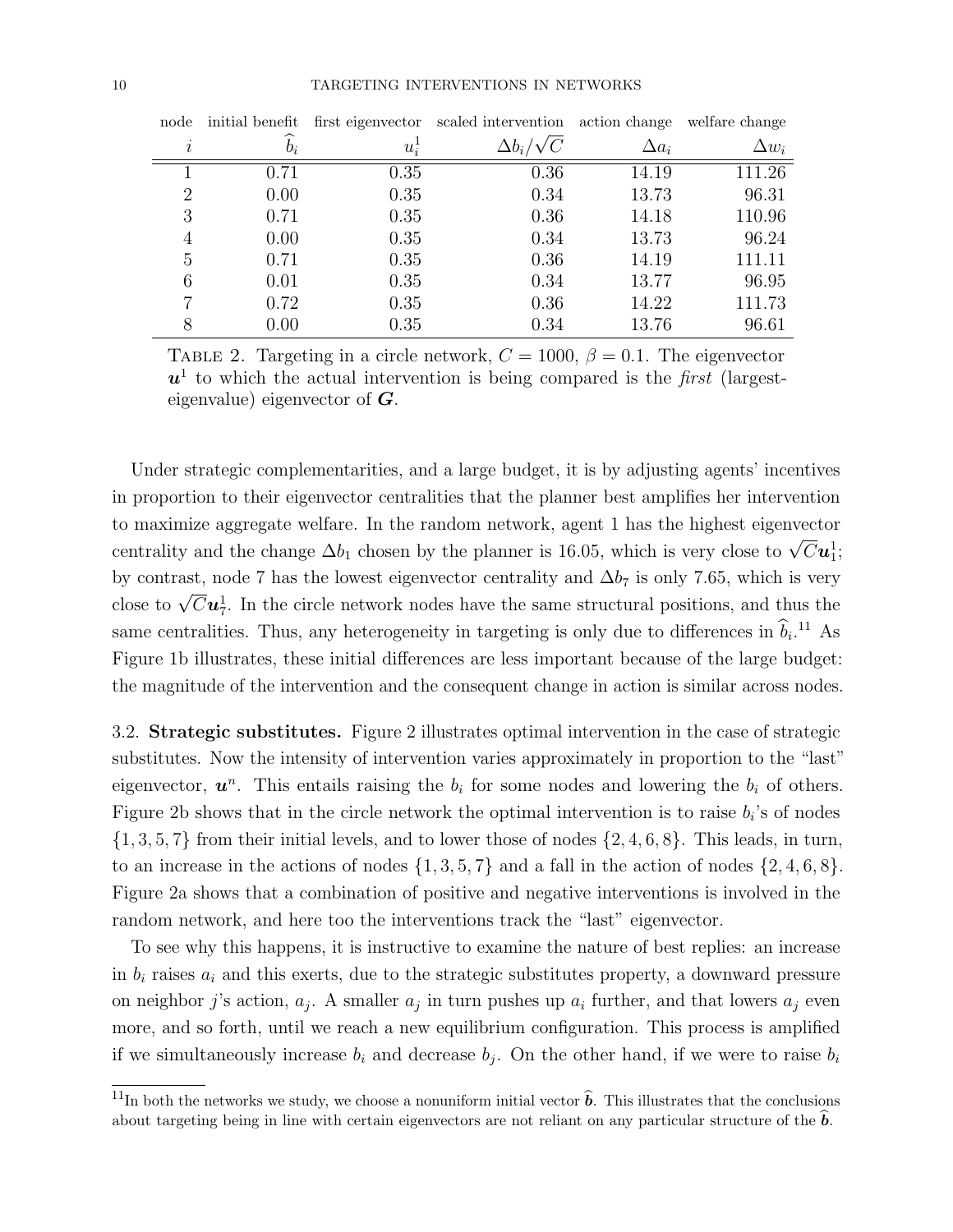and  $b_i$  simultaneously, then the pressure toward a higher effort by i and j would tend to cancel each other; that would be wasteful.

The smallest eigenvalue of  $G$  and the associated eigenvector  $u^n$  are familiar objects in matrix algebra. They contain information about the local structural properties of the network. This information is useful in determining the bipartiteness of a graph and its chromatic number.<sup>12</sup> Consider the circle network in the example; that is a bipartite graph. The associated eigenvector  $u^n$  precisely determines the way to partition the nodes of the graph to get the two maximally independent sets. The random network in the example is not bipartite, but one can see that the individuals that have been targeted in the same direction have very few connections among themselves, whereas most of the links are across individuals who have been targeted in opposite directions.



FIGURE 2. Optimal intervention with strategic substitutes

The rest of the paper formalizes and generalizes these insights. Some of the network statistics that turn out to be relevant for solving the intervention problem have been studied in the literature of networks. We discuss these relations in Section 8.

## 4. Analysis of the game via the singular value decomposition

This section recalls basic concepts that we use to analyze the optimal intervention policy for general network games. Section 4.1 introduces our notation for the singular value decomposition (SVD) of an arbitrary matrix  $\boldsymbol{M}$  and the associated notion of principal components. When applied to the matrix  $M(G) = I - \beta G$ , this decomposition helps us identify the highest-feedback interventions. This method—focusing on the SVD of  $\mathbf{I} - \beta \mathbf{G}$ —is

 $12$ Desai and Rao (1994) characterize the smallest eigenvalue of a graph and relate it to the degree of bipartiteness of a graph. Alon and Kahale (1997) demonstrate that the last eigenvector of a graph corresponds to an approximate a coloring of the underlying graph, i.e., a labeling by a minimal set of integers to nodes such that no neighboring nodes share the same label.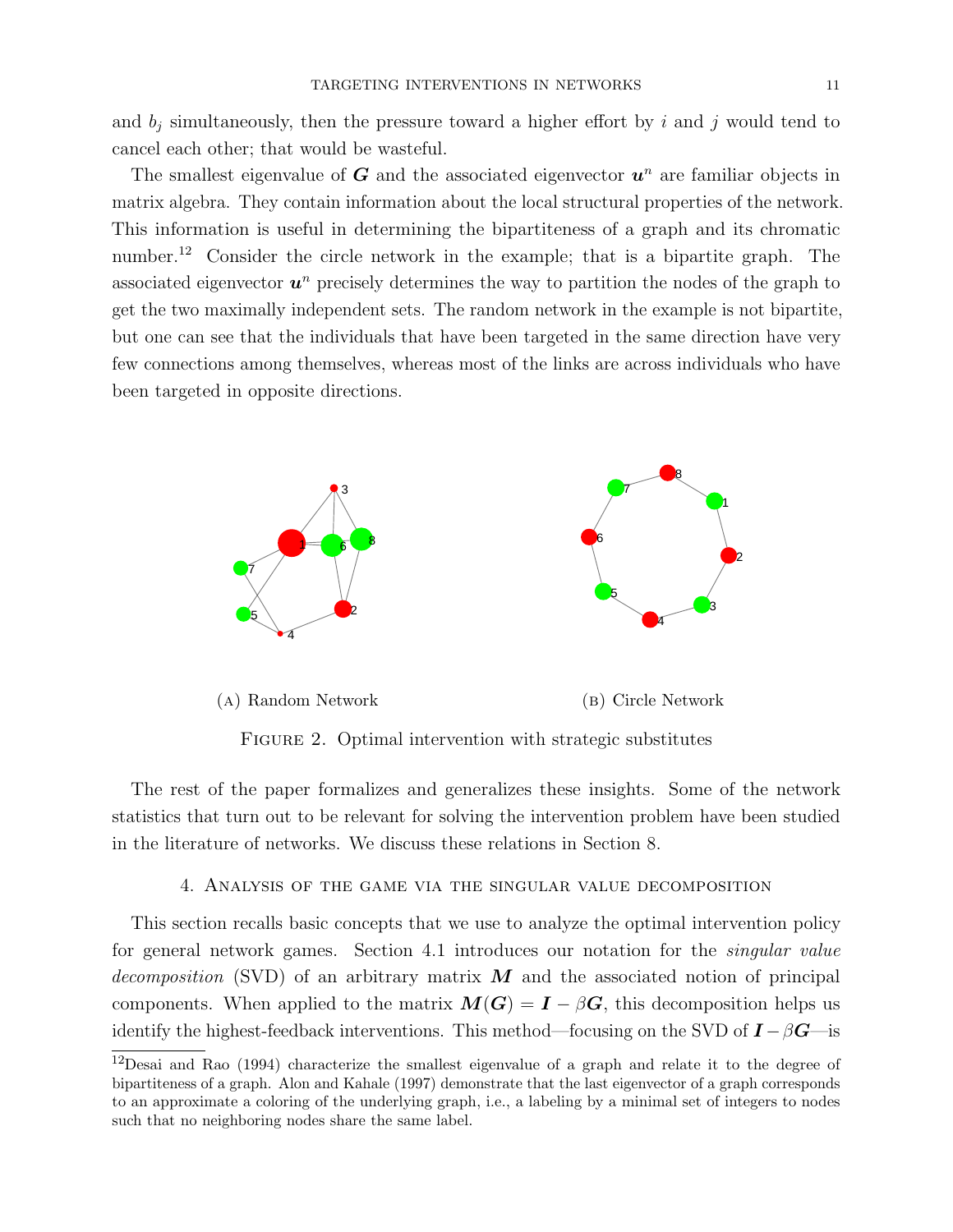| node           | initial benefit |         | last eigenvector scaled intervention | action change | welfare change |
|----------------|-----------------|---------|--------------------------------------|---------------|----------------|
| $\imath$       | $b_i$           | $u_i^n$ | $\Delta b_i/\sqrt{C}$                | $\Delta a_i$  | $\Delta w_i$   |
|                | 0.58            | $-0.55$ | $-0.54$                              | $-22.70$      | 265.29         |
| $\overline{2}$ | $-0.16$         | $-0.34$ | $-0.33$                              | $-13.98$      | 100.59         |
| 3              | 0.38            | $-0.14$ | $-0.13$                              | $-5.75$       | 15.84          |
| 4              | $-1.68$         | $-0.09$ | $-0.09$                              | $-3.63$       | 6.35           |
| 5              | 0.82            | 0.27    | 0.26                                 | 11.47         | 72.02          |
| 6              | 1.81            | 0.44    | 0.44                                 | 18.49         | 187.21         |
| 7              | 0.82            | 0.27    | 0.26                                 | 11.47         | 72.02          |
| 8              | $-0.19$         | 0.44    | 0.44                                 | 18.48         | 186.77         |

TABLE 3. Targeting in a random network,  $C = 1000$ ,  $\beta = -0.1$ . The eigenvector  $u^n$  to which the actual intervention is being compared is the *last* (smallest-eigenvalue) eigenvector of  $G$ .

| node      |                 |         | initial benefit last eigenvector scaled intervention action change |              | welfare change |
|-----------|-----------------|---------|--------------------------------------------------------------------|--------------|----------------|
| $\dot{i}$ | $\widehat{b}_i$ | $u_i^n$ | $\Delta b_i/\sqrt{C}$                                              | $\Delta a_i$ | $\Delta w_i$   |
|           | 0.71            | 0.35    | 0.36                                                               | 14.21        | 111.57         |
| 2         | 0.00            | $-0.35$ | $-0.34$                                                            | $-13.76$     | 96.74          |
| 3         | 0.71            | 0.35    | 0.36                                                               | 14.20        | 111.25         |
| 4         | 0.00            | $-0.35$ | $-0.34$                                                            | $-13.74$     | 96.43          |
| 5         | 0.71            | 0.35    | 0.36                                                               | 14.17        | 110.8          |
| 6         | 0.01            | $-0.35$ | $-0.34$                                                            | $-13.73$     | 96.11          |
| 7         | 0.72            | 0.35    | 0.36                                                               | 14.20        | 111.44         |
| 8         | 0.00            | $-0.35$ | $-0.34$                                                            | $-13.77$     | 96.84          |

TABLE 4. Targeting in a circle network,  $C = 1000$ ,  $\beta = -0.1$ . The eigenvector  $u^n$  to which the actual intervention is being compared is the *last* (smallesteigenvalue) eigenvector of  $\boldsymbol{G}$ .

general and works for any  $G$  and any  $\beta$ . To relate the results to the structure of the network G in a familiar way, we often focus on the special case of a *symmetric* matrix of interaction, such as those seen in the examples of Section 3. In that case, the SVD of  $M(G)$  boils down to the diagonalization of  $G$ , and we develop the implications for the game in Sections 4.2 and 4.3. Section 7 is devoted to stating the more general forms of the main results.

4.1. Singular values and principal components: Notation and definitions. Consider any  $n \times m$  matrix M with real entries. A singular value decomposition (SVD) of M is defined to be a tuple  $(U, S, V)$  satisfying:

$$
M = USVT,
$$
 (3)

where:

(1) U is an orthogonal  $n \times n$  matrix whose columns are eigenvectors of  $MM^{\mathsf{T}}$ ;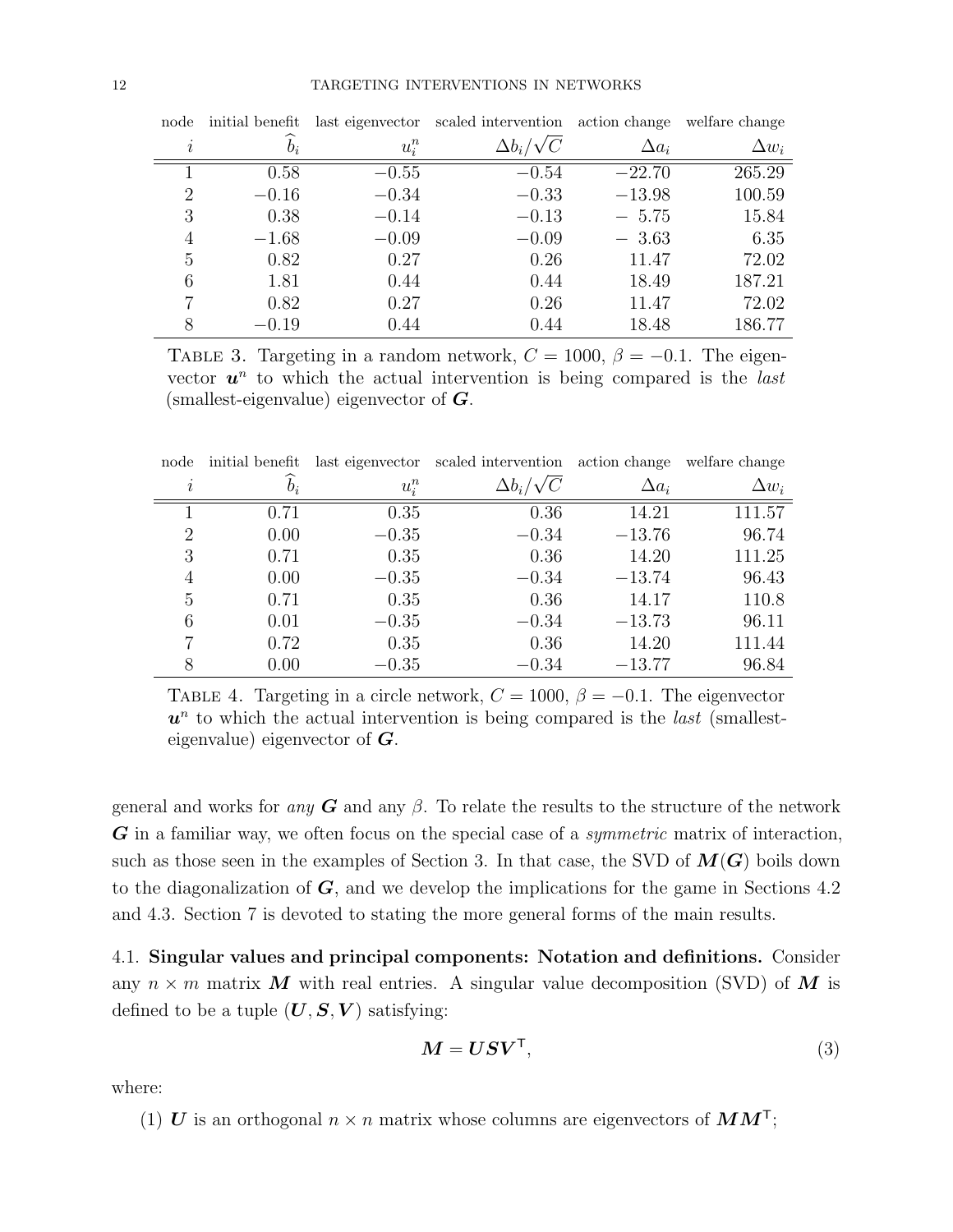- (2) V is an orthogonal  $m \times m$  matrix whose columns are eigenvectors of  $M<sup>T</sup>M$ ;
- (3) S is an  $n \times m$  matrix with all off-diagonal entries equal to zero and non-negative diagonal entries  $S_{ll} = s_l$ , which are called *singular values* of **M**.

It is a standard fact that an SVD exists.<sup>13</sup>

We can view M as a map  $M : \mathbb{R}^m \to \mathbb{R}^n$  sending column vectors in  $\mathbb{R}^m$  to column vectors in  $\mathbb{R}^n$ . Then the matrices V and U can be seen as bases for the domain and codomain, respectively, under which M is represented by a diagonal matrix. The columns of  $\bf{U}$  are called *left-hand singular vectors* of  $M$ , and the columns of  $V$  are called *right-hand singular* vectors. The  $l<sup>th</sup>$ -ranked singular value of a matrix M is defined to be the  $l<sup>th</sup>$ -largest, and the  $l^{th}$ -ranked singular vector on the left or right is the corresponding column of U or V, respectively.

For any vector  $\mathbf{x} \in \mathbb{R}^m$ , let  $\underline{\mathbf{x}} = \mathbf{V}^\top \mathbf{x}$  denote the vector  $\mathbf{x}$  written in the basis of the SVD, and similarly, for  $y \in \mathbb{R}^n$ , let  $y = U^{\mathsf{T}}y$ . The basis of the SVD is one in which the map corresponding to  $M$  is particularly nice: it simply dilates some components and contracts others, according to the magnitudes of the singular values:

$$
\underline{y}_l = s_l \underline{x}_l \quad \text{for } l \in \{1, 2, \dots, n\}.
$$

An important application and interpretation of the SVD is principal component analysis. We can think of the columns of M as m data points. The first principal component of M is defined as the n-dimensional vector that minimizes the sum of squared distances to the actual  $M$ . The first principal component can therefore be thought of as a fictitious column that best summarizes the data set  $M$ . To characterize the other principal components, we orthogonally project all columns of  $M$  off this vector and repeat this procedure. A well known result is that the left singular vectors of  $M$  are, indeed, the principal components of  $M$ ; a singular value quantifies the variation explained by the respective principal component. When we refer to the  $l<sup>th</sup>$  principal component of  $M$  we mean the  $l<sup>th</sup>$ -ranked left singular vector of  $M$ . From now on, we will refer to  $\underline{x}_l$  as the projection of it onto the lth principal component, or the magnitude of it in that component.

4.2. A special case: Symmetric G. Assume that the matrix G is symmetric,<sup>14</sup> i.e. that  $G^{\mathsf{T}} = G$ . The usefulness of this assumption is brought out in the following statement (see, e.g., Meyer (2000)).

**Fact 1.** If G is symmetric and Assumption 1 holds, then there is a SVD of  $M = I - \beta G$ with  $U = V$ . This SVD corresponds to a diagonalization  $G = U \Lambda U^{\top}$  of G satisfying the following conditions:

<sup>&</sup>lt;sup>13</sup>Standard references on the SVD include Golub and Van Loan (1996) and Horn and Johnson (2012). We describe, after stating Fact 1, some conventions for selecting a unique SVD in our setting.

<sup>&</sup>lt;sup>14</sup>Symmetry of G entails that the impact of i's action on j's incentives is the same as that of j's action on i's incentives.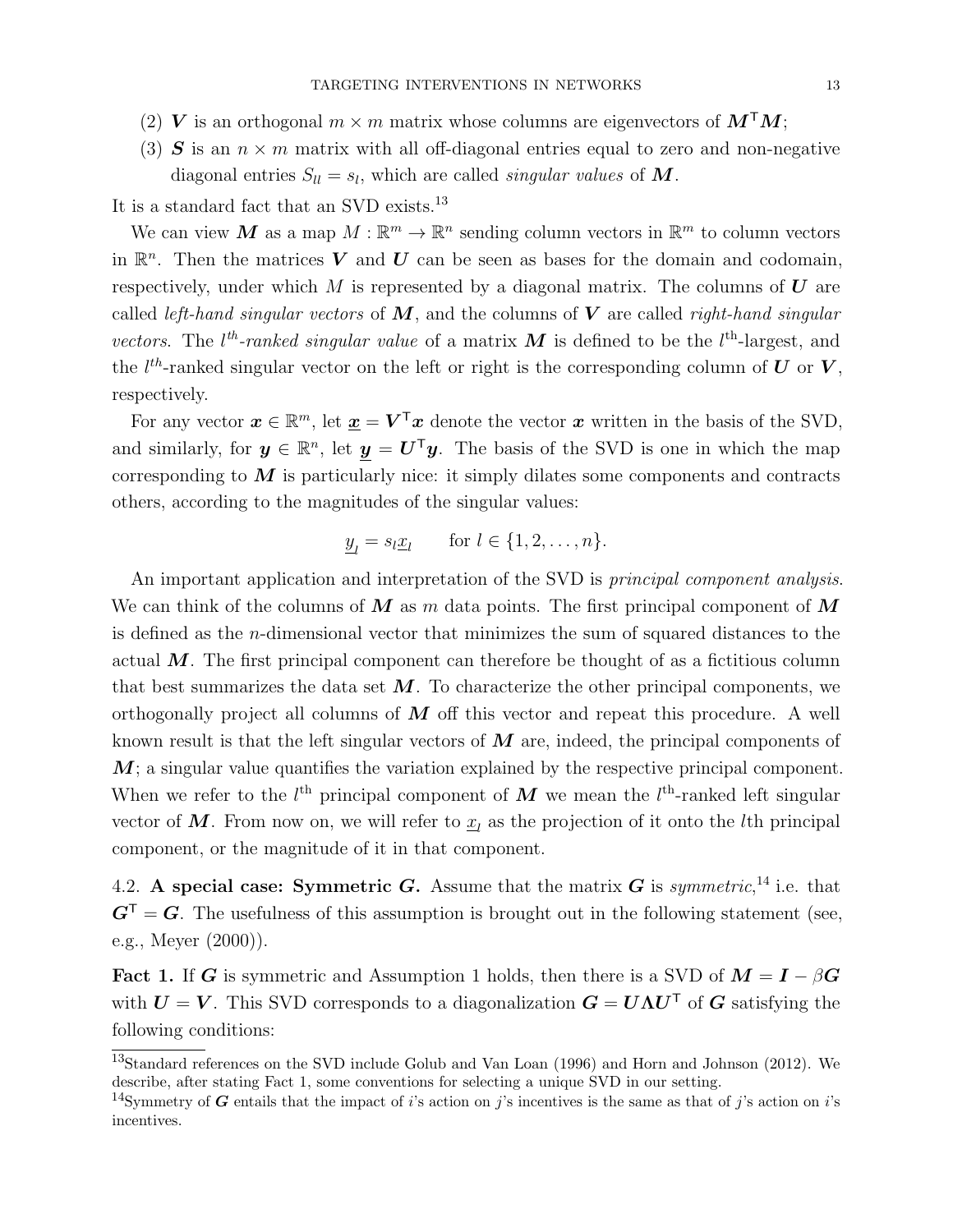- 1.  $\Lambda$  is a diagonal matrix whose diagonal elements are the eigenvalues of  $G$  (which are nonnegative real numbers), ordered from greatest to least;
- 2. the i<sup>th</sup> column of U is a real eigenvector of G associated to the eigenvalue of G in the position  $(i, i)$  of  $\Lambda$ ;
- 3. in the SVD of M in which  $S = I \beta \Lambda$ .

For a generic symmetric  $G$ , all the diagonal entries of  $S$  are positive, a fact we will sometimes use.<sup>15</sup> The  $l^{\text{th}}$  eigenvector of  $G$ , which we denote by  $u^{l}(G)$ , corresponds to the  $l^{\text{th}}$ principal component of  $G$ . The decomposition is uniquely determined up to (i) a permutation that reorders the eigenvalues in  $\Lambda$  and correspondingly reorders the columns of  $U$ ; (ii) a sign flip of any column of  $U$ .

The implication of Fact 1 is that, when  $G$  is symmetric and Assumption 1 holds, the SVD of  $M = I - \beta G$  can be taken to have  $U = V$ , and the SVD basis is one in which G is diagonal.<sup>16</sup> For concrete examples of the principal components involved, recall our application of the decomposition in Section 3.

4.3. Analysis of the game using the SVD: Special case of symmetric  $G$ . Substituting the expression  $G = U \Lambda U^{\mathsf{T}}$  into the equilibrium equation (1), we obtain:

$$
[\boldsymbol{I} - \beta \boldsymbol{U} \boldsymbol{\Lambda} \boldsymbol{U}^\mathsf{T}]\boldsymbol{a} = \boldsymbol{b}.
$$

Multiplying the LHS and the RHS by  $U^{\mathsf{T}}$  gives an analogue of (2) characterizing the solution of the game:

$$
[\mathbf{I} - \beta \mathbf{\Lambda}] \underline{\mathbf{a}} = \underline{\mathbf{b}} \qquad \Longleftrightarrow \qquad \underline{\mathbf{a}} = \mathbf{S}^{-1} \underline{\mathbf{b}} \qquad \Longleftrightarrow \qquad \underline{\mathbf{a}} = [\mathbf{I} - \beta \mathbf{\Lambda}]^{-1} \underline{\mathbf{b}}.
$$

This system is diagonal. Hence, for any  $l \in \{1, 2, \ldots, n\},\$ 

$$
\underline{a}_l = \frac{1}{1 - \beta \lambda_l} \underline{b}_l. \tag{4}
$$

The equilibrium action in the  $l<sup>th</sup>$  principal component of G is a scaling of the magnitude of **b** in that principal component.<sup>17</sup> Hence, *changes in* **b** in a given principal component are entirely confined to that component in terms of their effect on actions. In terms of magnitudes, suppose  $\boldsymbol{b}$  changes in the principal component of  $\boldsymbol{G}$  corresponding to a high value of  $(1 - \beta \lambda_l)^{-1}$ . In this case, the change in **a** is large. It follows that, for a nonnegative **G**, when actions are strategic substitutes an  $\epsilon$ -increase of  $\underline{b}_l$  increases the action  $\underline{a}_l$  by less

<sup>&</sup>lt;sup>15</sup>Assumption 1 implies that  $\beta \Lambda$  has no entries larger than 1 in absolute value, so the only case to worry about is where some entries are exactly equal to 1, which is not generic.

<sup>&</sup>lt;sup>16</sup>Furthermore, if  $\beta < 0$  (which corresponds to strategic substitutes if G is nonnegative), then the  $l^{\text{th}}$ -ranked principal component of  $M = I - \beta G$  is the l<sup>th</sup>-ranked principal component of G; in the opposite case of  $\beta > 0$ , the l<sup>th</sup>-ranked principal component of  $M = I - \beta G$  is the  $(n - l + 1)$ <sup>th</sup>-ranked principal component of G.

<sup>&</sup>lt;sup>17</sup>Note that  $\underline{b}_l$  is the magnitude of the orthogonal projection of **b** onto column l of  $V = U$ .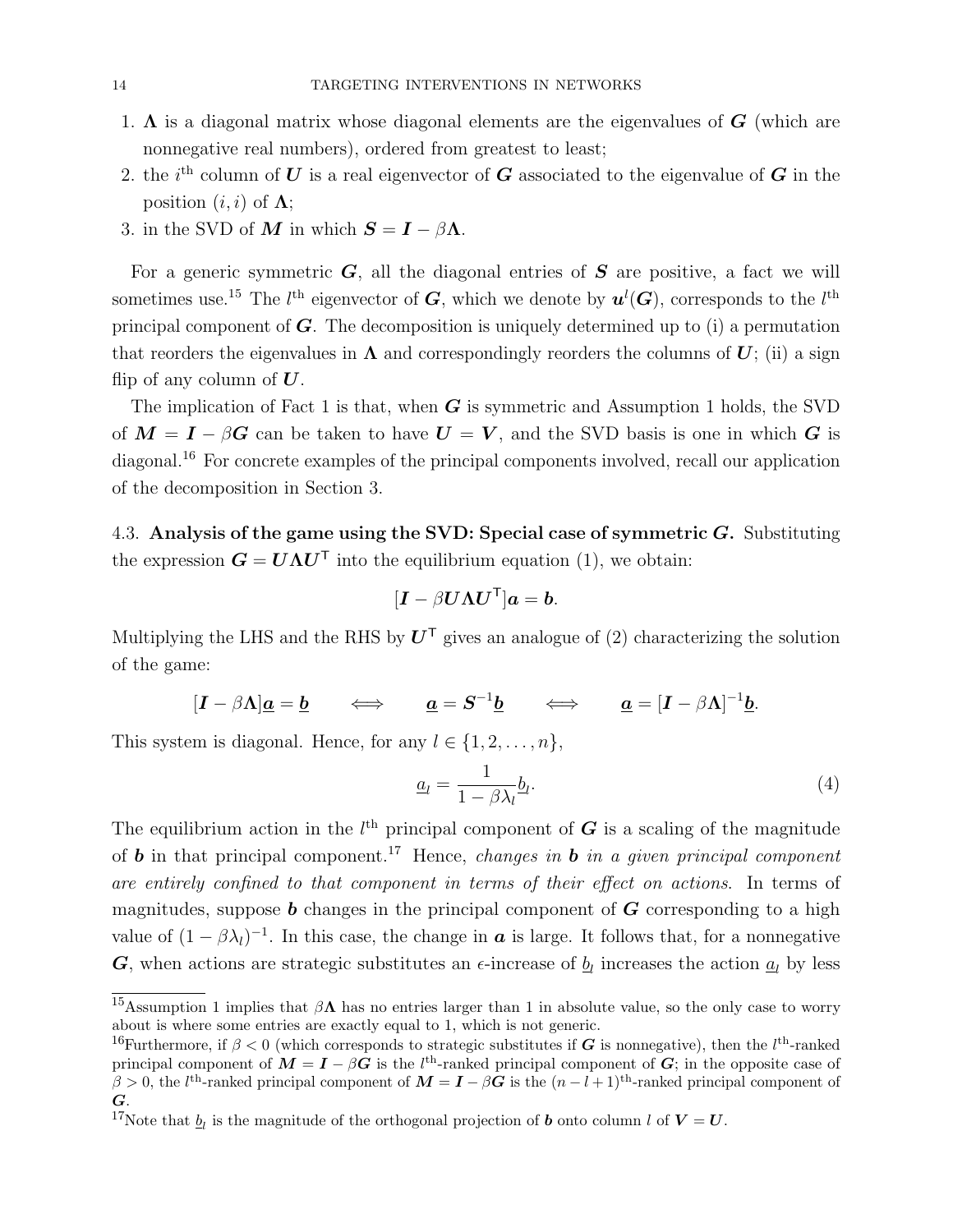than  $\epsilon$ ; under strategic complements, however, an  $\epsilon$  increase of  $\underline{b}_l$  increases the action  $\underline{a}_l$  by more than  $\epsilon$ .

Rewriting in the original coordinates:

$$
a_i = \sum_l u_i^l \frac{b_l}{1 - \beta \lambda_l}.
$$

Thus individual  $i$ 's action is proportional to how much  $i$  is represented in various components  $(u_i^l)$  as l ranges across all indices; how large the attribute vector is in those components  $(\underline{b}_l)$ ; and the magnification from the corresponding factor,  $(1 - \beta \lambda_l)^{-1}$ .

The same analysis can actually be extended to all normal matrices  $G$  (ones that satisfy  $GG^{\mathsf{T}} = GG^{\mathsf{T}}$ , and are therefore orthogonally diagonalizable) by grouping eigenvalues that are complex conjugates together in the summation. However, the symmetric case illustrates the key ideas, and we leave the general case, which does not require diagonalizability at all, for Section 7.

## 5. Targeting incentives to maximize welfare

We are now in a position to state our first main result on optimal targeting of interventions to increase utilitarian welfare in the problem (IT) of Section 2.1. Recall that the planner solves the following optimization problem:

$$
\max_{\boldsymbol{b}} \sum_{i \in \mathcal{N}} W_i(\mathbf{a})
$$
\n
$$
\text{s.t. } \boldsymbol{a} = [\boldsymbol{I} - \beta \boldsymbol{G}]^{-1} \boldsymbol{b},
$$
\n
$$
K(\boldsymbol{b}; \widehat{\boldsymbol{b}}) = \sum_{i \in \mathcal{N}} (b_i - \widehat{b}_i)^2 \le C,
$$
\n(1T)

where the resource constraint is C, and  $\hat{\boldsymbol{b}}$  is a fixed vector of status quo attributes.

5.1. The structure of optimal interventions in terms of principal components. Our first result shows that optimal interventions, in a suitable sense, focus on changing  $\boldsymbol{b}$  in some principal components more than in others. Recall that for an arbitrary vector  $\bm{b}$ , its tuple of SVD coordinates (equivalently, the same vector written the SVD basis) is denoted by  $\underline{b}$ . Here  $\underline{b}_l$  is the projection of **b** onto the lth principal component of **G**, corresponding to its lth-largest eigenvalue. The statement of our result pertains to relative changes in these components. Thus, for an arbitrary vector  $\mathbf{b}$ , we let:

$$
\underline{b}_l = \frac{\underline{b}_l - \underline{b}_l}{\underline{\hat{b}}_l}
$$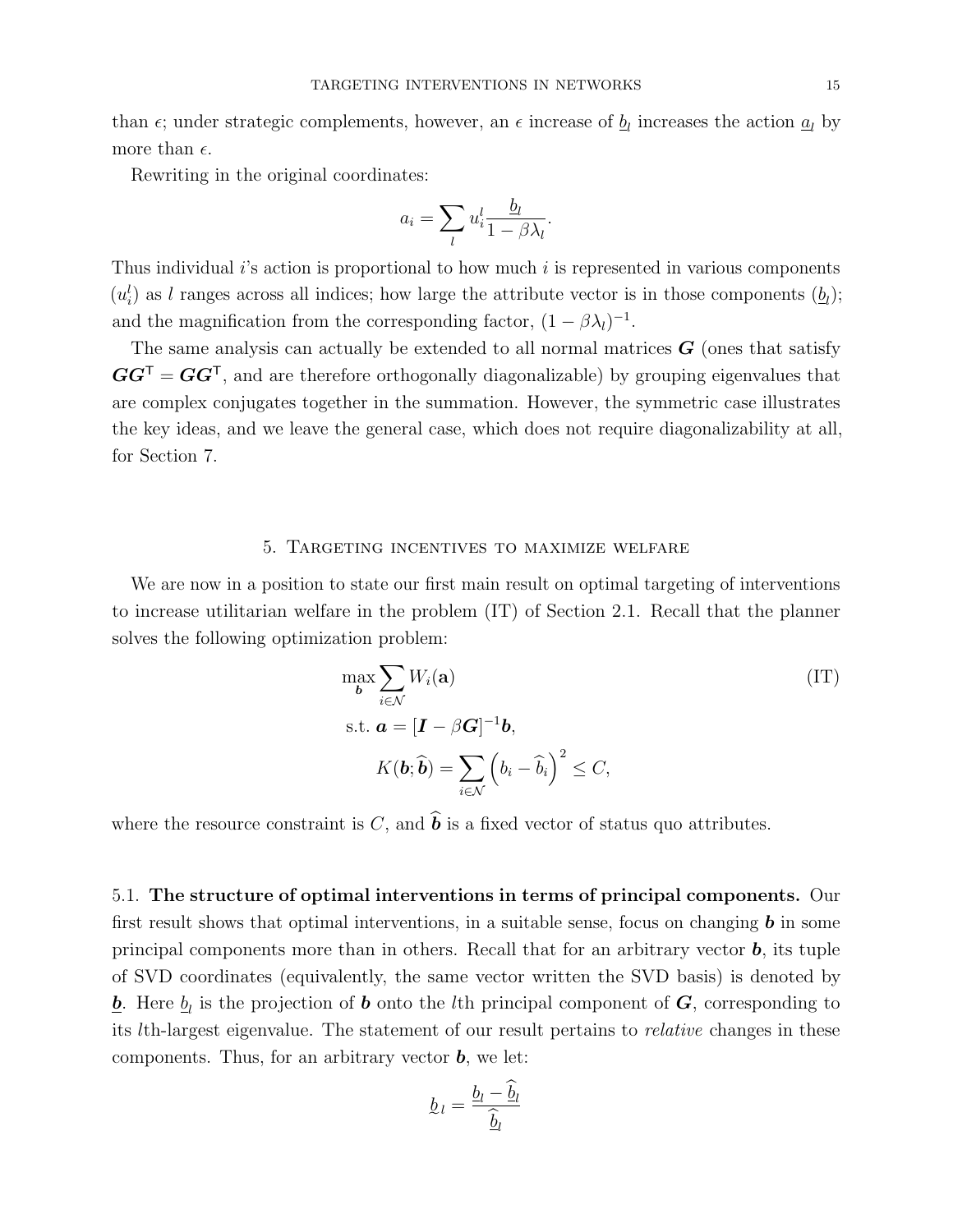when these are well-defined (i.e. when the denominators  $\widehat{b}_l$  are nonzero). The quantity  $\underline{b}$ describes the *relative* increment in a given  $\underline{b}_l$  from its status quo level of  $\underline{b}_l$ ; the increase is expressed as a fraction of the initial level.

**Proposition 1.** Suppose G is symmetric and Assumption 1 holds. Let  $b^*$  be a solution to the incentive-targeting problem (IT) with graph  $G$ . For a generic<sup>18</sup>  $\hat{b}$ , we have that  $\underline{b}_l^* > 0$ for all  $l$ , and that:

- (1) If  $\beta > 0$  then  $\underline{b}_l^*$  is weakly decreasing in l;
- (2) If  $\beta < 0$  then  $\underline{b}_l^*$  is weakly increasing in l.

The proposition says that, in the relative sense described above, the planner focuses her budget C most on changing the contribution of a particular principal component. This is the one corresponding to  $\lambda_1$ , the largest eigenvalue of  $G$ , or  $\lambda_n$ , the smallest eigenvalue of G, depending on whether  $\beta > 0$  or  $\beta < 0$ , respectively.<sup>19</sup> Moreover, the degree of focus on principal components is monotonic in the corresponding eigenvalues. If  $\beta > 0$  the degree of focus on a component with a larger eigenvalue is larger. On the other hand, when  $\beta < 0$ , it is just the opposite. When  $G$  is nonnegative, the former case corresponds to strategic complements and the latter to strategic substitutes.

The idea of the proof is as follows: First, we rewrite the problem (IT) in the coordinates of the SVD:

$$
\max_{\underline{b}} \sum_{l \in \mathcal{N}} \alpha_l \underline{b}_l^2
$$
 (IT-SVD)  
s.t. 
$$
\sum_l [\underline{b}_l - \widehat{\underline{b}}_l]^2 \leq C.
$$

This transformation uses (i) that orthogonal transformation into the SVD coordinates does not change sums of squares of coordinates, so the constraint inequality remains identical in form; (ii) the magnitude of the equilibrium action in the  $l<sup>th</sup>$  principal component of G is simply a scaling of the magnitude of  $\underline{b}_l$  (recall (4)) by a coefficient we call  $\alpha_l$ , which depends on a corresponding eigenvalue of  $G$ . Then we make one more transformation, writing the objective and the constraint equivalently in terms of the *relative* changes,  $\underline{b}$ . After a few steps of simplification, the optimization problem becomes:

$$
\max_{\underline{b}} \sum_{l \in \mathcal{N}} \alpha_l \hat{\underline{b}}_l^2 [\underline{b}_l + 1]^2
$$
 (IT-SVD-REL)  
s.t. 
$$
\sum_l \hat{\underline{b}}_l^2 \underline{b}_l^2 \leq C.
$$

<sup>18</sup>Nonzero in each component.

<sup>&</sup>lt;sup>19</sup>Recall that for the purpose of indexing eigenvalues and the corresponding eigenvectors, the eigenvalues of G are ordered from greatest or least as real numbers.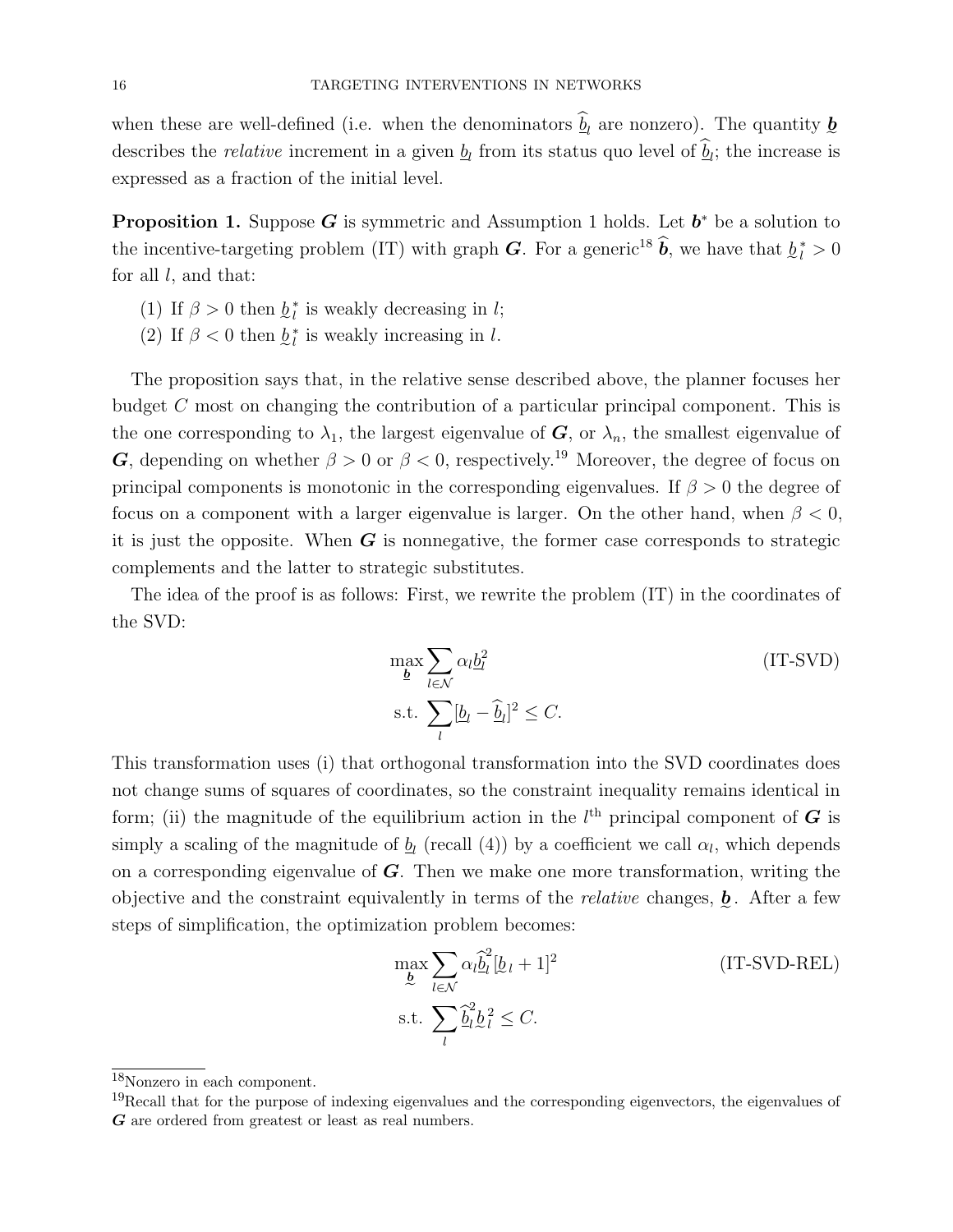From this it is straightforward to argue, using basic optimization theory, that at the optimal solution  $\underline{b}^*$ , the entries  $\underline{b}^*_{l}$  are increasing in the corresponding  $\alpha_l$ ; meanwhile, the  $\alpha_l$  are shown to be monotone in the eigenvalues (decreasing in  $\lambda_l$  when  $\beta > 0$ , and increasing when  $\beta$  < 0). The details are presented in Section A.1.1 of the appendix.

5.2. Simple interventions under large budgets. Beyond what we know from Proposition 1, the details of the planner's intervention may be complex: the details of what exactly  $b^*$ is—which combination of the principal components—will depend in subtle ways on details of the network  $\boldsymbol{G}$ , the strategic parameter  $\beta$ , and the budget C. In this section we ask when the optimal policy is simple, in a sense we make precise.

To facilitate this, we define a standard notion of similarity between two vectors.

**Definition.** The *cosine similarity* of two non-zero vectors  $\boldsymbol{x}$  and  $\boldsymbol{y}$  is:

$$
\rho(\boldsymbol{x},\boldsymbol{y}):=\frac{\boldsymbol{x}\cdot\boldsymbol{y}}{\|\boldsymbol{x}\|\|\boldsymbol{y}\|}.
$$

This is the cosine of the angle between the two vectors in the plane that  $x$  and  $y$  define; when this is 1, one vector is a positive scaling of the other. When the cosine similarity is 0, the vectors are orthogonal; when the cosine similarity is −1, one vector is a negative scaling of the other.

Our main result in this section shows that, when the resources available for intervention C are appropriately large, the optimal intervention targets individuals according to a single component of the network, in the sense that the optimal intervention has high similarity to that component and low similarity to all others. Before stating the result, we introduce two network-dependent quantities that play a key role in it.<sup>20</sup>

$$
\kappa_+ = \left[ \left( \frac{1 - \beta \lambda_2}{1 - \beta \lambda_1} \right)^2 - 1 \right]^{-1} \quad \text{and} \quad \kappa_- = \left[ \left( \frac{1 - \beta \lambda_{n-1}}{1 - \beta \lambda_n} \right)^2 - 1 \right]^{-1}.
$$

**Proposition 2.** Suppose G is symmetric and Assumption 1 holds. Suppose also that  $\lambda_1$  and  $\lambda_n$  are *strict* bounds on the other eigenvalues.<sup>21</sup> Let  $b^*$  be a solution to the incentive-targeting problem (IT) with graph  $G$  and a generic  $\hat{b}$ . Then for suitable choice of signs<sup>22</sup> for  $u^1$  and  $u^n$ , we have:

- 1. Suppose  $\beta > 0$ . For any  $\epsilon > 0$ , if  $\sqrt{C} > L_+ \cdot \kappa_+/\epsilon$ , then  $\rho(\Delta \boldsymbol{b}^*, \boldsymbol{u}^1) > 1 \epsilon$ , where  $L_{+} = \|\widehat{\bm{b}}\|^4/2 \hat{\underline{\bm{b}}}^2_1.$
- 2. Suppose  $\beta < 0$ . For any  $\epsilon > 0$ , if  $\sqrt{C} > L_{-} \cdot \kappa_{-}/\epsilon$ , then  $\rho(\Delta b^*, u^n) > 1 \epsilon$ , where  $L_{-} = \|\widehat{\bm{b}}\|^4/2\widehat{\underline{b}}_n^2$  $\frac{2}{n}$ .

<sup>&</sup>lt;sup>20</sup>Both quantities depend on  $G$  through the eigenvalues, but we drop this argument when there is no risk of confusion.

<sup>&</sup>lt;sup>21</sup>This assumption holds for generic symmetric  $\boldsymbol{G}$ .

<sup>&</sup>lt;sup>22</sup>Recall that the eigenvectors  $u^1$  and  $u^n$  are determined up to a sign flip.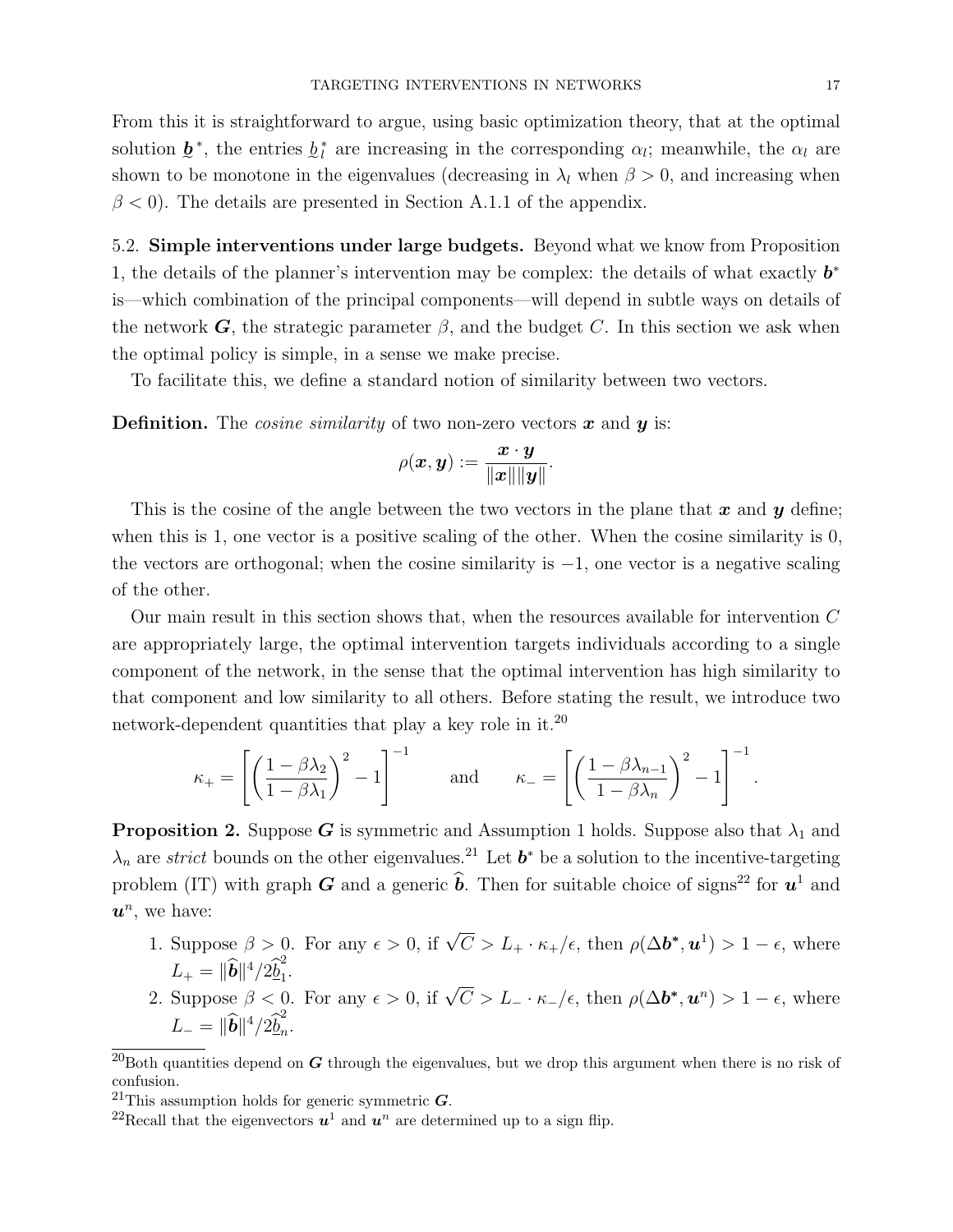This Proposition yields an immediate corollary, which is the main take-away: the optimal intervention is similar to exactly one principal component.

Corollary 1. Take the assumptions of Proposition 2.

- (1) If  $\beta > 0$ , then as  $C \to \infty$ , the intervention becomes similar to  $u^1$  only; i.e.,  $\rho(\Delta b^*, u^1)$ tends to 1 and  $\rho(\Delta \boldsymbol{b}^*, \boldsymbol{u}^l)$  tends to 0 for  $l \neq 1$ .
- (2) Suppose  $\beta < 0$ . Then as  $C \to \infty$ , the intervention becomes similar to  $u^n$  only; i.e.,  $\rho(\Delta \boldsymbol{b}^*, \boldsymbol{u}^n)$  tends to 1 and  $\rho(\Delta \boldsymbol{b}^*, \boldsymbol{u}^l)$  tends to 0 for  $l \neq n$ .

Thus, large budgets C imply that the optimal intervention strategy is simple to describe: the relative emphasis on different agents will stop changing with  $\beta$  and  $C$ , and depends only on a single principal component of the network  $\bf{G}$ . If actions are strategic complements, the optimal intervention  $\Delta b^*$  alters the individual incentives (very nearly) proportionally to the first principal component of  $G$ , namely  $u^1(G)$ . On the other hand, if actions are strategic substitutes, the planner changes the individual incentives (very nearly) in proportion to the last principal component,  $\mathbf{u}^n(\mathbf{G})$ .<sup>23</sup> Indeed, a heuristic for computing the optimal intervention is simply to set  $\Delta b =$ √  $\overline{C}u^1$  (in the case of strategic complements) or  $\Delta b =$ √  $\overline{C}\bm{u}^n$  (in the case of strategic complements); that clearly exhausts the budget (since vectors  $u^l$  are normalized) and puts all the weight on the component we have shown is dominant. In the example of Section 3 note that, in each table, the suitably scaled optimal intervention is indeed very close to the relevant eigenvector, which illustrates that this heuristic gets very close to the optimal targeting scheme.

5.3. Which networks allow simple interventions? All the different principal components of the network will play a role in the optimal policy when the budget is not large (Proposition 1). Proposition 2 gives a condition on the size of the budget beyond which this complexity goes away. Loosely, this condition is harder to satisfy when the entries of  $\hat{\boldsymbol{b}}$  are larger or, holding the average of the entries fixed, when they are more variable.<sup>24</sup> In this subsection, we analyze the role that the network plays in this condition, via the coefficient  $\kappa_+$  for the case of  $\beta > 0$  and the coefficient  $\kappa_-$  for the case of  $\beta < 0$ . The key idea that the discussion will highlight is that in some networks, there are two different structures embedded in a network, each one offering a similar potential for amplifying the effects of interventions. In such networks, the condition on the budget for simplicity will be very stringent—i.e., interventions will not be simple for reasonable budgets.

<sup>&</sup>lt;sup>23</sup>When the initial attributes are zero  $(\hat{b} = 0)$ , we can dispense with the approximations. Assuming G is generic in the sense used in Proposition 2, if  $b = 0$ , then all of C is spent either (i) on increasing  $b_1$  (if  $\beta > 0$ ), or (ii) on increasing  $\underline{b}_n$  (if  $\beta < 0$ ). To see this, set  $\underline{b} = 0$  in the maximization problem (IT-SVD); note that if the allocation is not monotonic then effort can be reallocated profitably among principal components without changing the cost.

<sup>&</sup>lt;sup>24</sup>Recall that  $\|\frac{1}{n}\hat{\boldsymbol{b}}\|^2$  is equal to  $\left(\frac{1}{n}\sum_i \hat{b}_i\right)^2$  plus the variance of the entries of the vector  $\hat{\boldsymbol{b}}$ .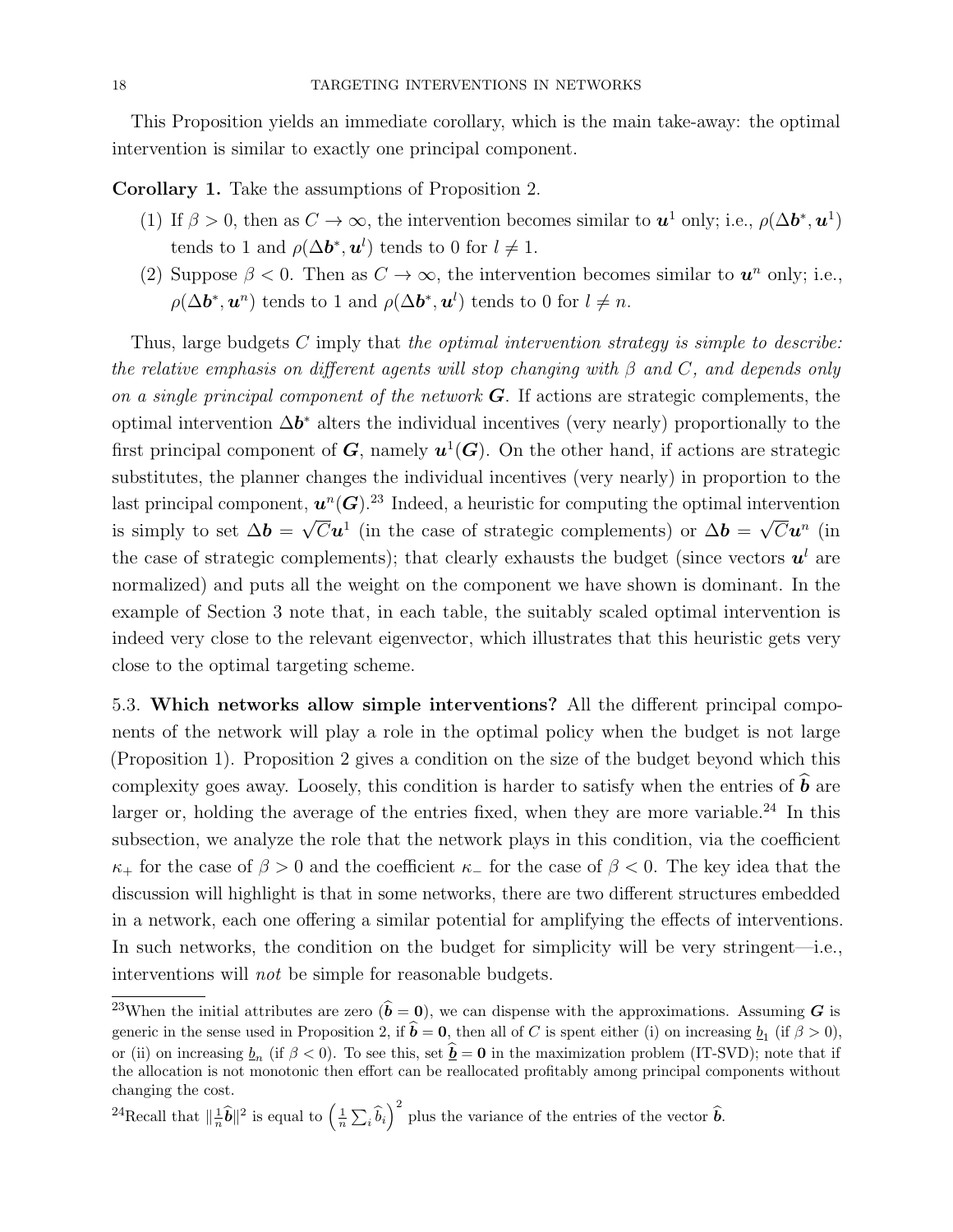In the strategic complements case, the simplest obstruction to simple interventions occurs when a network consists of two communities, strongly segregated from each other in terms of externalities. What share of her resources the planner would devote to each of these nearly decoupled components depends not only on the network but on which community's initial conditions are more hospitable to interventions—i.e., the details of  $\boldsymbol{b}$ . In that case, the network need *not* admit simple—i.e.  $\vec{b}$ -independent—characterizations of interventions. On the other hand, networks that are more cohesive, in the sense that such segregation is ruled out, will admit simple interventions. Formally, in the case of strategic complements,  $\kappa_+$  and therefore the lower bound, is large when  $\lambda_1 - \lambda_2$  is small. The difference  $\lambda_1 - \lambda_2$  is called spectral gap and it is known th measure the extent of the segregation we have intuitively described: The network spectral gap is small when the nodes can be divided into at least two communities that have few links between them (Hartfiel and Meyer, 1998; Levin et al.,  $2009$ ).<sup>25</sup>

The analogous phenomenon in the strategic substitutes case is more subtle, and is not as simple as finding nearly disconnected pieces in the network. We therefore discuss this first within an example of a large random graph with group structure. The random graph is formed as follows:

- Let k be a positive integer and let N consist of four disjoint groups  $N_{\text{NW}}, N_{\text{NE}}, N_{\text{SW}}, N_{\text{SE}}$ , each of size k.
- For every pair of distinct nodes  $i, j \in N$  we independently draw a vertical and horizontal compatibility,  $C_V(i, j), C_H(i, j) \in \{0, 1\}.$ 
	- The probability that i and j are vertically compatible is  $h<sub>V</sub> \in (0, 1)$  if i and j are in groups with the same vertical (N/S) coordinate, and  $1 - h<sub>V</sub>$  otherwise.
	- The probability that i and j are horizontally compatible is  $h_H \in (0, 1)$  if i and j are in groups with the same horizontal ( $E/W$ ) coordinate, and  $1-h_H$  otherwise.
- If  $i, j$  are compatible on *both* dimensions then, i.i.d., a link between them is formed in G with a probability  $p(k)$ , which controls the density of the graph. For example, the probability that  $i \in N_{NW}$  and  $j \in N_{NE}$  are linked is  $h_V(1 - h_H)p(k)$ .

In Figure 3(a), we illustrate schematically one parameter configuration. We take  $\beta$  so that M has all eigenvalues positive; as we explain in Appendix A.2, one such choice is to set  $\beta(k)$ to be a constant less than 1 times the average degree of the graph.

We describe  $\kappa_-\$  when  $h_V < h_H < 1/2$ —i.e., on both dimensions, there is more association across dimensions than within.<sup>26</sup> In this case, we can give a simple formula for  $\kappa_-\,$  that holds asymptotically.

<sup>&</sup>lt;sup>25</sup>See also Golub and Jackson (2012b,c,a) for more on how the difference  $\lambda_1 - \lambda_2$  corresponds to network structure, and in particular segregation and homophily, some other applications of that, and further citations to an extensive literature on this issue in applied mathematics.

<sup>&</sup>lt;sup>26</sup>Other configurations of the parameters can also be analyzed using the techniques that appear in our proofs.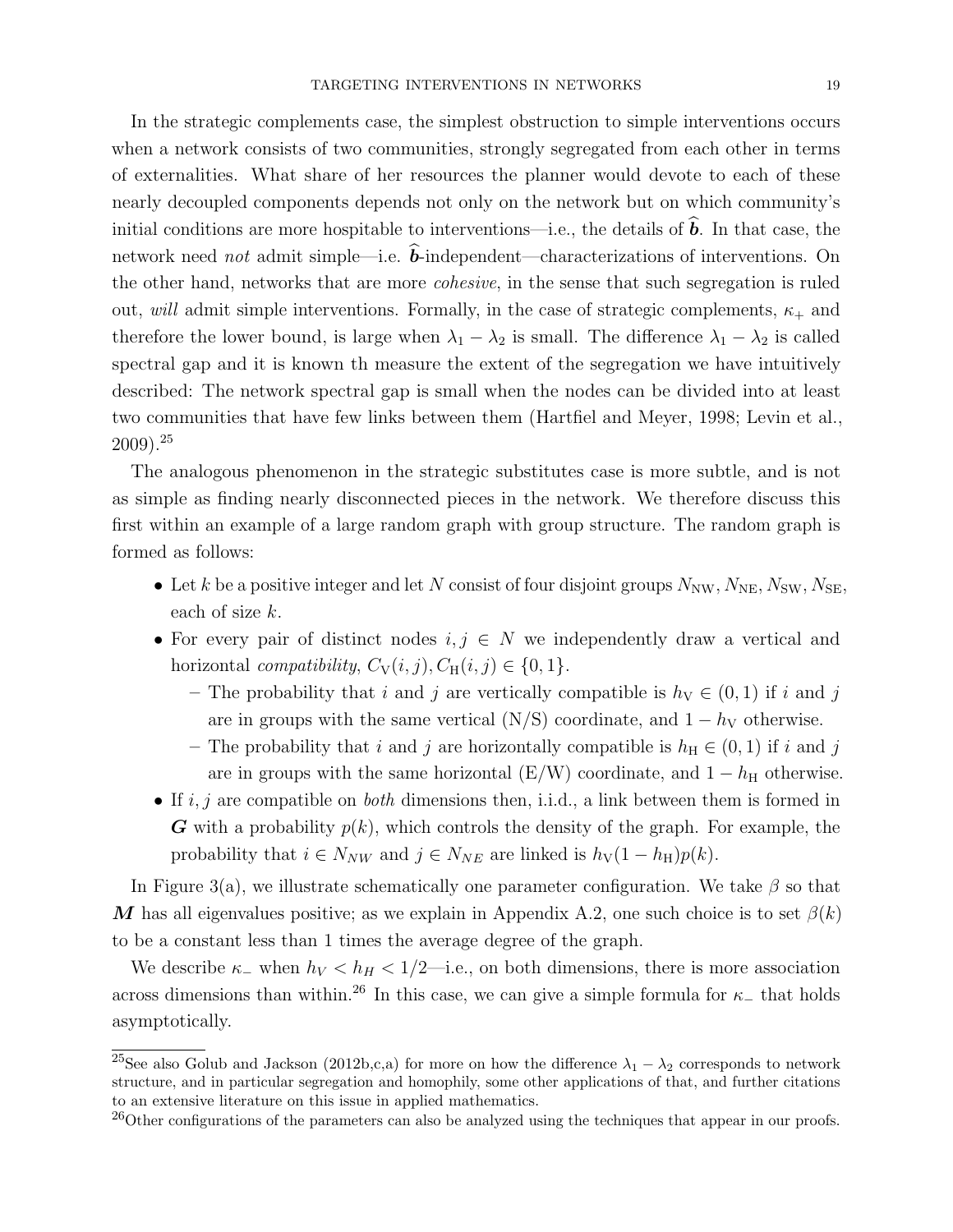

FIGURE 3. The schematic in (a) depicts the link structure when  $h<sub>V</sub>$  are very close  $h_{\rm H}$  and near zero, with darkness/thickness indicating the density of the corresponding links. In (b) we fix  $\beta = 0.7$  and  $h<sub>V</sub> = 0.01$  and depict how  $\kappa$ varies as  $h_{\rm H}$  approaches 0.01 from above.

**Fact 2.** If the conditions just stated hold and  $kp(k) \gg \log^2 k$  (i.e. the graph is dense enough) then, as  $k \to \infty$ ,

$$
\kappa_{-}(\boldsymbol{G}) \xrightarrow{p} \left[ \left( \frac{1 - \beta(2h_{\rm H} - 1)}{1 - \beta(2h_{\rm V} - 1)} \right)^2 - 1 \right]^{-1}.
$$
 (5)

This lower bound coefficient grows large when  $h_H$  and  $h_V$  are very close to each other; see Figure 3(b). In this case, recalling Figure 3(a), there is an East/West and a North/South bipartition of the network. Then either of these bipartitions can serve as the one that best exploits the potential for amplification via strategic substitutes. Therefore, for moderate budgets, the planner's choice will again depend on details of  $\hat{b}$ —that will determine which intervention has higher returns. An analogous analysis for the case of strategic complements is relegated to Section A.2 in the appendix.

We now discuss the key idea that generalizes beyond the example. For a fixed value of  $\lambda_1$ , the magnitude of  $\lambda_n$  is, in a way we are about to make precise, a measure of "how bipartite" the graph is: the associated eigenvector  $u^n$  is the vector of a given length that is best at assigning different values to neighboring nodes. The magnitude of  $\lambda_n$  is large when it is possible to do this well, and small otherwise.<sup>27</sup> The next-smallest eigenvalue of  $\boldsymbol{G}$  captures how good the next-best vector orthogonal to  $u^n$  is at doing the same thing. Thus  $\lambda_{n-1}$  and  $\lambda_n$  will be similar if there are two distinct (in the sense of orthogonality) ways to divide the graph, each of which cuts a similar number of edges. (This is exactly what occurs when  $h_{\rm H}$ and  $h<sub>V</sub>$  are similar, which is what is needed for  $\kappa_$  to be large in the formula of Fact 2.)

<sup>&</sup>lt;sup>27</sup>The eigenvalue  $\lambda_n$  is necessarily negative. All the eigenvalues of G are real, and the trace of G, which is the sum of the eigenvalues is 0: thus, since  $\lambda_1$  is positive by the Perron-Frobenius Theorem,  $\lambda_n$  is negative.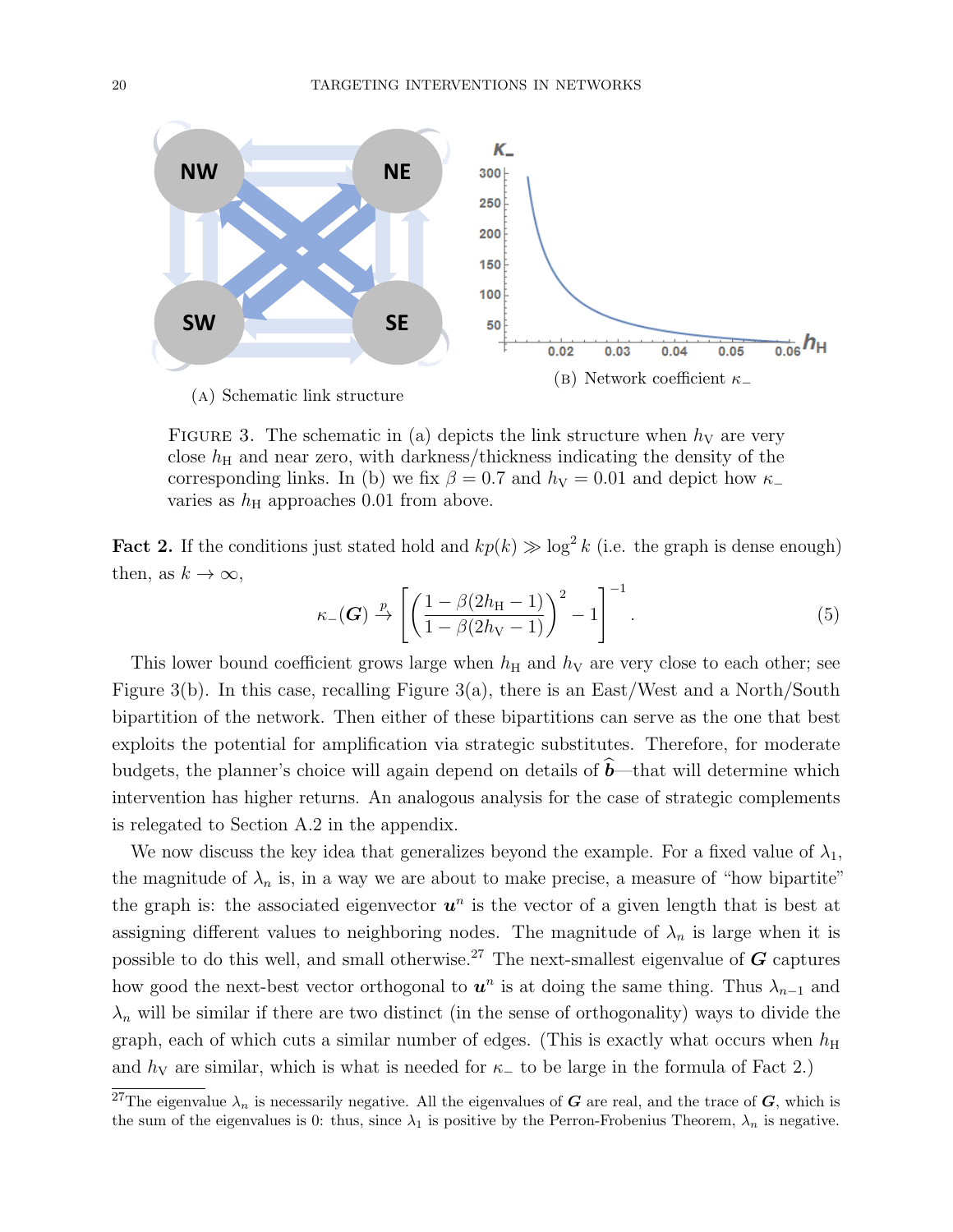To formalize this, we can use a variant of the Courant-Fischer characterization of eigenvalues, which for simplicity we present in the case of a d-regular  $G$ , one in which the sum of every row and column of  $G$  is equal to  $d > 0$ . This characterization says that:

$$
\lambda_n = d - \frac{1}{2} \max_{\mathbf{u} \colon \|\mathbf{u}\| = 1} \sum_{i,j} G_{ij} (u_i - u_j)^2 \qquad \lambda_{n-1} = d - \frac{1}{2} \max_{\substack{\mathbf{u} \colon \|\mathbf{u}\| = 1 \\ \mathbf{u} \cdot \mathbf{u}^n = 0}} \sum_{i,j} G_{ij} (u_i - u_j)^2.
$$

Moreover, generically, the eigenvectors  $u^n$  and  $u^{n-1}$  are the maximizers achieving  $\lambda_n$  and  $\lambda_{n-1}$ , respectively. Thus,  $u^n$  achieves the greatest total squared difference of entries  $u_i$  across links, and  $u^{n-1}$  achieves the greatest among those  $u$  orthogonal to  $u^n$ . If  $\lambda_n$  and  $\lambda_{n-1}$  are close, then these maxima are very similar, meaning there are two splits in the graph that are about equally good from this perspective.

#### 6. Two further applications

This section presents two additional network intervention problems: (i) minimizing aggregate volatility in investment, and (ii) maximizing consumers' and producers' surplus when production occurs in a supply chain.

6.1. Aggregate volatility. The network game introduced in Section 2 is related to models of how idiosyncratic shocks contribute to aggregate volatility. A recent strand of research studies how idiosyncratic shocks in production networks affect aggregate volatility of the economy—e.g., Acemoglu, Carvalho, Ozdaglar, and Tahbaz-Salehi (2012). In the production network context, firms are price-taking,  $\hat{b}_i$  is a productivity shock to firm i,  $a_i$  is the log output of firm i and the production of good i is obtained via combining other goods;  $g_{ij}$  indicates how important product j is for the production of good i. See Acemoglu et al. (2016) for a survey of this literature and a formal connection to network games. Other work has studied how private information shapes aggregate volatility in games with a focus, for tractability, on games with linear best replies, e.g., Angeletos and Pavan (2007) and Bergemann, Heumann, and Morris (2015); recent papers (de Martí and Zenou, 2015; Bergemann, Heumann, and Morris, 2017) explore this problem from a network perspective. The underlying game that is studied is one of asymmetric information. Following Golub and Morris (2017), we can extend our complete-information analysis to linear best-response games in which  $b_i$  is private information.

Following this latter strand, we interpret actions as levels of investment. The status-quo vector  $\hat{b}$  of exogenous attributes is a shock and its variance-covariance matrix is  $\hat{\Omega}$ . The planner, at the time of her intervention, does not observe the realization of  $\hat{b}$ , whereas  $\hat{b}$ is common knowledge among the individuals at the time of their investment choice. The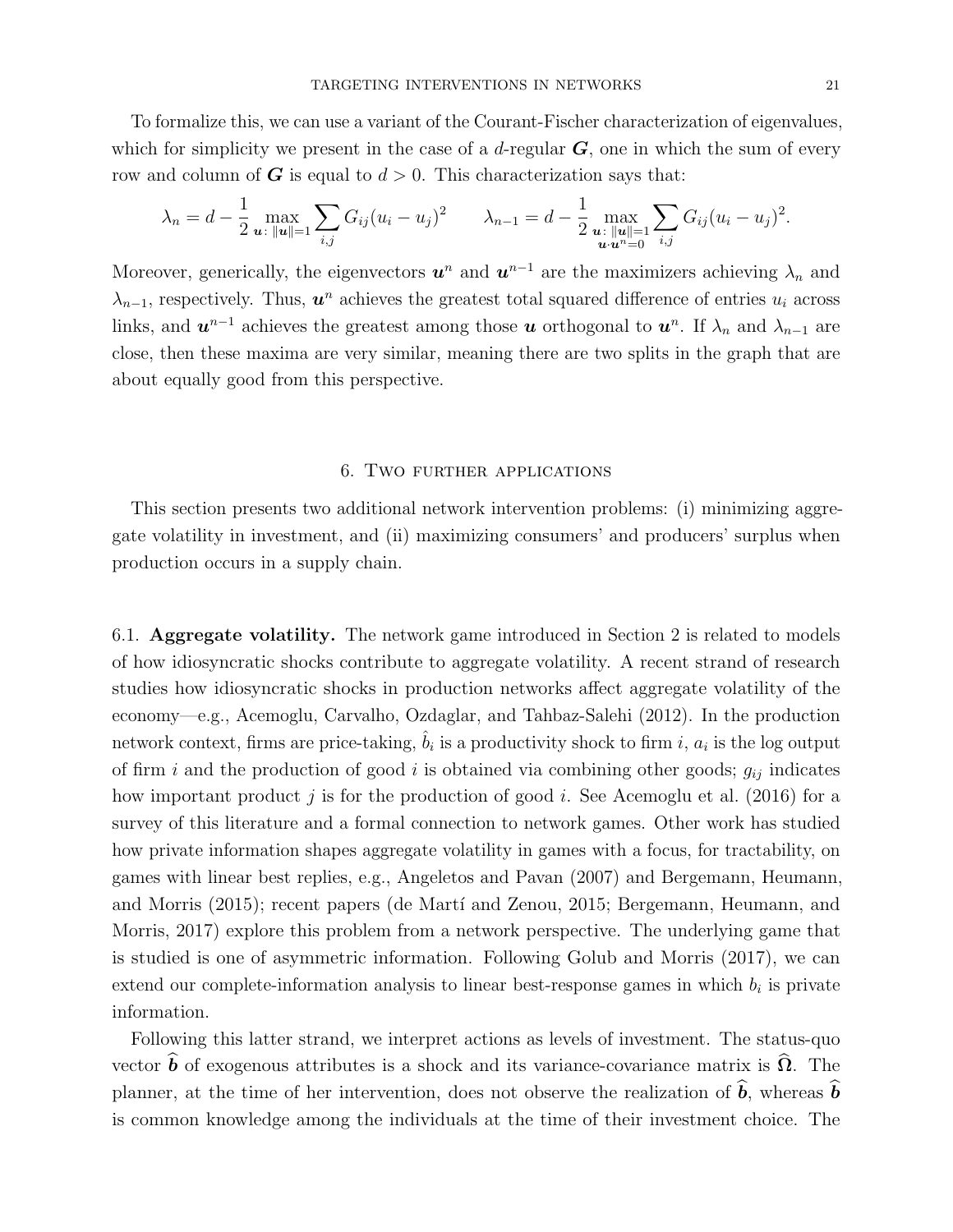planner wishes to minimize the volatility in the level of aggregate investment:

$$
\operatorname{Var}\left(\sum_{i\in\mathcal{N}}a_i\right).
$$

She can do this by controlling the variances of the shocks to the exogenous attributes. This control comes at a cost:  $K(\Omega; \widehat{\Omega})$  is the cost of changing the variance-covariance matrix from  $\widehat{\Omega}$  to  $\Omega$ . We make the following assumption on K:

**Assumption 2.** K is invariant to rotations of coordinates: for any orthogonal matrix  $\boldsymbol{O}$ ,

$$
K(\widehat{\mathbf{\Omega}} + \mathbf{D}; \widehat{\mathbf{\Omega}}) = K(\widehat{\mathbf{\Omega}} + \mathbf{O}^{\mathsf{T}} \mathbf{D} \mathbf{O}; \widehat{\mathbf{\Omega}})
$$

and  $K(\widehat{\Omega}; \widehat{\Omega}) = 0$ .

For example, suppose that the cost  $K(\Omega;\widehat{\Omega})$  is equal to the reduction in the sum of attribute variances. Then  $K(\mathbf{\Omega}; \widehat{\mathbf{\Omega}}) = [\sum_i (\omega_{ii} - \widehat{\omega}_{ii})]^2 = (\text{trace}(\mathbf{\Omega} - \widehat{\mathbf{\Omega}}))^2$ . This specification satisfies Assumption 2.<sup>28</sup>

Under this assumption, we will study the variance-minimization problem described above. Formally:

$$
\min_{\Omega} \text{Var}\left(\sum_{i} a_i\right)
$$
  
s.t.  $K(\Omega; \hat{\Omega}) \leq C$ .  

$$
\mathbf{a} = [\mathbf{I} - \beta \mathbf{G}]^{-1} \mathbf{b}.
$$
 (VM)

**Proposition 3.** Assume G is symmetric and Assumptions 1 and 2 hold. Suppose  $\Omega^*$  solves (VM). Consider the variance reduction chosen by the planner in the  $l<sup>th</sup>$  principal component of  $G$ :

$$
\underline{\Delta}_l = \text{Var}_{\Omega^*}(\boldsymbol{u}^l(\boldsymbol{G})\cdot\boldsymbol{b}) - \text{Var}_{\widehat{\Omega}}(\boldsymbol{u}^l(\boldsymbol{G})\cdot\boldsymbol{b}).
$$

Then:

1. If  $\beta > 0$ , then  $\underline{\Delta}_l$  is weakly decreasing in l.

2. If  $\beta < 0$ , then  $\underline{\Delta}_l$  is weakly increasing in l.

The proposition says that the amount of variance reduction in a given principal component of  $G$  is monotone in the ranking of that principal component. In particular, the first principal component will receive the most focus when investments are strategic complements, and

 $^{28}$ To see this, note that the trace is the sum of the eigenvalues, and this does not change under conjugacy transformations of the argument. The function on the outside is inessential; we could set  $K(\Omega;\hat{\Omega})$  =  $\phi\left(\text{trace}(\mathbf{\Omega}-\widehat{\mathbf{\Omega}})\right)$ , where  $\phi : \mathbb{R} \to \mathbb{R}$  is any function such that  $\phi(0) = 0$ . However, in those cases where changing variance more is more costly, then it will be natural to make this function increasing in the absolute value of its argument.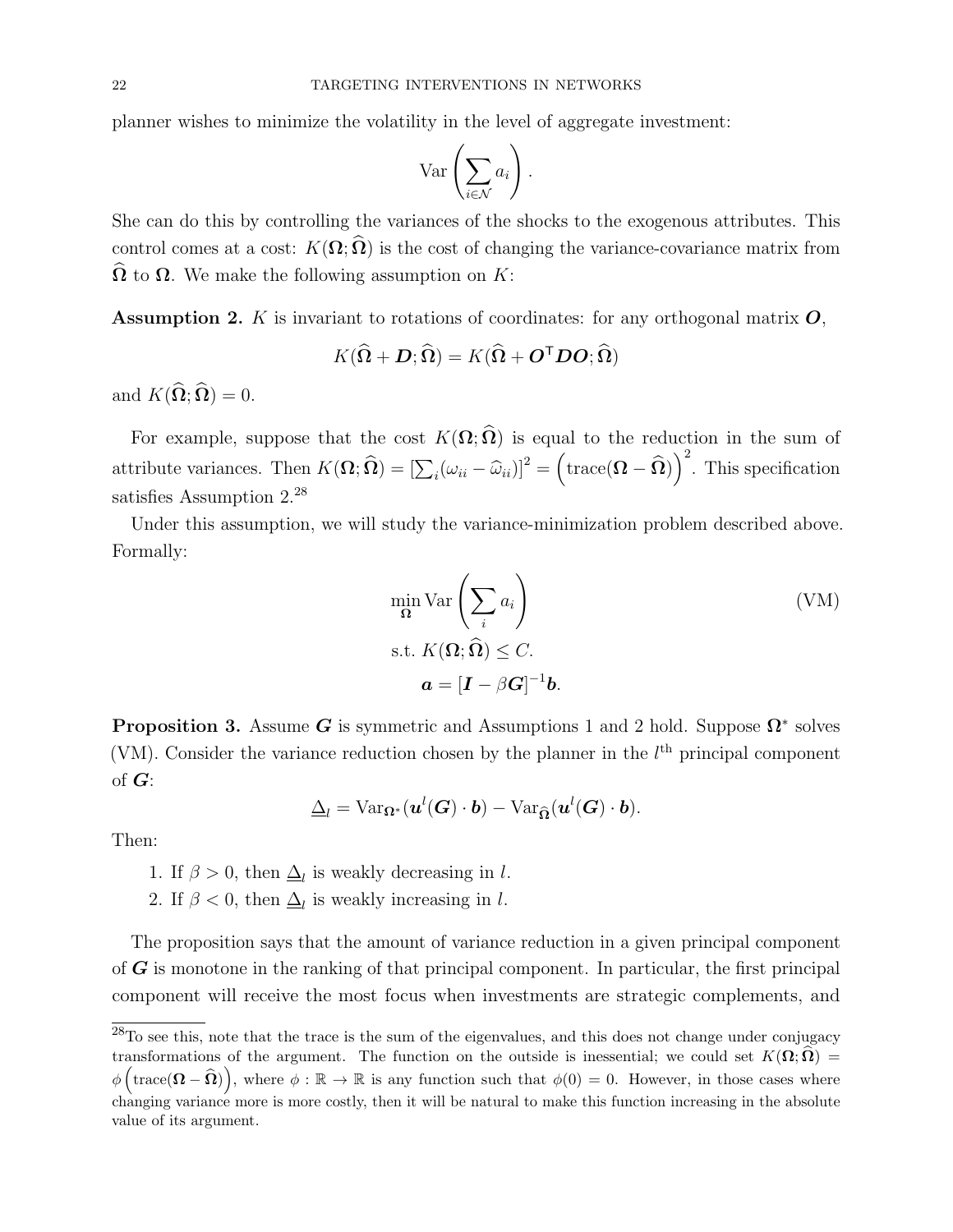the last principal component will receive the most focus when investments are strategic substitutes.

6.1.1. Intuition. We now present the intuition behind the result. The variation in basic incentives comes from shocks to each firm's own idiosyncratic costs and benefits. The planner intervention can can adjust (ex ante) the variances and covariances of these incentives. What should the planner do to reduce the volatility of aggregate investments? Suppose first that decisions among the firms are strategic complements. A perfectly correlated shock that raises all costs is amplified: there are knock-on effects because each firm's decrease in activity reduces the incentives of others to invest, adding to the direct effects of those firms' own shocks. In fact, the type of shock that is most amplifying (at a given size) is the one that is perfectly correlated across agents, with the magnitude of a given agent's shock proportional to the first principal component. This is the dimension of volatility that the planner most wants to reduce. In the case of the circle, this can be visualized with the help of Figure 1(b): in a given shock realization, all nodes are shocked in the same (here, positive) direction.

If decisions are strategic substitutes, then a global shock is not so bad. The first-order response of all firms to an increase in costs, is to decrease investment but that, in turn, makes all firms want to increase their investment somewhat due to the strategic substitutability with their neighbors. Hence, the effect of a global shock is attenuated. The most amplifying shock profiles, in this case, are the ones in which neighbors have *negatively* correlated shocks. To stabilize aggregate outcomes, a planner will prioritize combating that particular type of volatility. It turns out that the most concerning type of volatility will be the one that is strongly correlated with the last eigenvector of the system, and this is what the planner will focus most on. In the case of the circle, this can be visualized with the help of Figure 2(b): in a given shock realization, nodes are targeted in an alternating way.

6.1.2. Illustration in the case of the circle. Proposition 3 says that the planner will also invest in reducing shocks that are neither the totally correlated volatility represented by Figure 1(b) nor the "most local" volatility represented by Figure 2(b). That is,  $\Delta_l$  may be nonzero for various  $l \neq 1, n$ . How do the non-extreme components look, and what is the meaning of the statement that the planner's focus is monotonic in  $l$ , the index of the eigenvalue? Some intuition is suggested by Figure 4, which shows the  $u<sup>l</sup>$  corresponding to  $l \notin \{1, n\}$ , for the circle.<sup>29</sup> The  $l = 2$  component (top left panel of Figure 4), represents a type of volatility that is not perfectly correlated (in that opposite sides of the circle are anti-correlated) but quite correlated locally. This component will receive more focus than any but the  $l = 1$  component in the case of strategic complements. Indeed, in the case of strategic complements, the planner's efforts will intervene with decreasing intensity as we progress

 $^{29}$ This basis is not uniquely determined because the circle has a great deal of symmetry; a generic perturbation would uniquely pin down the eigenvectors, so we do not dwell on the details of the multiplicity here.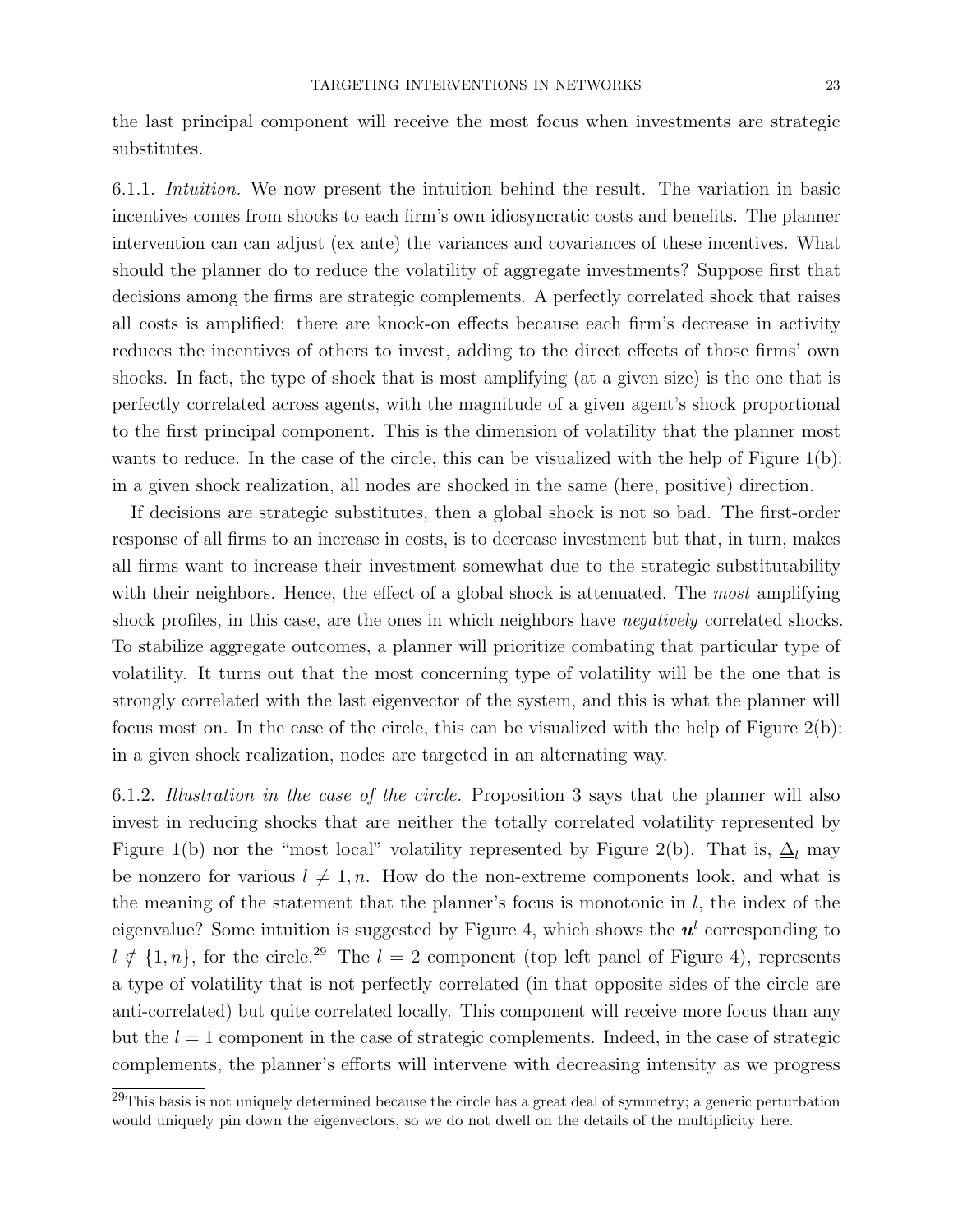

FIGURE 4. For a circle network with 14 nodes, the eigenvectors  $u^l$  for  $l = 2, 4, 6$ (top row),  $l = 8, 10, 12$  (bottom row).

along the sequence depicted in Figure 4. Turning now to the end of the sequence, the  $l = 10$ or 12 component (bottom right panel of Figure 4) depicts volatility that is locally quite anti-correlated—the shocks of neighbors are usually opposite—but not quite as strongly as in the last component. These will receive the most focus in the case of strategic substitutes, and generally the planner's interventions will increase in intensity as we go along the sequence depicted in the figure.

Another way to summarize what the figure depicts is that the principal components corresponding to smaller (more negative) eigenvalues divide the nodes into more regions where the shock hits with opposite signs. Thus, in the case of strategic complements, a given principal component of volatility is of greater concern for the planner if it has a "longer spatial wavelength." In the case of strategic substitutes, the volatility is of greater concern if it has a "shorter spatial wavelength." These patterns in the eigenvectors, which are illustrated in this simple example, hold more broadly, as studied in Urschel (2018) and references cited there.

6.1.3. Proof. The idea of the proof is to consider any solution and to show that if it did not satisfy the conclusion, then it would be possible to find a different variance reduction that does better. The strategy for finding the rearrangement is to study the problem in the eigenvector basis. In this basis, the aggregate volatility is a weighted sum of the variance of each principal component of  $\boldsymbol{G}$ , and the contribution to aggregate volatility of the variance of each component is monotone in the corresponding eigenvalue. This monotonicity dictates how to rearrange variance reductions to achieve a bigger effect. In particular, we permute them among the eigenvectors. Assumption 2 on the cost function  $K$  ensures that the rearrangement we need is feasible without changing the cost. A full proof appears in Section A.3.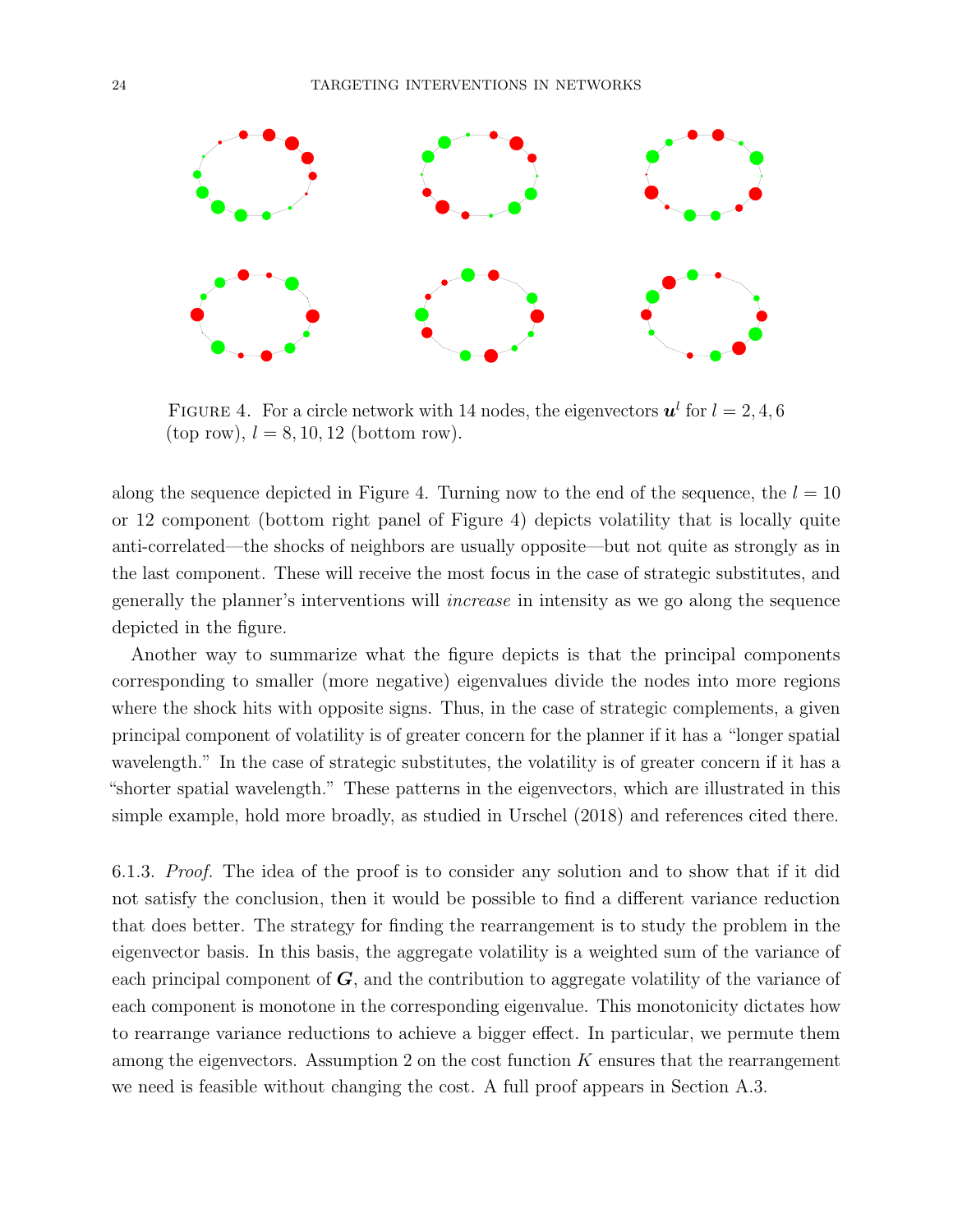6.2. Pricing in a supply chain. We consider a pricing game between suppliers embedded in a supply chain. In this application, the intervention alters the variability of marginal costs across suppliers in order to maximize consumer surplus, producer surplus and welfare.

Price formation in networked markets is an active area of research. This research has focused on buyer-seller networks and on networks of intermediaries. To the best of our knowledge, existing work does not address the study of optimal intervention in these markets; for surveys of this literature, see Condorelli and Galeotti (2016), Goyal (2017), and Manea (2016).

We consider a set of final goods  $\mathcal{F} = \{1, 2, \ldots, F\}$ . Final goods are made using the set of inputs  $\mathcal{N} = \{1, 2, ..., N\}$ ; supplier i produces input  $i \in \mathcal{N}$ . Following Vives (2001) and Singh and Vives (1984), a representative consumer with quadratic utilities chooses how much to consume of each final good. Given price vector  $\mathbf{P} = \{P_1, \ldots, P_F\}$ , the utility of the consumer is:

$$
U(\boldsymbol{Q}) = \sum_{f \in \mathcal{F}} \left( \gamma Q_f - \frac{1}{2} Q_f^2 - P_f Q_f \right).
$$

Here, for simplicity, we assume that final goods are independent; the analysis can easily be generalized to the case where final goods can be substitutes and complements in consumption. The consumer's optimization leads to a linear demand for final goods:  $Q_f = \gamma - P_f$ . The utility of the representative consumer is:

$$
U^* = \frac{1}{2} \sum_{f \in \mathcal{F}} Q_f^2.
$$

We now describe how inputs are transformed into final goods. Let  $T$  be a N-by-F matrix with typical element  $t_{if}$ . In order to produce one unit of final good f, firm f requires  $t_{if}$ units of each input  $i \in \mathcal{N}$ ; without loss of generality, we set, for each  $i \in \mathcal{N}$ ,  $t_i \cdot t_i = 1^{30}$  We assume that the final goods markets are competitive and so the price of final good  $f$  equals the marginal cost of production of good  $f^{31}$ . We can thus write  $P_f(p) := \sum_{i \in \mathcal{N}} t_{if} p_i$ , or, in matrix notation,  $P(\mathbf{p}) = \mathbf{T}^{\mathsf{T}} \mathbf{p}$ . The demand of supplier *i*, which depends on all prices, is:

$$
q_i(\boldsymbol{p}) = \sum_{f \in \mathcal{F}} t_{if} Q_f = \sum_{f \in \mathcal{F}} t_{if} [\gamma - P_f] = \gamma \sum_{f \in \mathcal{F}} t_{if} - \sum_{j=1}^n (\boldsymbol{t}_i \cdot \boldsymbol{t}_j) p_j.
$$

Thus, the vector of demand for inputs is  $q(\mathbf{p}) = TQ(T^{\mathsf{T}}\mathbf{p})$ . For a given price profile,  $\mathbf{p}$ , the profit of supplier i with a constant marginal cost  $c_i$  is:

$$
\Pi_i(\boldsymbol{p})=q_i(\boldsymbol{p})[p_i-c_i].
$$

 $30$ This is a normalization: we choose the relevant units of each input i such that the Euclidean length of each vector  $t_i$  is equal to 1.

 $31$ Constant markups can be added without significantly changing our analysis.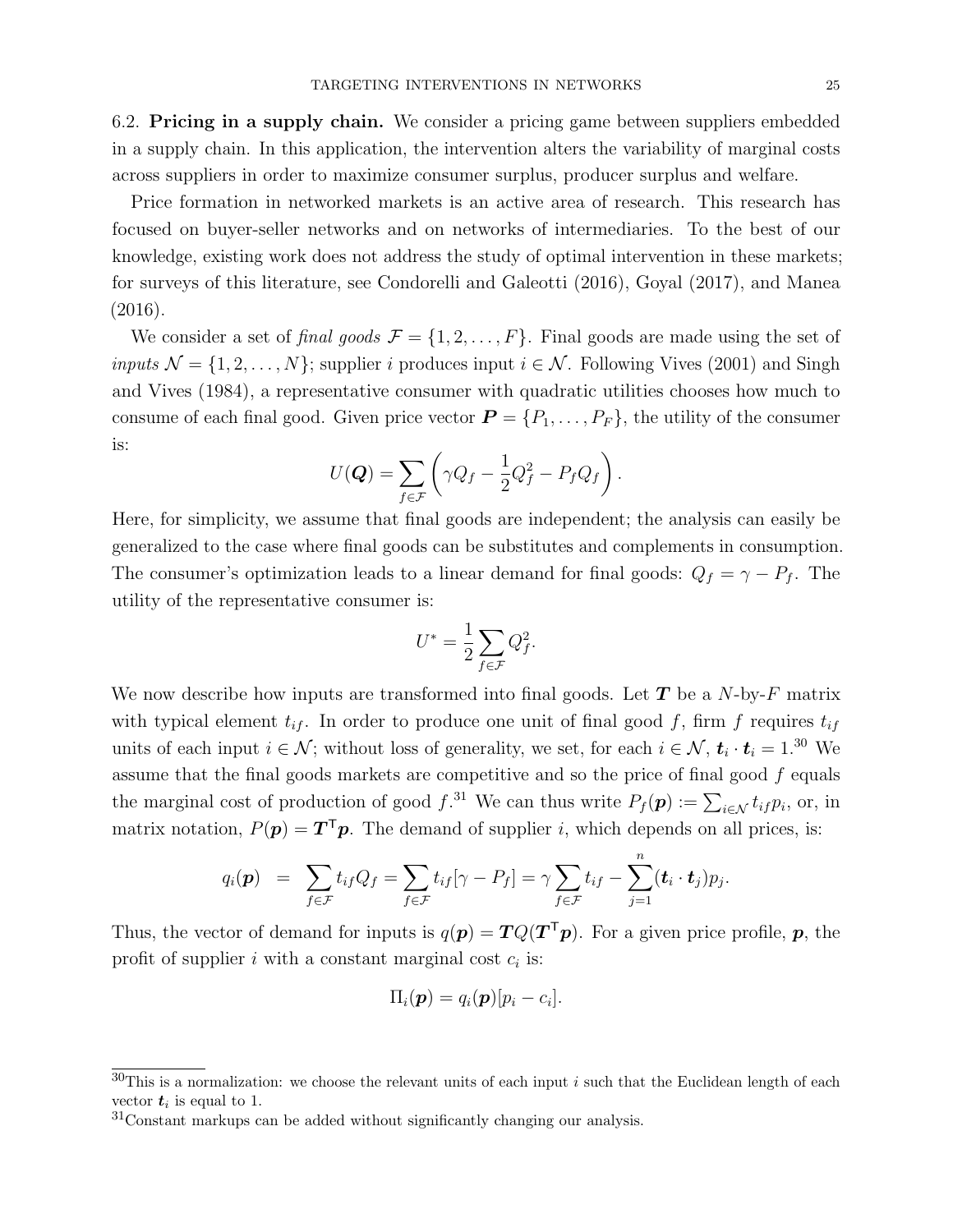Consider the simultaneous-move pricing game among suppliers, each having profit function  $\Pi_i$  and each taking action  $p_i$ . The Nash equilibrium pricing profile  $\boldsymbol{p}$  solves the system:

$$
[\boldsymbol{I} + \boldsymbol{T}\boldsymbol{T}^{\mathsf{T}}]\boldsymbol{p} = \boldsymbol{b},\tag{6}
$$

where  $\mathbf{b} = \mathbf{c} + \gamma \mathbf{T}$ 1. This is equivalent to system (1) with  $\mathbf{G} = \mathbf{T} \mathbf{T}^{\mathsf{T}}, \beta = -1$  and the endogenous variables being suppliers' prices,  $\mathbf{a} = \mathbf{p}$ . In other words, the pricing game is a special case of the network games we have studied above.

Two observations follow. First, the matrix of interaction across suppliers,  $G = TT^{\mathsf{T}}$ , is symmetric; furthermore,  $\beta = -1$ , and so the equilibrium is uniquely defined and stable.<sup>32</sup> Second, the SVD of  $G = TT^{\mathsf{T}}$  is related to the SVD of T. The SVD of T reads  $T = USV^{\mathsf{T}}$ , where the columns of  $V$  and  $U$  are the right and left singular vectors of  $T$ , respectively. It follows that the SVD of  $G = TT^{\mathsf{T}}$  is given by  $(U, \Lambda, U^{\mathsf{T}})$ , where  $\Lambda = SS^{\mathsf{T}} = S^2$ . Hence, the singular values of  $G$  are the square of the singular values of  $T$ ; and the principal components of  $G$  turn out to be the left singular vectors of  $T$ . These can be interpreted as bundles of inputs. In the sense of principal components, they "summarize" the technology  $T$  of production.

In this application, we refer to the columns of  $U$  as fundamental bundles of inputs and we define  $p = U^{\mathsf{T}} p$  and  $b = U^{\mathsf{T}} b$ . We can then rewrite the equilibrium price system (6) as follows:

$$
\underline{\boldsymbol{p}} = [\boldsymbol{I} + \boldsymbol{\Lambda}]^{-1} \underline{\boldsymbol{b}} \Longleftrightarrow \underline{\boldsymbol{p}}_l = \frac{\underline{\boldsymbol{b}}_l}{1 + \lambda_l}.
$$
\n(7)

Now, suppose that the vector c of marginal costs is common knowledge among market participants, but it is random from the perspective of a planner at the time of the intervention. The variance-covariance matrix of marginal costs prior the intervention is  $\Omega$  and the planner can change it to  $\Omega$  at a cost  $K(\Omega - \widehat{\Omega})$ , which satisfies Assumption 2.

We study the optimal choice of  $\Omega$  under the constraint  $K(\Omega-\widehat{\Omega}) \leq C$ , for three objectives: expected consumer surplus  $CS(p)$ , expected producer surplus  $PS(p)$ , and social welfare  $SW(\mathbf{p}) = CS(\mathbf{p}) + PS(\mathbf{p})$ . It is worth noting right away that a planner who wishes to maximize say,  $CS(\mathbf{p})$ , has preferences for variance in  $\mathbf{p}$ . This is because variance in  $\mathbf{p}$  generates variance in the quantity consumed of final goods, and the utility of the representative consumer is  $\sum_f Q_f^2$ . With other specifications of preferences, the consumer's preferences might imply, instead, that it is better to have more stable input prices.

In any case, the change of the three surplus quantities, when we move from  $\Omega$  to  $\Omega$ , turns out to be a weighted sum of the respective changes in the variances of the marginal costs of the fundamental bundles of final goods. The weight associated to the  $l<sup>th</sup>$ -ranked fundamental

<sup>&</sup>lt;sup>32</sup>Indeed, all eigenvalues of  $M = I - \beta G$  are positive: they are one plus the eigenvalues of G, which are at most 1 in absolute value by our normalization of T. It follows that  $I - \beta G$  is invertible, so equilibria are uniquely defined and also stable.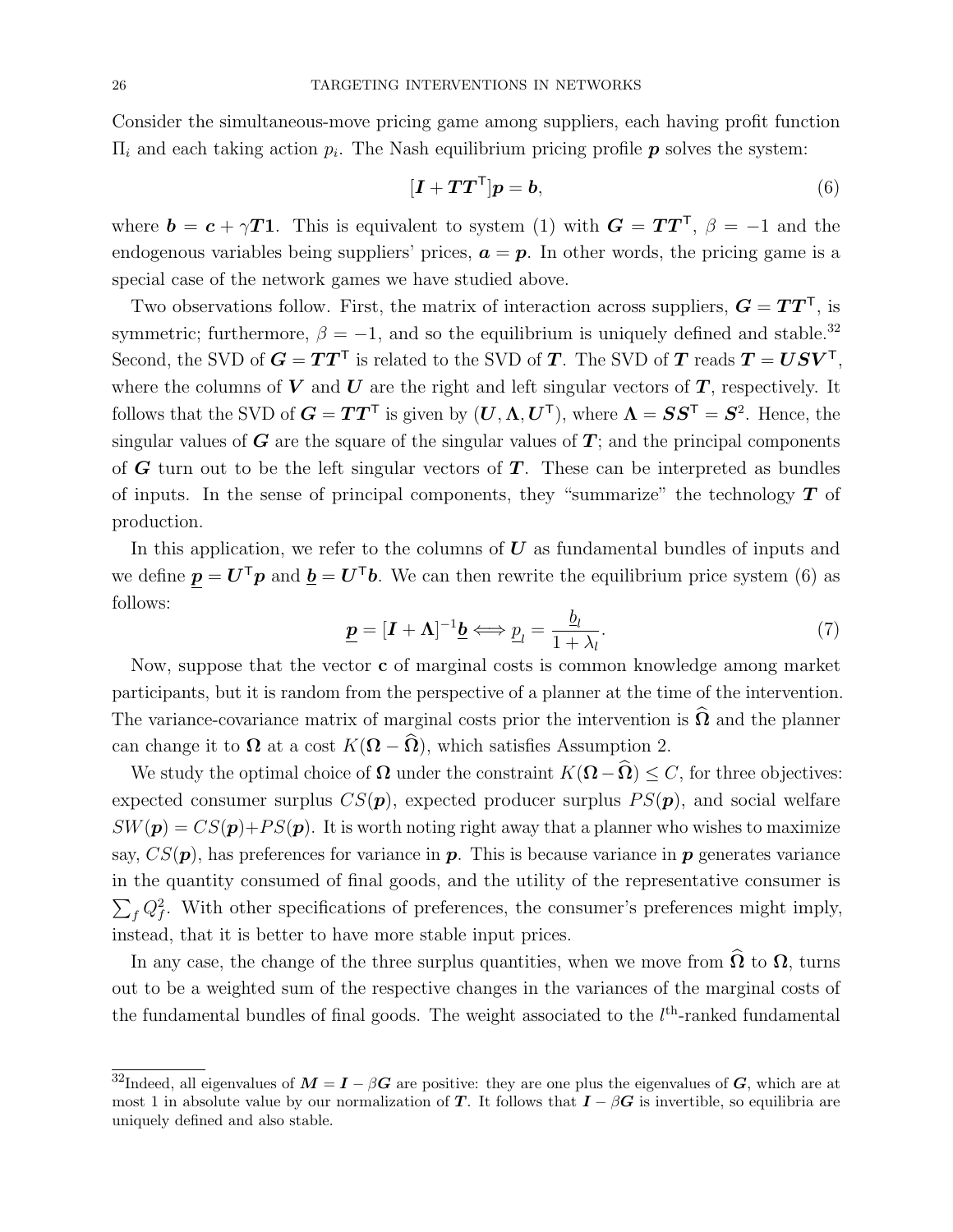bundle is a function of the  $l<sup>th</sup>$ -ranked singular value. Formally:

$$
\mathbb{E}_{\Omega}[CS(\boldsymbol{p})] - \mathbb{E}_{\widehat{\Omega}}[CS(\boldsymbol{p})] = \frac{1}{2} \sum_{l} \frac{\lambda_l}{(1 + \lambda_l)^2} [\underline{\omega}_{ll} - \underline{\widehat{\omega}}_{ll}] \tag{8}
$$

$$
\mathbb{E}_{\Omega}[PS(\boldsymbol{p})] - \mathbb{E}_{\widehat{\Omega}}[PS(\boldsymbol{p})] = \sum_{l} \frac{\lambda_l^2}{(1 + \lambda_l)^2} [\omega_{ll} - \widehat{\omega}_{ll}] \tag{9}
$$

$$
\mathbb{E}_{\Omega}[SW(\boldsymbol{p})] - \mathbb{E}_{\widehat{\Omega}}[SW(\boldsymbol{p})] = \sum_{l} \frac{\lambda_l (1 + 2\lambda_l)}{2(1 + \lambda_l)^2} [\underline{\omega}_{ll} - \underline{\widehat{\omega}}_{ll}]. \tag{10}
$$

where we recall from Section 6.1 that  $\underline{\omega}_{ll} = \text{Var}(\mathbf{u}^l \cdot \mathbf{c})$  under  $\Omega$  and  $\underline{\hat{\omega}}_{ll} = \text{Var}(\mathbf{u}^l \cdot \mathbf{c})$  under  $\widehat{\Omega}$ .

Proposition 4. Assume K satisfies Assumption 2.

- 1. Suppose  $\Omega^*$  maximizes expected producer surplus or expected total welfare. Then the variance change in the marginal cost of the  $l<sup>th</sup>$  fundamental bundle of final goods is decreasing in  $l$ .
- 2. Suppose  $\Omega^*$  maximizes expected consumer surplus. Let the  $l^{\text{th}}$  fundamental bundle of final goods be such that  $\lambda(\bar{l}) \geq 1$  and  $\lambda(\bar{l} + 1) < 1^{33}$  The variance change in the marginal cost of the  $l<sup>th</sup>$  fundamental bundle is increasing in l if  $l \leq \overline{l}$  and decreasing otherwise.

Proof of Proposition 4. Consider expression (9) and note that the weight on the variance change of the marginal cost of the  $l<sup>th</sup>$  fundamental bundle is increasing in  $\lambda_l$ . The proof then follows by replicating the proof of Proposition 3. The same arguments apply to the expected welfare. Next, consider the expression (8) for the expected consumer surplus. Note that the weight on the variance change of the marginal cost of the  $l<sup>th</sup>$  fundamental bundle is increasing in  $\lambda_l$  for  $\lambda_l \in (0,1)$  and it is decreasing in  $\lambda_l$  for  $\lambda_l > 1$ . The proof then follows by using the same techniques introduced in the proof of Proposition 3. The three expressions  $(8)-(10)$  are derived in Lemma 1 in the Appendix.

There are two main effects driving the results of Proposition 4. The first is a pass-through effect across suppliers. The pricing game is a game of strategic substitutes. Therefore, shocks in marginal costs that alter the price of some suppliers are attenuated by the strategic response of other suppliers, changing how much of the price change a consumer ultimately experiences. This effect is summarized in expression (7) that indicates that shocks are attenuated more along the higher-eigenvalue principal components. The second effect is a *quantity effect*. Any shock to marginal costs is passed through to suppliers' prices and affects the price of final goods, and so the final consumption of the representative consumers. In particular, the equilibrium prices of final goods are:

$$
\pmb{P} = \pmb{T}^{\mathsf{T}} \pmb{p} \Longleftrightarrow \pmb{P} = \pmb{S}^{\mathsf{T}} \pmb{p},
$$

<sup>&</sup>lt;sup>33</sup>Set  $\bar{l} = n + 1$  if  $\lambda(n) > 1$  and set  $\bar{l}^{\text{th}} = 0$  if  $\lambda(1) < 1$ .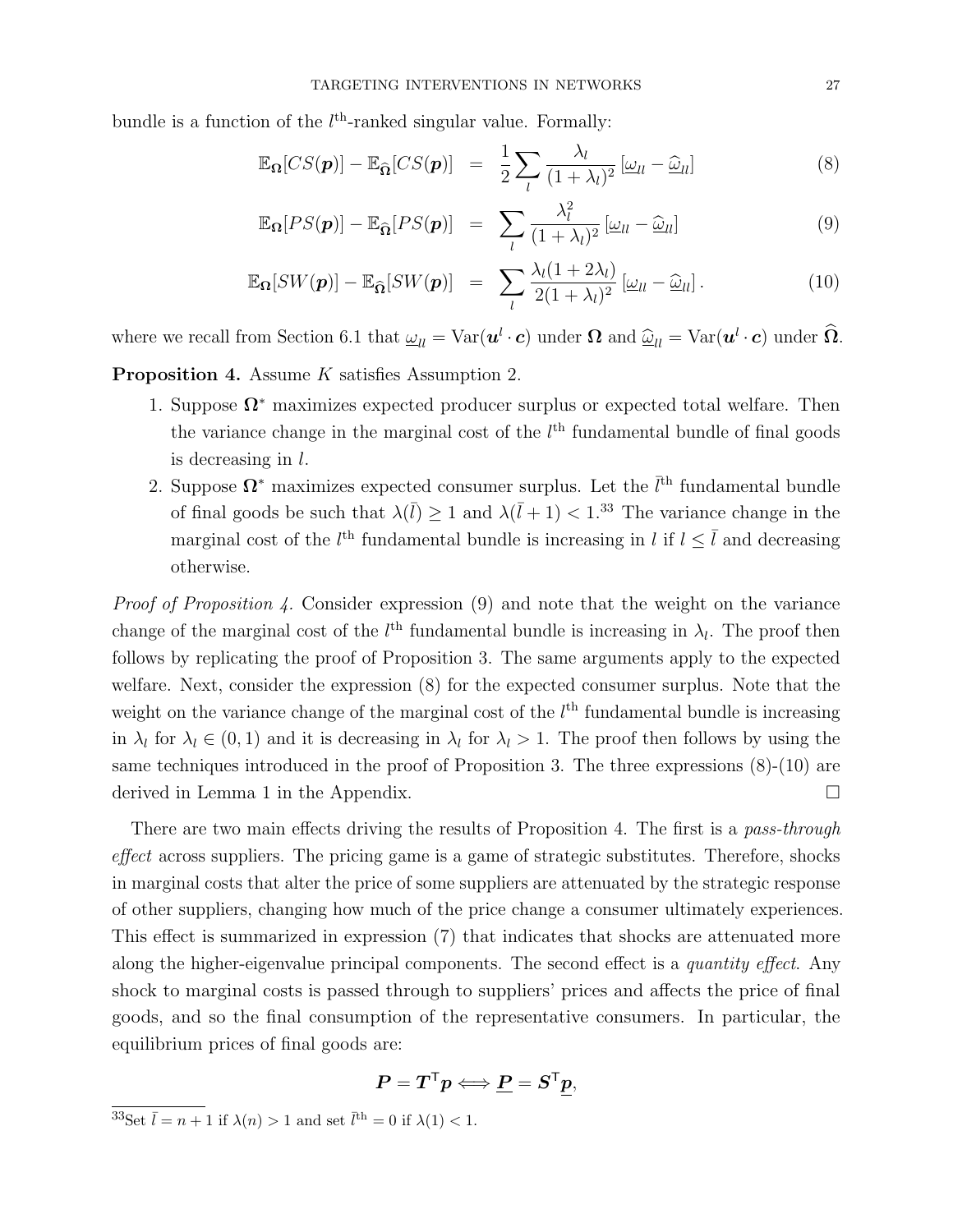where the equivalence follows using the SVD of  $T$ . Hence, the quantity effects are amplified along the higher-eigenvalue principal components.<sup>34</sup>

When the objective of the planner is to maximize consumer surplus, these two effects are countervailing: the pass-through effect pushes the planner to increase variance in less representative fundamental bundles, whereas the quantity effect pushes her in the direction of the more representative fundamental bundles. In this case, the solution is generally to target variance change on intermediate principal components. When the objective is the producer surplus, the planner only cares about the pass-through effect and so the focus of variance increase is on the main principal component.<sup>35</sup>

## 7. GENERALIZATIONS: GENERAL  $G$ , DIFFERENT COST FUNCTIONS, AND NONLINEAR **SYSTEMS**

The restrictions to a symmetric  $\boldsymbol{G}$  and a linear system of best replies facilitate the simplest presentation of the key ideas in our approach. However, these restrictions will often fail to be satisfied in practical applications. To conclude the formal analysis, we show that many of the insights of the previous sections are valid even when those restrictions are relaxed. Our perspective is that the special cases above are most useful for intuition, while the generalizations here are more robust and portable.

We begin by relaxing the assumption of symmetric  $\mathbf{G}$ ; we then study a nonlinear system.

7.1. Incentive targeting: Beyond symmetric  $G$ . In this subsection we extend the analysis of Section 5 to non-symmetric  $\boldsymbol{G}$ . We maintain the linearity of the best responses, but also relax the functional form assumptions on the objective function.

Individuals take endogenous actions  $\mathbf{a} = (a_1, \ldots, a_n)$  which, in equilibrium, satisfy:

$$
a=M^{-1}\widehat{b},
$$

where  $\hat{b}$  is a vector of idiosyncratic characteristics. In the setting of Section 5, let us assume that  $M = I - \beta G$  for an arbitrary matrix G such that M is invertible.<sup>36</sup> The planner can intervene and change  $\hat{b}$  to b at a cost, with the aim of maximizing the objective:

$$
W(\mathbf{a}) = F(\mathbf{a}^{\mathsf{T}}\mathbf{a}),
$$

where F is an increasing function (at least on the domain of  $\boldsymbol{a}$  achievable through intervention). When  $F$  is a linear function the objective corresponds to the one studied in Section 5.

We use the SVD of  $\vec{M}$  to rewrite the argument of the objective function as a convex combination of the contributions of each of the principal components of  $\boldsymbol{M}$  to the argument

<sup>&</sup>lt;sup>34</sup>If the prices of the  $l^{\text{th}}$  and  $(l+1)^{\text{st}}$  fundamental bundles both increase by  $\epsilon$ , then the change in  $\underline{P}_l$  equals  $s_l \epsilon$ —larger than the change in  $P_{l+1}$ , which is equal to  $s_{l+1} \epsilon$ .

<sup>&</sup>lt;sup>35</sup>This is because the profits of a firm are quadratic in  $(p_i - c_i)$ .

<sup>&</sup>lt;sup>36</sup>This amounts to the (generically satisfied) requirement that  $1/\beta$  is not an eigenvalue of G.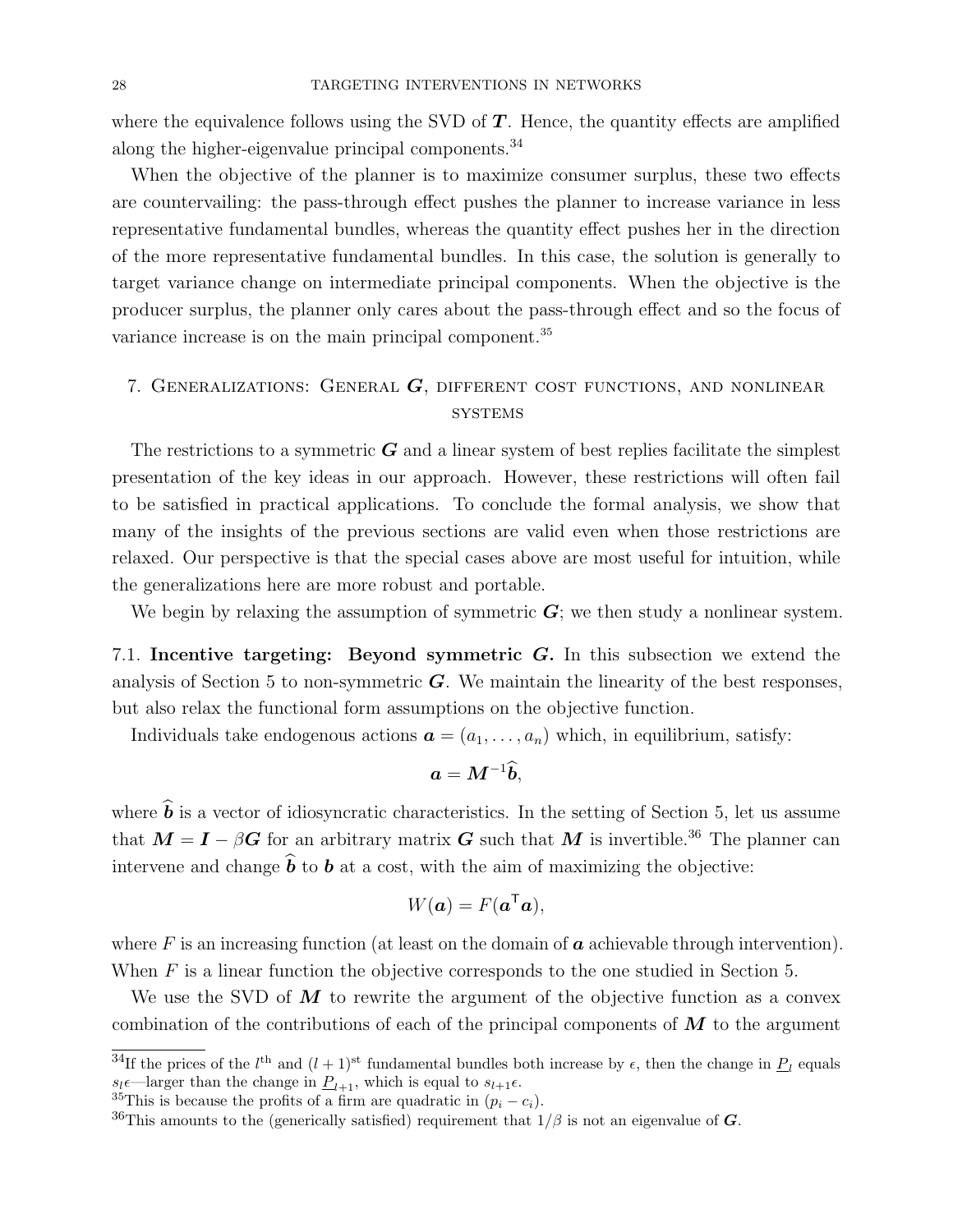of  $F$ , and thus the welfare  $W$ . This gives a simple way to describe the marginal benefit of targeting a specific principal component l: that is, the effect of targeting the individuals in the economy proportionally to their representation in the  $l<sup>th</sup>$  principal component. Formally, the SVD of M corresponds to the formula  $M = USV^{\top}$  and therefore, using the transformed coordinates  $\mathbf{b} = \mathbf{U}^{\mathsf{T}} \mathbf{b}$ , we obtain:

$$
\boldsymbol{a}^{\mathsf{T}}\boldsymbol{a} = \underline{\boldsymbol{b}}^{\mathsf{T}}[\boldsymbol{S}^{\mathsf{T}}\boldsymbol{S}]^{-1}\underline{\boldsymbol{b}} = \sum_{l=1}^{n} \frac{1}{s_l^2} \underline{b}_l^2.
$$

Hence, the objective function is:

$$
W = F\left(\sum_{l=1}^n \frac{1}{s_l^2} \underline{b}_l^2\right).
$$

It is now apparent that the analysis of optimal intervention can be carried out in the same way as in Section 5. The result is that, under the optimal intervention, the degree of focus of the planner to principal component  $l$  of  $\vec{M}$  is decreasing in its corresponding singular value  $s_l$ <sup>37</sup>

7.2. More general costs of intervention in incentive-targeting. Again we work in the setting of Section 5, now generalizing the cost function. Consider any function  $(b, \hat{b}) \mapsto K(b, \hat{b})$ and assume the following about it.

**Assumption 3.** If O is an orthogonal matrix and  $x \in \mathbb{R}^n$  then:

$$
K(\widehat{\boldsymbol{b}}+\boldsymbol{x};\widehat{\boldsymbol{b}})=K(\widehat{\boldsymbol{b}}+\boldsymbol{O}\boldsymbol{x};\widehat{\boldsymbol{b}}).
$$

That is, the costs of interventions are rotationally symmetric, in the sense that they stay fixed when we rotate a given change vector x around  $\hat{b}$ .<sup>38</sup> Moreover, assume that costs are increasing as we scale the distance from  $\hat{b}$ . Formally,

Assumption 4. If  $x \in \mathbb{R}^n$  and  $s > 1$  then:

$$
K(\hat{\boldsymbol{b}}+s\boldsymbol{x};\hat{\boldsymbol{b}})>K(\hat{\boldsymbol{b}}+\boldsymbol{x};\hat{\boldsymbol{b}}).
$$

Now we can study the following generalization of the incentive-targeting problem:

$$
\max_{\mathbf{b}} F(\mathbf{a}^{\mathsf{T}} \mathbf{a})
$$
 (IT-G)  
s.t.  $K(\mathbf{b}; \hat{\mathbf{b}}) \le C$ .

<sup>&</sup>lt;sup>37</sup>The differences from the case in which  $M = I - \beta G$  and G is symmetric are as follows: the singular values s<sub>l</sub> of M will not be equal  $1 - \beta \lambda_l$ , where  $\lambda_l$  are eigenvalues of G; the singular vectors of M will not be eigenvectors of  $G$ ; and the left and right singular vectors need not be the same.

<sup>38</sup>The quadratic cost function we consider in the basic setting satisfies Assumption 3.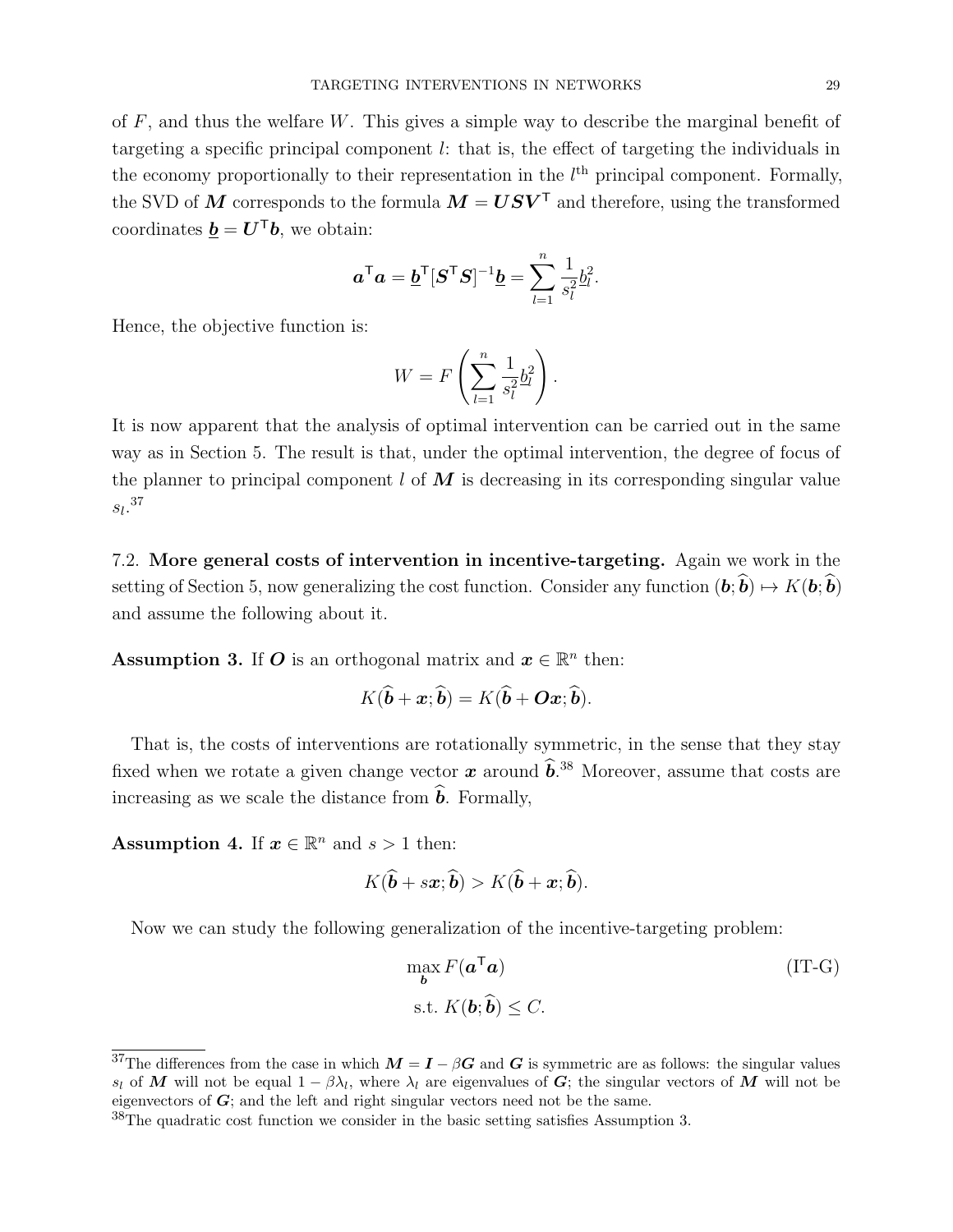As in Section 5, define:

$$
\underline{b}_l = \frac{\underline{b}_l - \widehat{\underline{b}}_l}{\widehat{\underline{b}}_l}.
$$

Our main result on this is:

**Proposition 5.** Assume M is invertible and Assumptions 3 and 4 hold. Suppose  $b^*$  solves (IT-G). Then for generic  $\hat{b}$ , we have that  $\underline{b}^*_{l}$  is decreasing in  $s_l$ .

e This generalizes Proposition 1. There are two key implications. First, as shown in the proof, what is necessary for our conclusion is that the cost of intervention be an increasing function of the Euclidean distance of the new **b** from the base point **b**; Assumptions 3-4 guarantee this property. Second, the proof of Proposition 1 can easily be modified to dispense with symmetry of  $\boldsymbol{G}$ . The only cost is that the result must be stated in terms of singular values of  $M$  rather than eigenvalues of  $G$ .

In both the present case, and the previous subsection, the disadvantage of the result being stated in terms of M rather than G is that the singular values of M depend on  $\beta$ . As a result, we can no longer make clean statements about how strategic complements and substitutes differ. Nevertheless, there is still a clean summary of the priorities of the planner in terms of classical invariants of a matrix capturing the strategic interactions. The question of how the singular vectors of  $\bf{M}$  depend on  $\beta$  in the general case is an interesting one which we leave for future work.

7.3. Nonlinear systems. In this section we will study the volatility-control problem of Section 6.1 for a nonlinear system. Consider an economic system in which the endogenous investment profile  $\boldsymbol{a}$  solves the following system:

$$
a_i = f_i(\mathbf{h}_i \cdot \mathbf{a} + b_i) \text{ for each } i = 1...n,
$$

where  $f_i$  is a differentiable function. Fix a solution  $\hat{a}$  of this system corresponding to b, and assume that the conditions of the implicit function theorem hold, so that locally the solution is unique. The system is susceptible to mean-zero shocks to the productivity vector  $\hat{b}$ , so that  $\hat{b}$  changes to  $\hat{b} + \check{x}$ . These shocks are small in a sense we will make precise. The interest is to control aggregate volatility, i.e., the variance of aggregate actions.

Rewrite the system as:

$$
a = f(Ha + b),
$$

where H is the matrix with rows  $h_i$ . Let  $\check{a}$  denote the change to  $a$ ; furthermore we denote by  $F_i$  the change of  $f_i$ . We see that:

$$
\check{a} = \boldsymbol{F} \boldsymbol{H} \check{a} + \boldsymbol{F} \check{x} + O(\|\check{x}\|^2).
$$

Define  $G = FH$ . Then: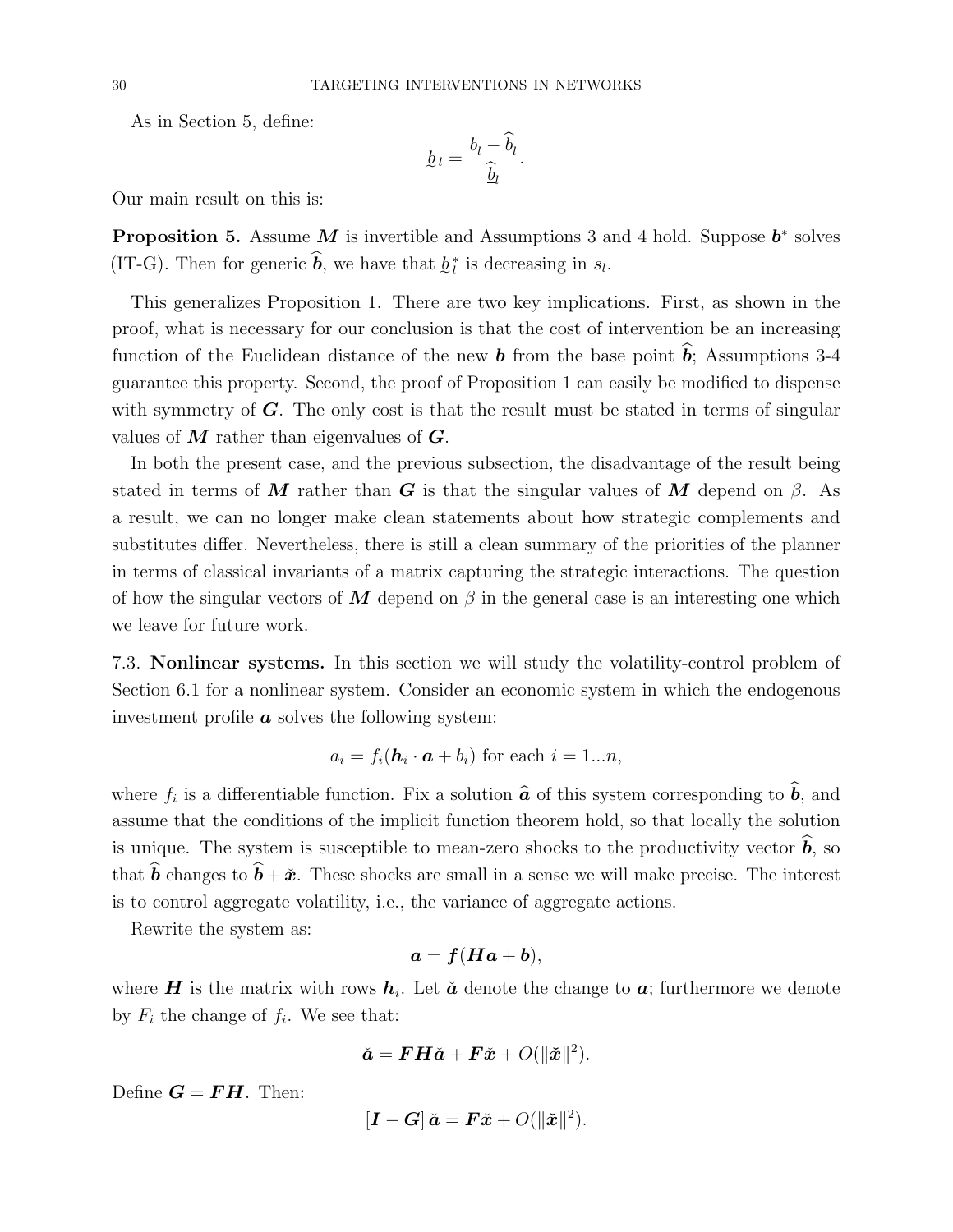We decouple the system by using the SVD of  $M = I - G$ , i.e. the formula  $M = USV<sup>T</sup>$ ; hence:

$$
\underline{\mathbf{\check{a}}} = \mathbf{S}^{-1} \underline{\mathbf{F}} \underline{\mathbf{\check{x}}} + O(\|\mathbf{\check{x}}\|^2). \tag{11}
$$

We obtain two insights. First, in this non-linear economy, a shock in the idiosyncratic characteristics of the  $l<sup>th</sup>$  principal component of  $M$  passes through to the investments of that principal component multiplied a factor of  $s_1^{-1}$  $\frac{-1}{l}$ .

Second, we can understand how idiosyncratic productivity shocks affects aggregate volatility. In fact,

$$
\text{Var}\left(\sum_{i} a_{i}\right) = \mathbb{E}\left[\check{\boldsymbol{a}}^{\mathsf{T}}\check{\boldsymbol{a}}\right] = \mathbb{E}\left[\underline{\boldsymbol{\check{a}}^{\mathsf{T}}}\check{\boldsymbol{\underline{a}}}\right] = \mathbb{E}\left[(\underline{\boldsymbol{F}}\check{\boldsymbol{x}})^{\mathsf{T}}\boldsymbol{S}^{-2}(\underline{\boldsymbol{F}}\check{\boldsymbol{x}})\right] + O(\mathbb{E}\|\check{\boldsymbol{x}}\|^{4})
$$

In the last line we plugged in (11). We have taken the terms that appear such as  $\mathbb{E}[\check{a}^{\mathsf{T}}v]$ , where  $\bm{v} = O(||\bm{\v{x}}||_2)$ , and bounded them by  $O(\mathbb{E}||\bm{\v{x}}||^4)$ . This follows because  $\mathbb{E}[\bm{\v{a}}]$  is close to 0, with an error of order  $O(\Vert x \Vert^2)$ .

Thus, our analysis of variance-reduction generalizes as long as the quadratic term in  $\tilde{x}$  is small enough to neglect. More precisely, if the planner can control variance of  $\tilde{x}$  subject to Assumption 2, the optimal variance reduction will be such that the variance reduction of lth principal component of  $\vec{F} \times \vec{x}$  is decreasing in  $s_l$ .

## 8. Relation to other network measures

We discuss the relation between the key vectors that play a role in our characterizations—the principal components or singular vectors—and related network statistics.

First principal component and eigenvector centrality: We work, for ease of exposition, in the case of a symmetric  $\boldsymbol{G}$ . Suppose the matrix is nonnegative in each entry and irreducible (i.e., that the corresponding graph is connected). By the Perron-Frobenius Theorem,  $u^1(G)$  is entry-wise positive; indeed, this vector is the Perron vector of the matrix, also known as the vector of individuals' eigenvector centralities. Thus, for instance, Proposition 2 implies that, under strategic complementarities, interventions that aim to maximize aggregate utilities should change individuals' incentives in proportion to their eigenvector centralities.

It is worth comparing this result with results that highlight the importance of Bonacich centrality. Under strategic complements, equilibrium actions are proportional to the individuals' Bonacich centralities in the network  $G$  (Ballester et al., 2006).<sup>39</sup> Within the Ballester et al. (2006) framework, it can easily be deduced that, if the objective of the planner is linear in the sum of actions then, under a quadratic cost function, the planner will target individuals proportionally to their Bonacich centralities (see also Demange (2017)). Bonacich

 $39$ For a different economic context in which eigenvector centrality reflects equilibrium outcomes, see also Elliott and Golub (2018).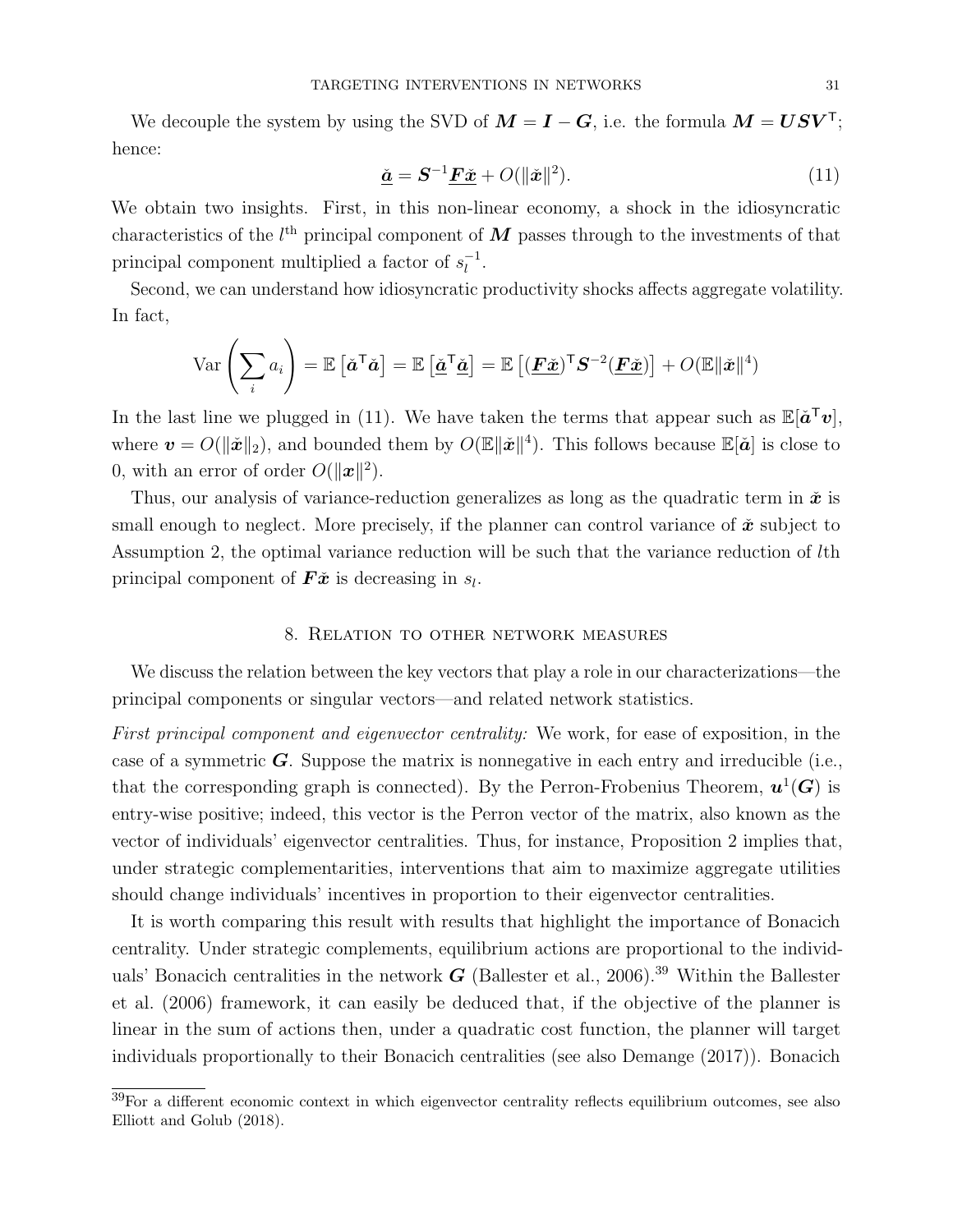centrality converges<sup>40</sup> to eigenvector centrality as the spectral radius of  $\beta G$  tends to 1, but, otherwise (e.g., for the  $\beta$  we used in Section 3) the two vectors can be quite different.

The substantive point is that the objective of our planner is to maximize aggregate equilibrium *utilities*, not actions, and that explains the difference in the targeting strategy. Indeed, our planner's objective can be written as follows (introducing a different constant factor for convenience):

$$
\sum_{i} u_i \propto \frac{1}{n} \sum_{i} a_i^2 = \left(\frac{1}{n} \sum_{i} a_i\right)^2 + \frac{1}{n} \sum_{i} \left(a_i - \frac{1}{n} \sum_{i} a_i\right)^2
$$

$$
= \bar{a}^2 + \sigma_a^2,
$$

where  $\sigma_{a}^{2}$  is the variance of the action profile and  $\bar{a}$  is the mean action. Thus, our planner likes to increase the sum of actions and also increases their diversity, simply as a mathematical consequence of his objective. This explains the reason his policies differ from those that would be in effect if just the mean action were the focus.

Last principal component: We have shown that, in games with strategic substitutes, for large budgets, interventions that aim to maximize aggregate utilities target agents proportionally to the eigenvector of  $G$  associated to the smallest eigenvalue of  $G$ —the last principal component.

There is a connection between this result and the work of Bramoullé et al. (2014). Bramoullé et al. (2014) study the set of equilibria of a network game with linear best replies and strategic substitutes. They observe that such a game is a potential game, and derive explicitly the potential function. From this, they can deduce that the smallest eigenvalue of  $\boldsymbol{G}$  is crucial for whether equilibrium is unique, and it is also useful for analyzing the stability of a particular equilibrium.<sup>41</sup> The basic intuition is that the magnitude of the smallest eigenvalue determines how small changes in individuals' actions propagate, via strategic substitutes, in the network. When these amplifications are strong, then multiple equilibria can emerge. Relatedly, when these amplifications are strong around an equilibrium, then that equilibrium will be unstable.

Our study of the strategic substitutes case is driven by different questions, and delivers different sorts of characterizations. We assume that there is a stable equilibrium, which is unique at least locally, and then we characterize optimal interventions in terms of the eigenvectors of  $\boldsymbol{G}$ . In general, all the eigenvectors—not just the one associated to the smallest eigenvalue—can matter. Interventions will focus more on the eigenvectors with smaller eigenvalues. When the budget is sufficiently large, the intervention will (in the setting of Section 5) focus only on the smallest-eigenvalue eigenvector. As we have discussed in Section 5.3, the network determinants of whether targeting is simple can be quite subtle. These considerations are all, to our knowledge, new in the study of network games.

 $^{40}$ See, e.g., Calvó-Armengol et al. (2015) or Golub and Lever (2010).

 $^{41}$ For stability of equilibrium what is relevant is the magnitude of the smallest eigenvalue of an appropriately defined subgraph of  $G$ .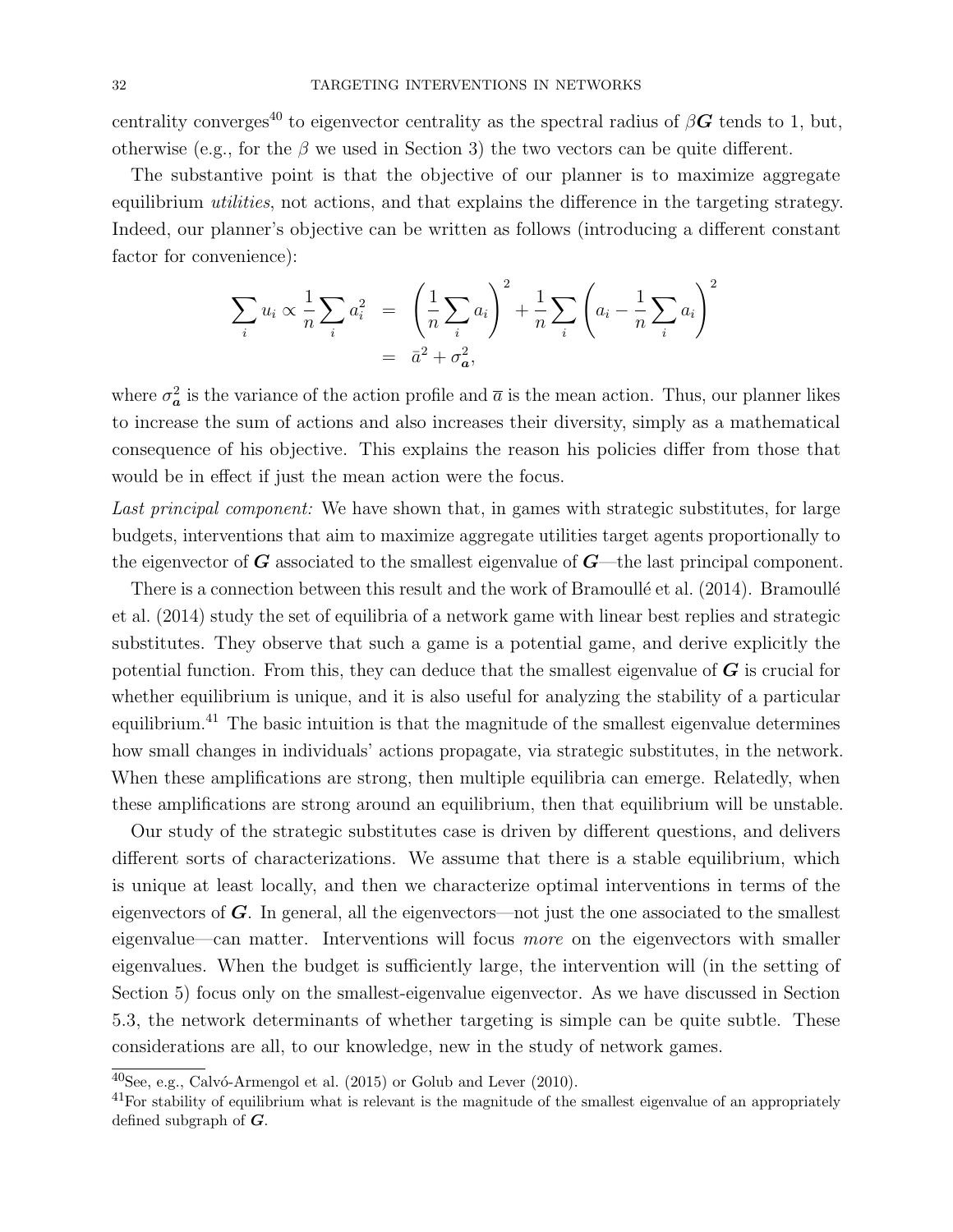Nevertheless, at an intuitive level, there are important points of contact between our intuitions and those of Bramoullé et al.  $(2014)$ . In our context, as we have discussed, our planner likes moving the incentives of adjacent individuals in opposite directions. The eigenvector associated to the smallest eigenvalue emerges as the one identifying the best way to do this at a given cost, and the eigenvalue itself measures how intensely the strategic effects amplify. This "amplification" property involves forces similar to those that make the smallest eigenvalue important to stability and uniqueness in Bramoullé et al.  $(2014)$ .

Spectral approaches to volatility. Acemoglu et al. (2016) give a general analysis of which network statistics matter for volatility of network equilibria, and Baqaee and Farhi (2017) apply this analysis to certain macroeconomic questions about aggregate volatility. Though both papers note the importance of eigenvector centrality in (their analogues of) the case of strategic complements, their main focus is on how the *curvature* of best responses changes the volatility of an aggregate outcome, and what "second order" (curvature-related) network statistics are important. Our focus on the SVD to understand which first-order shocks are most amplified is distinct from the technical approaches they propose.

## 9. Concluding remarks

We solve a class of network intervention problems by exploiting singular value decompositions of matrices that capture strategic interactions. This approach allows us to consider different interaction structures as well as strategic interactions of different types. Our results, therefore, can speak to applications ranging from interventions in schools leveraging peer effects among pupils, interventions in oligopoly markets with differentiated products to combat surplus losses due to market power, and interventions in production networks to control aggregate volatility.

The quantities that come out as being important are the principal components of matrices of strategic interactions. These network statics are simple to describe and may be of interest to empirical researchers. The singular value decomposition (and its application to principal component analysis) has been a powerful and illuminating tool in applied mathematics and across many fields of economics. This suggests that a variety of further insights may be drawn from them, in the network context, using the characterizations of optimal interventions that we have established. We briefly elaborate on two further applications that are the focus of work in progress.

A class of standard intervention problems is one where the planner designs a budgetbalanced tax/subsidy scheme in order to improve the economic outcome. For example, in the supply chain pricing game that we have studied, a planner could tax some suppliers, thereby increasing their marginal costs, and then use that tax revenue to subsidize the other suppliers. The planner will solve a similar problem to the one we have studied here, with the important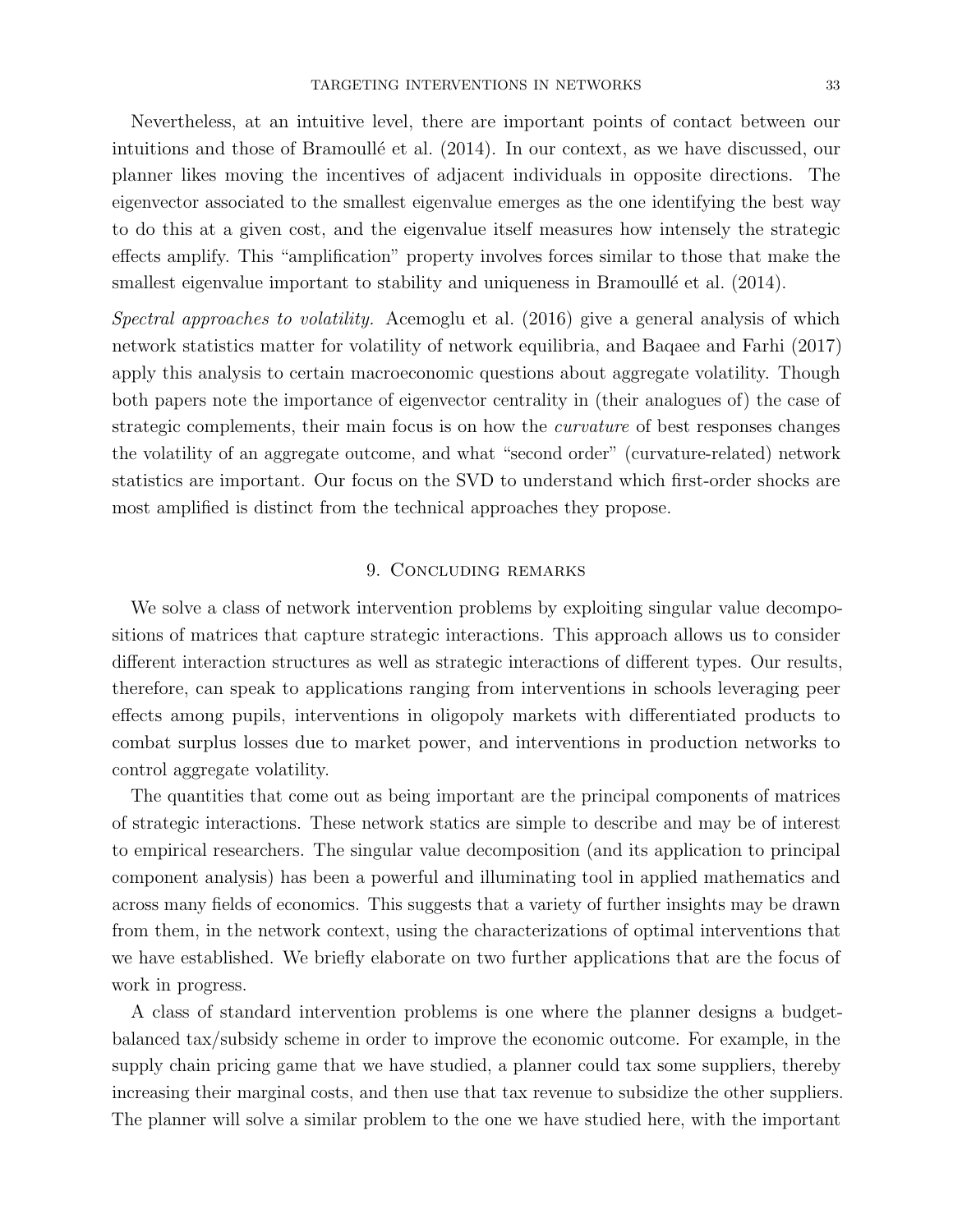difference that he will face a different constraint—namely, a budget-balance constraint. In ongoing work Galeotti et al. (2018) show that the decomposition of the network that we employed in this paper is useful in deriving the optimal taxation scheme and, in turn, in determining the welfare gains that can be achieved in supply chains through appropriate interventions.

Another possible application is the study of optimal interventions in a social learning model. Social learning studies based on the DeGroot (1974) model of opinion evolution—by DeMarzo, Vayanos, and Zwiebel (2003), Golub and Jackson (2010), and others—point out that, in the long run, an individual's influence on society's consensus belief is proportional to his eigenvector centrality. Furthermore, the speed of convergence of these opinions crucially depends on the segregation and homophily patterns in the population. <sup>42</sup> It is natural to ask how an external planner would alter initial opinions to decrease aggregate miscoordination or disagreement costs incurred over the course of a learning process. Our techniques allow us to study this question, analyzing, for example, what patterns of initial disagreement are most consequential for welfare.

#### **REFERENCES**

- Acemoglu, D., V. M. Carvalho, A. Ozdaglar, and A. Tahbaz-Salehi (2012): "The Network Origins of Aggregate Fluctuations," Econometrica, 80, 1977–2016.
- Acemoglu, D., A. Ozdaglar, and A. Tahbaz-Salehi (2016): "Networks, Shocks, and Systemic Risk," in *Oxford Handbook of the Economics of Networks*, ed. by Y. Bramoullé, A. Galeotti, and B. Rogers, Oxford University Press.
- Akbarpour, M., S. Malladi, and A. Saberi (2017): "Diffusion, Seeding, and the Value of Network Information," Available at SSRN: https://ssrn.com/abstract=3062830.
- Alon, N. and N. Kahale (1997): "A Spectral Technique for Coloring Random 3-Colorable Graphs," SIAM Journal on Computing, 26, 1733–1748.

Angeletos, G.-M. and J. La'O (2013): "Sentiments," Econometrica, 81, 739–779.

- ANGELETOS, G.-M. AND A. PAVAN (2007): "Efficient Use of Information and Social Value of Information," Econometrica, 75, 1103–1142.
- BALLESTER, C., A. CALVÓ-ARMENGOL, AND Y. ZENOU (2006): "Who's Who in Networks. Wanted: The Key Player," Econometrica, 74, 1403-1417.
- Banerjee, A., A. Chandrashekhar, E. Duflo, and M. O. Jackson (2016): "Gossip: Identifying Central Individuals in a Social Network," Working Paper, MIT.
- Baqaee, D. R. and E. Farhi (2017): "The Macroeconomic Impact of Microeconomic Shocks: Beyond Hulten's Theorem," Working paper, London School of Economics.
- Belhaj, M. and F. Deroian (2017): "Contracting on Hetworks," Mimeo.

 $42$ See Golub and Sadler (2016) for a survey of techniques used in this literature and further references.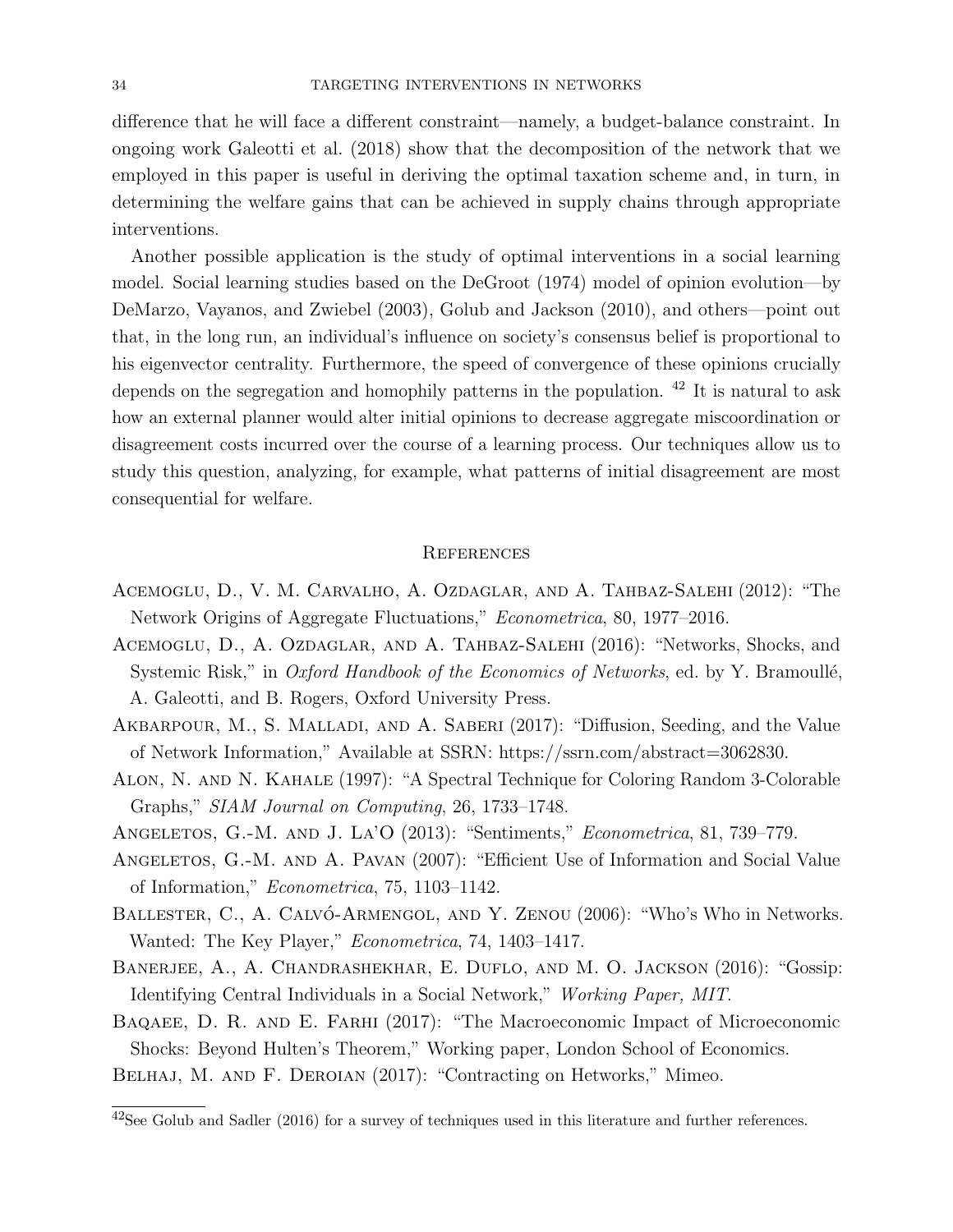- BERGEMANN, D., T. HEUMANN, AND S. MORRIS (2015): "Information and Volatility," The Journal of Economic Theory, 158, 427–465.
- Bergemann, D., T. Heumann, and S. Morris (2017): "Information and Interaction," Cowles Foundation Discussion Paper 2088.
- BERGEMANN, D. AND S. MORRIS (2013): "Robust Predictions in Games with Incomplete Information," Econometrica, 81, 1251–1308.
- BLOCH, F. AND N. QUEROU (2013): "Pricing in Social Networks," *Games and Economic* Behavior, 80, 263–281.
- BORGATTI, S. (2006): "Identifying Sets of Key Players in a Social Network," *Computational* and Mathematical Organization Theory, 12, 21–34.
- BRAMOULLE, Y. AND R. KRANTON (2016): "Games Played on Networks," in Oxford Handbook of the Economics of Networks, ed. by Y. Bramoullé, A. Galeotti, and B. Rogers, Oxford University Press.
- BRAMOULLÉ, Y., R. KRANTON, AND M. D'AMOURS (2014): "Strategic Interaction and Networks," The American Economic Review, 104, 898–930.
- CALVÓ-ARMENGOL,  $A_{\cdot}$ , J. MARTÍ, AND A. PRAT (2015): "Communication and Influence," Theoretical Economics, 10, 649–690.
- CANDOGAN, O., K. BIMPIKIS, AND A. OZDAGLAR (2012): "Optimal Pricing in Networks with Externalities," *Operations Research*, 60, 883–905.
- CHUNG, F. AND M. RADCLIFFE (2011): "On the spectra of general random graphs," the electronic journal of combinatorics, 18, 215.
- CONDORELLI, D. AND A. GALEOTTI (2016): "Strategic Models of Intermediation Networks," in Oxford Handbook of the Economics of Networks, ed. by Y. Bramoullé, A. Galeotti, and B. Rogers, Oxford University Press.
- DASARATHA, K. (2017): "Distributions of Centrality on Networks,"  $CORR$ , abs/1709.10402.
- DE MARTÍ, J. AND Y. ZENOU (2015): "Network games with incomplete information," Journal of Mathematical Economics, 61, 221–240.
- DEGROOT, M. H. (1974): "Reaching a Consensus," Journal of the American Statistical Association, 69, 118–121.
- Demange, G. (2017): "Optimal Targeting Strategies in a Network under Complementarities," Games and Economic Behaviour, 105, 84–103.
- DeMarzo, P. M., D. Vayanos, and J. Zwiebel (2003): "Persuasion Bias, Social Influence, and Unidimensional Opinions," The Quarterly Journal of Economics, 118, 909–968.
- DESAI, M. AND V. RAO (1994): "A Characterization of the Smallest Eigenvalue of a Graph," Journal of Graph Theory, 18, 181–194.
- DZIUBINSKI, M. AND S. GOYAL (2017): "How Do You Defend a Network?" Theoretical Economics, 12, 331–376.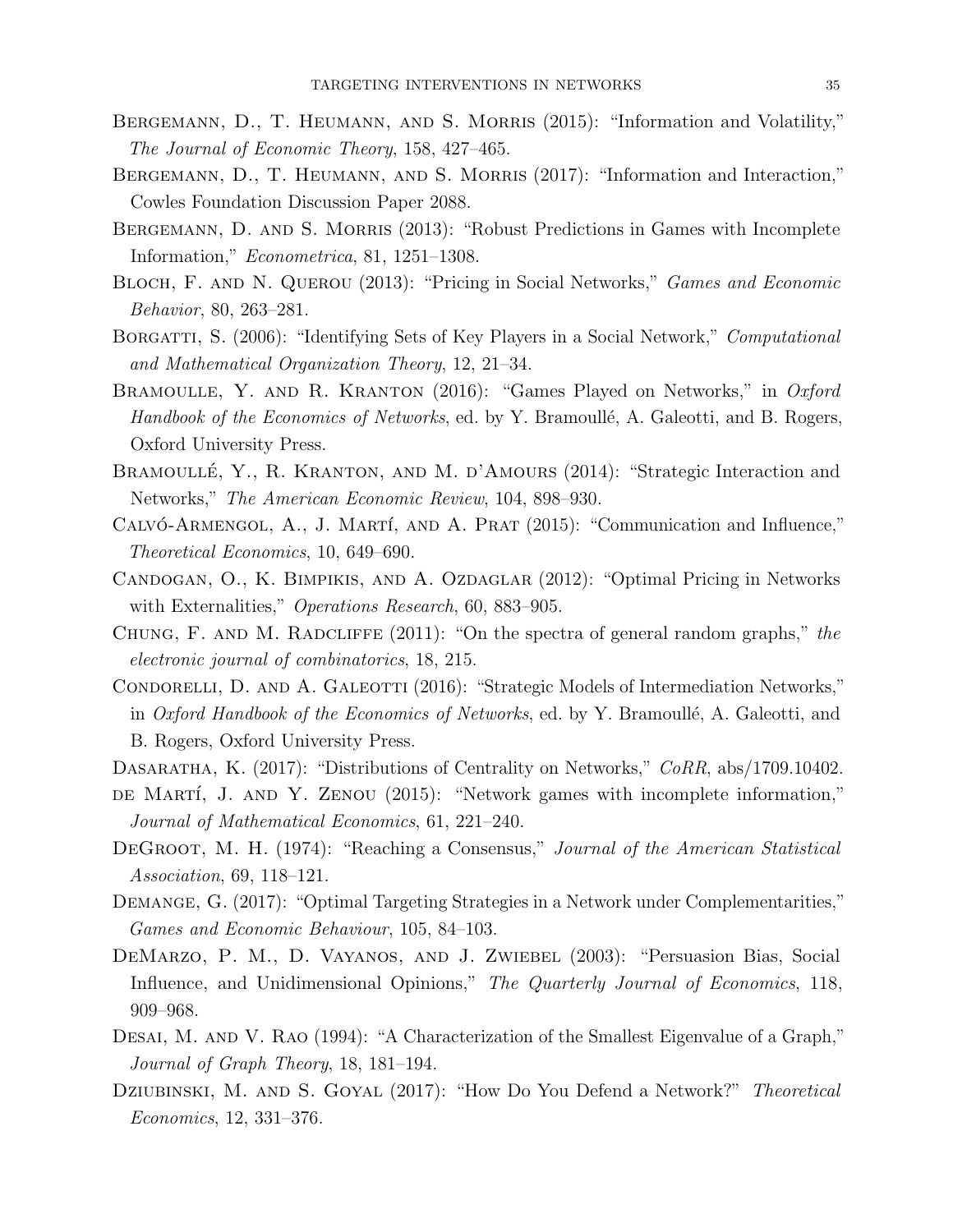- ELLIOTT, M. AND B. GOLUB (2018): "A Network Approach to Public Goods," Journal of Political Economy, forthcoming.
- FAINMESSER, I. AND A. GALEOTTI (2017): "Pricing Network Effects," Review of Economic Studies, 83, 165–198.
- FEICK, L. F. AND L. L. PRICE (1987): "The Market Maven A Diffuser of Marketplace Information," Journal of Marketing, 83–97.
- GALEOTTI, A., B. GOLUB, S. GOYAL, E. TALAMAS, AND O. TAMUZ (2018): "Optimal Taxation in Supply Chains," mimeo.
- GALEOTTI, A. AND S. GOYAL (2009): "Influencing the Influencers: A Theory of Strategic Diffusion," The Rand Journal of Economics, 40, 509–532.
- GALEOTTI, A. AND B. W. ROGERS (2013): "Strategic Immunization and Group Structure," American Economic Journal: Microeconomics, 5, 1–32.
- Golub, B. and M. O. Jackson (2010): "Na¨ıve Learning in Social Networks and the Wisdom of Crowds," American Economic Journal: Microeconomics, 2, 112–49.
- Golub, B. and M. O. Jackson (2012a): "Does homophily predict consensus times? Testing a model of network structure via a dynamic process," Review of Network Economics, 11.
- Golub, B. and M. O. Jackson (2012b): "How Homophily Affects the Speed of Learning and Best-Response Dynamics," The Quarterly Journal of Economics, 127, 1287–1338.
- Golub, B. and M. O. Jackson (2012c): "Network Structure and the Speed of Learning: Measuring Homophily Based on its Consequences," Annals of Economics and Statistics/Annales d'Économie et de Statistique, 33-48.
- Golub, B. and C. Lever (2010): "The Leverage of Weak Ties: How Linking Groups Affects Inequality," Working paper, Harvard University.
- GOLUB, B. AND S. MORRIS (2017): "Expectations, Networks and Conventions," Available at SSRN: https://ssrn.com/abstract=2979086.
- GOLUB, B. AND E. SADLER (2016): Learning in social networks, Oxford University Press, chap. 19, 504–542.
- Golub, G. H. and C. F. Van Loan (1996): Matrix Computations, The Johns Hopkins University Press.
- Goyal, S. (2017): "Markets and Networks," in Advances in Economics: Eleventh World Congress of the Econometric Society, ed. by M. P. B. Honore, A. Pakes and L. Samuelson, Cambridge University Press.
- Goyal, S. and J. Moraga-Gonzalez (2001): "R&D Networks," The Rand Journal of Economics, 32, 686–707.
- HARTFIEL, D. AND C. D. MEYER (1998): "On the Structure of Stochastic Matrices with a Subdominant Eigenvalue Near 1," Linear Algebra and its Applications, 272, 193–203.
- Horn, R. A. and C. R. Johnson (2012): Matrix Analysis, New York, NY, USA: Cambridge University Press, 2nd ed.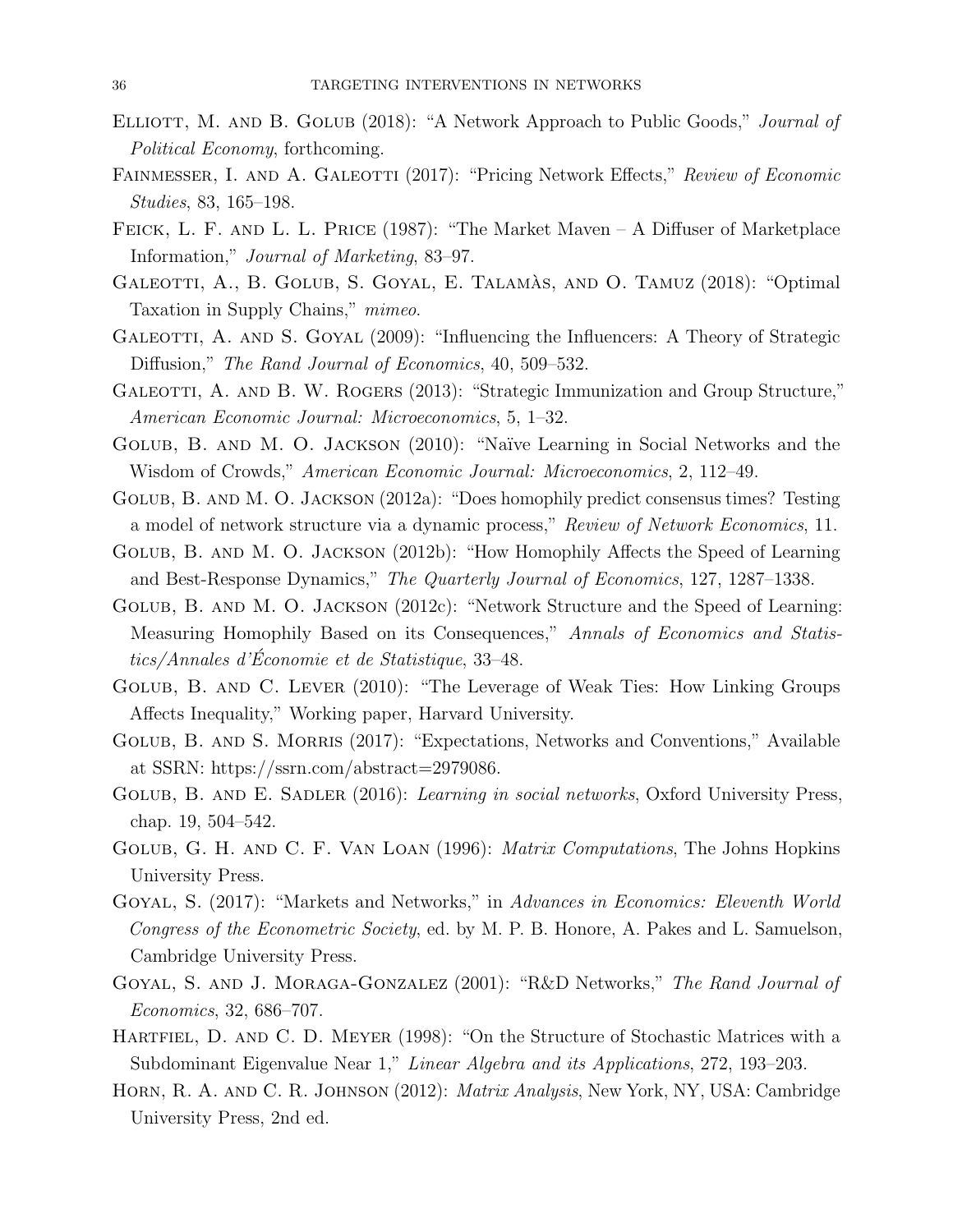- JACKSON, M. O. AND Y. ZENOU (2015): "Games on Networks," in Handbook of the Game Theory with Economic Applications, ed. by P. H. Young and S. Zamir, Elsevier.
- KEMPE, D., J. KLEINBERG, AND E. TARDOS (2003): "Maximizing the Spread of Influence through a Social Network." in Proceedings 9th ACM SIGKDD International Conference on Knowledge Discovery and Data Mining.
- LEVIN, D. A., Y. PERES, AND E. L. WILMER (2009): Markov Chains and Mixing Times, Providence, RI: American Mathematical Society.
- MANEA, M. (2016): "Models of Bilateral Trade in Networks," in *Oxford Handbook of the* Economics of Networks, ed. by Y. Bramoullé, A. Galeotti, and B. Rogers, Oxford University Press.
- Meyer, C. D. (2000): Matrix Analysis and Applied Linear Algebra, Philadelphia, PA, USA: Society for Industrial and Applied Mathematics.

Rogers, E. (1983): Diffusion of Innovations. Third Edition, Free Press. New York.

- Singh, N. and X. Vives (1984): "Price and Quantity Competition in a Differentiated Duopoly," The Rand Journal of Economics, 15, 546–554.
- URSCHEL, J. C. (2018): "Nodal Decompositions of Graphs," Linear Algebra and its Applications, 539, 60–71.
- Valente, T. (2012): "Network Interventions," Science, 337, 49–53.
- Vives, X. (2001): Oligopoly Pricing, Cambridge, MA: The MIT Press.
- Zenou, Y. (2016): "Key Players," in Oxford Handbook of the Economics of Networks, ed. by Y. Bramoullé, A. Galeotti, and B. Rogers, Oxford University Press.

## Appendix A. Omitted proofs

## A.1. Incentive-targeting.

A.1.1. *Proof of Proposition 1*. The first step is to transform the maximization problem into the basis of the SVD, where it will be clearer which components should be optimally targeted. To this end, we first rewrite the cost and the objective in the SVD basis, using the fact that norms don't change under the orthogonal transformation  $V^{\top}$  which takes variables to their "underlined" coordinates:

$$
K(\boldsymbol{b};\widehat{\boldsymbol{b}})=\sum_{i}\left(b_{i}-\widehat{b}_{i}\right)^{2}=\|\boldsymbol{b}-\underline{\boldsymbol{b}}\|_{2}^{2}=\sum_{l=1}^{n}\left(\underline{b}_{l}-\widehat{\underline{b}}_{l}\right)^{2},
$$

and

$$
\sum_{i \in \mathcal{N}} w_i^* = \frac{1}{2} \sum_{i \in \mathcal{N}} a_i^2 = \frac{1}{2} ||\boldsymbol{a}||_2^2 = \frac{1}{2} ||\underline{\boldsymbol{a}}||_2^2 = \frac{1}{2} \sum_{l=1}^n \underline{a}_l^2.
$$

By defining

$$
\alpha_l = \frac{1}{2(1 - \beta \lambda_l(\boldsymbol{G}))^2},\tag{12}
$$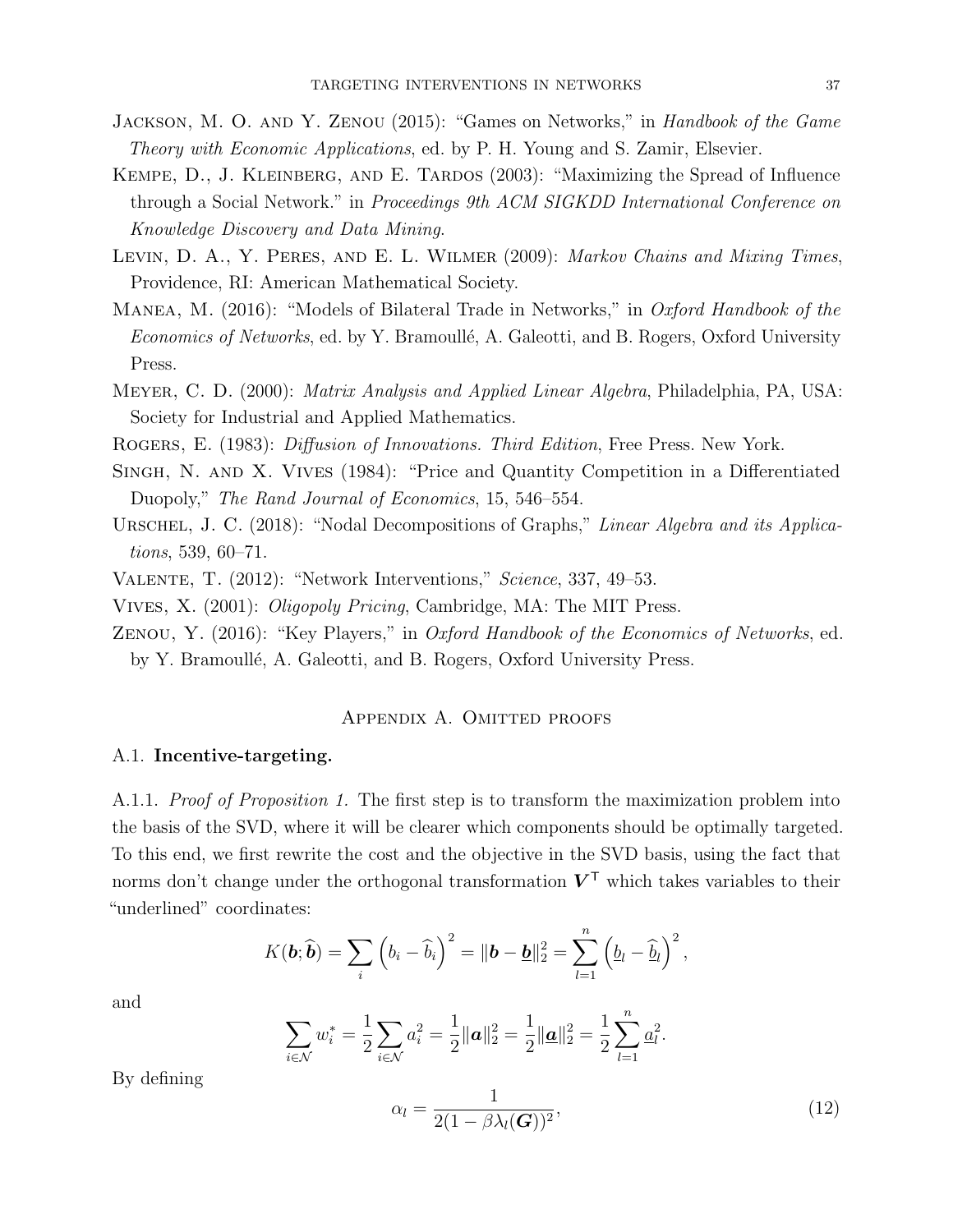and, recalling (4), the maximization problem can be rewritten as

$$
\max_{\underline{b}} \sum_{l=1}^{n} \alpha_l \underline{b}_l^2
$$
 (IT-SVD)  
s.t. 
$$
\sum_{l=1}^{n} [\underline{b}_l - \widehat{\underline{b}}_l]^2 \le C.
$$

We now transform the problem so that the control variable is  $\underline{b}$ :

$$
\max_{\underline{b}} \sum_{l=1}^{n} \alpha_l \widehat{\underline{b}}_l^2 [\underline{b}_l + 1]^2
$$
 (IT-SVD-REL)  
s.t. 
$$
\sum_{l=1}^{n} \widehat{\underline{b}}_l^2 \underline{b}_l^2 \leq C.
$$

Note that, for all l the  $\alpha_l$  defined by (12) are well-defined (by Assumption 1) and strictly positive. This has two implications.

First, if  $\underline{b}^*$  solves (IT-SVD-REL), then the constraint in that problem binds. For otherwise, without violating the constraint in (IT-SVD-REL), we can slightly increase or decrease any  $\underline{b}_l^2$ . Either the increase or the decrease is guaranteed to increase the corresponding  $[\underline{b}_l + 1]^2$ (since the  $\alpha_l$  are all strictly positive).

Second,  $\underline{b}^*$  satisfies  $\underline{b}^*_{l} \geq 0$  for every l. Suppose that for some l, we have  $\underline{b}^*_{l} < 0$ . Then  $[-\underline{b}_l^* + 1]^2 > [\underline{b}_l^* + 1]^2$ . Since every  $\alpha_l$  is positive, we can improve the objective without changing the cost by flipping the sign of  $\underline{b}_l^*$ .

We now complete the proof by using the structure of the solution to (IT-SVD-REL) that follows from standard optimization theory. Observe that the Lagrangian corresponding to the maximization problem (IT-SVD-REL) is:

$$
\mathcal{L} = \sum_{l=1}^n \alpha_l \widehat{\underline{b}}_l^2 \left[ \underline{b}_l + 1 \right]^2 + \mu \left[ C - \sum_{l=1}^n \widehat{\underline{b}}_l^2 \underline{b}_l^2 \right].
$$

Taking our observation above that the constraint is binding at  $\underline{b} = \underline{b}^*$  together with standard e e results on the Karush–Kuhn–Tucker conditions, the first-order conditions must hold exactly at the optimum with a positive  $\mu$ :

$$
0 = \frac{\partial \mathcal{L}}{\partial \underline{B}}_l = 2\hat{\underline{b}}_l^2 \left[ \alpha_l (1 + \underline{b}_l^*) - \mu \underline{b}_l^* \right] \quad l = 1, 2, \dots, n. \tag{13}
$$

We will take a generic **b** such that  $\underline{b}_l \neq 0$  for each l. If for some l we had  $\mu = \alpha_l$  then the right-hand side of (13) would be  $2\hat{b}_l^2 \alpha_l$ , which, by the generic assumption we just made and the positivity of  $\alpha_l$ , would contradict (13). Thus the following holds with a nonzero denominator:

$$
\underline{b}_l^* = \frac{\alpha_l}{\mu - \alpha_l}.\tag{14}
$$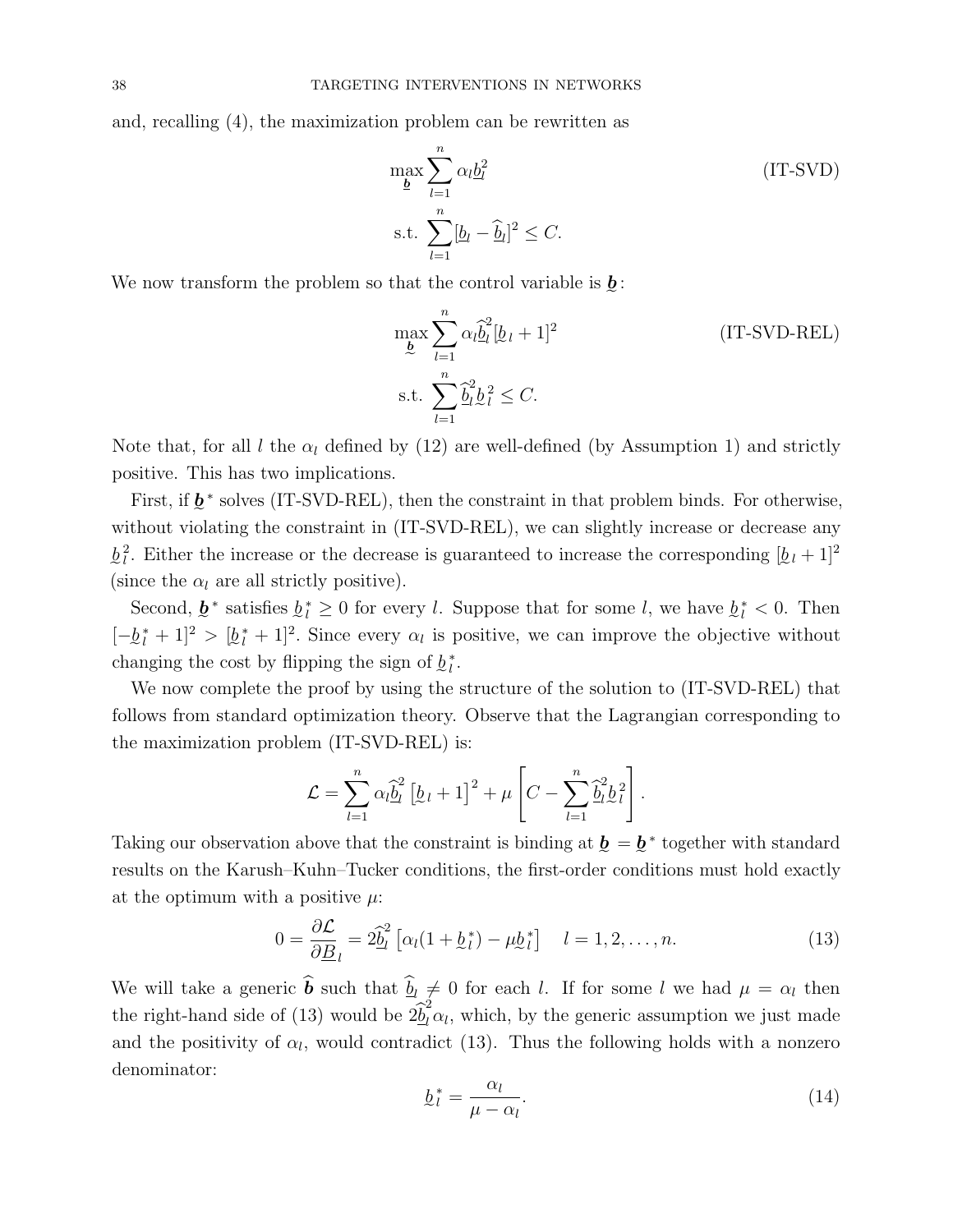It is immediate that if  $\beta > 0$ ,  $\alpha_l$  decreases in l and so  $\ell_l^*$  decreases in l. If  $\beta < 0$ ,  $\alpha_l$  increases in l and so  $\underline{b}_l^*$  increases in l.

### A.1.2. *Proof of Proposition 2*: <sup>43</sup>

Consider first the case  $\beta > 0$ . We begin by noting that, for **b** equal to the optimal solution,

$$
\frac{\underline{b}_l}{\underline{b}_1} = \frac{\frac{\mu}{\alpha_1} - 1}{\frac{\mu}{\alpha_l} - 1} \le \frac{\frac{\mu}{\alpha_1} - 1}{\frac{\alpha_1}{\alpha_l} - 1}
$$

where the equality follows by (14) from the proof of Proposition 1, and the inequality follows because  $\mu > \alpha_1$  (a fact also argued in the proof of Proposition 1). Now fix an  $\eta > 0$ . For any  $l \neq 1$ , a sufficient condition for  $\underline{b}_l/\underline{b}_1 \leq \eta$  is that

$$
\frac{\frac{\mu}{\alpha_1}-1}{\frac{\alpha_1}{\alpha_2}-1} < \eta, \text{ which holds if and only if } \frac{\mu}{\alpha_1}-1 \le \eta \left(\frac{\alpha_1}{\alpha_2}-1\right) := \delta.
$$

This statement uses that  $\alpha_l \leq \alpha_2$  for any such l.

Now, to complete the proof, the plan is as follows. In Part 1, we will show that if  $C$  exceeds a certain level, then  $\frac{\mu}{\alpha_1} - 1 < \delta$ . In Part 2, we will show that for a suitable  $\eta$ , the condition  $\mu$  $\frac{\mu}{\alpha_1} - 1 < \delta$  implies a bound on the cosine similarity between  $\Delta b$  and  $u^1$  in terms of  $\eta$ . Finally, we will show that by setting  $\eta$  appropriately as a function of  $\epsilon$ , these statements combine to deliver the result of the proposition.

**Part 1.** At the optimum, the constraint in (IT-SVD-REL) binds (as argued in the proof of Proposition 1), i.e.,

$$
C = \sum_{l} \widehat{\underline{b}}_{l}^{2} \left( \frac{\alpha_{l}}{\mu - \alpha_{l}} \right)^{2} = \sum_{l} \widehat{\underline{b}}_{l}^{2} \left( \frac{1}{\frac{\mu}{\alpha_{l}} - 1} \right)^{2}
$$

.

Then note that if  $\frac{\mu}{\alpha_1} - 1 \ge \delta > 0$  then  $\left( \frac{1}{\frac{\mu}{\alpha_1} - 1} \right)$  $\setminus^2$  $\leq \frac{1}{s^2}$  $\frac{1}{\delta^2}$  so

$$
C = \sum_{l} \widehat{\underline{b}}_l^2 \left( \frac{1}{\frac{\mu}{\alpha_l} - 1} \right)^2 \le \sum_{l} \widehat{\underline{b}}_l^2 \left( \frac{1}{\frac{\mu}{\alpha_l} - 1} \right)^2 \le \frac{\|\widehat{\underline{b}}\|_2^2}{\delta^2} = \frac{\|\widehat{\underline{b}}\|_2^2}{\delta^2},
$$

where the first inequality follows because  $\alpha_1 \geq \alpha_l$  and in the second inequality we have used the hypothesis that  $\frac{\mu}{\alpha_1} - 1 \ge \delta$ . Thus if  $\frac{\mu}{\alpha_1} - 1 \ge \delta$  then  $C \le \frac{\|\hat{\mathbf{b}}\|_2^2}{\delta^2}$ .

Taking the contrapositive, if  $C > \frac{\|\hat{\mathbf{b}}\|_2^2}{\delta^2}$  then  $\frac{\mu}{\alpha_1} - 1 < \delta$ . **Part 2.** Using the definition of  $\delta$  in terms of  $\eta$  and recalling the definition of  $\underline{b}_k$ , we have established that if  $C > \frac{\|\hat{\mathbf{b}}\|_2^2}{\delta^2}$ , then

$$
\frac{\underline{b}_l - \underline{\hat{b}}_l}{\underline{b}_1 - \underline{\hat{b}}_1} \frac{\underline{\hat{b}}_1}{\underline{\hat{b}}_l} = \frac{\underline{b}_l}{\underline{b}_1} < \eta.
$$

<sup>43</sup>We thank Fakhteh Saadatniaki for pointing out and correcting errors in a previous version of the proof.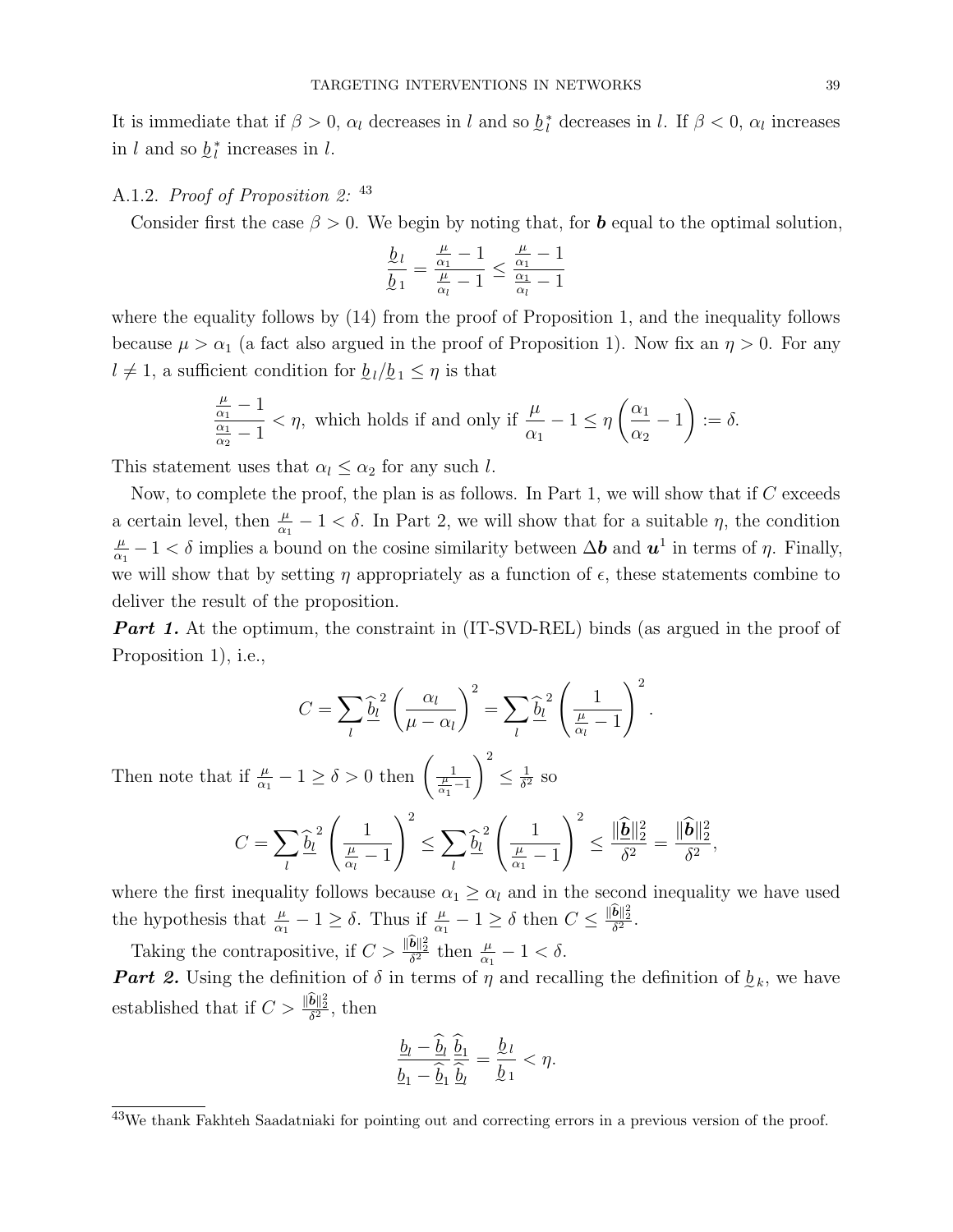It follows that

$$
\frac{\underline{b}_l-\widehat{\underline{b}}_l}{\underline{b}_1-\widehat{\underline{b}}_1}<\eta\cdot\frac{\widehat{\underline{b}}_l}{\widehat{\underline{b}}_1}.
$$

Thus, summing across indices  $l$  not equal to 1,

$$
\sum_{l\neq 1} (\Delta \underline{b}_l)^2 < (\Delta \underline{b}_1)^2 \cdot \frac{\eta^2}{\hat{\underline{b}}_1^2} \sum_{l\neq 1} \hat{\underline{b}}_l^2.
$$

Adding back in the  $l = 1$  term,

$$
\sum_{l} (\Delta \underline{b}_{l})^2 < (\Delta \underline{b}_{1})^2 \left[ 1 + \frac{\eta^2}{\hat{\underline{b}}_1^2} \sum_{l \neq 1} \hat{\underline{b}}_l^2 \right].
$$

From this we deduce

$$
\|\Delta \underline{\bm{b}}\| < (\Delta \underline{b}_1) \left[1 + \frac{\eta^2}{\hat{b}_1} \sum_{l \neq 1} \hat{b}_l^2\right]^{1/2}
$$

$$
\frac{\Delta \underline{b}_1}{\|\Delta \underline{\bm{b}}\|} > \left[1 + \frac{\eta^2}{\hat{b}_1^2} \sum_{l \neq 1} \hat{b}_l^2\right]^{-1/2}.
$$

or

Finally, using the fact that for any positive real number r, we have  $[1 + r]^{-1/2} \ge 1 - r/2$ , we obtain

$$
\frac{\Delta \underline{b}_1}{\|\Delta \underline{\boldsymbol{b}}\|} > 1 - \frac{\|\widetilde{\boldsymbol{b}}\|^2}{2\widehat{\underline{b}}_1^2}\eta^2.
$$

**Part 3.** Now, if we set  $\eta^2 = 2\epsilon \hat{\underline{\theta}}_1^2$  $\frac{\Delta b_1}{\|\mathbf{\Delta}\}\|^2$  the last statement becomes  $\frac{\Delta b_1}{\|\mathbf{\Delta}\}\|} > 1 - \epsilon$ . The condition on C that was sufficient to guarantee this was  $C > \frac{\|\hat{\mathbf{b}}\|_2^2}{\delta^2}$ . Plugging in  $\delta$  in terms of  $\eta$  and then  $\eta$  in terms of  $\epsilon$  we find that this boils down to

$$
C > \frac{\|\tilde{\mathbf{b}}\|_2^4}{2\tilde{b}_1\epsilon} \kappa_+.
$$

The proof for the case of  $\beta < 0$  is analogous, and therefore omitted.

A.1.3. Proof of Corollary 1: Consider  $\beta > 0$ . From Proposition 2, it is clear that as  $C \to \infty$ , we have  $\hat{b}_l^*/\hat{b}_1^* \to 0$  for all  $l \neq 1$ . By definition of  $\hat{b}_l$ , this translates into

$$
\frac{\underline{b_l^*} - \widehat{\underline{b}}_l}{\underline{b}_1^* - \widehat{\underline{b}}_1} \cdot \frac{\widehat{\underline{b}_1}}{\widehat{\underline{b}_l}} \to 0.
$$

For the generic **b** we are considering, with all entries nonzero, the fraction  $\underline{b_1}/\underline{b_l}$  is a fixed constant. Thus for all  $l \neq 1$ , as  $C \to \infty$ ,

$$
\frac{\left[\underline{b}_{l}^{*} - \widehat{\underline{b}}_{l}\right]^{2}}{\left[\underline{b}_{1}^{*} - \widehat{\underline{b}}_{1}\right]^{2}} \to 0.
$$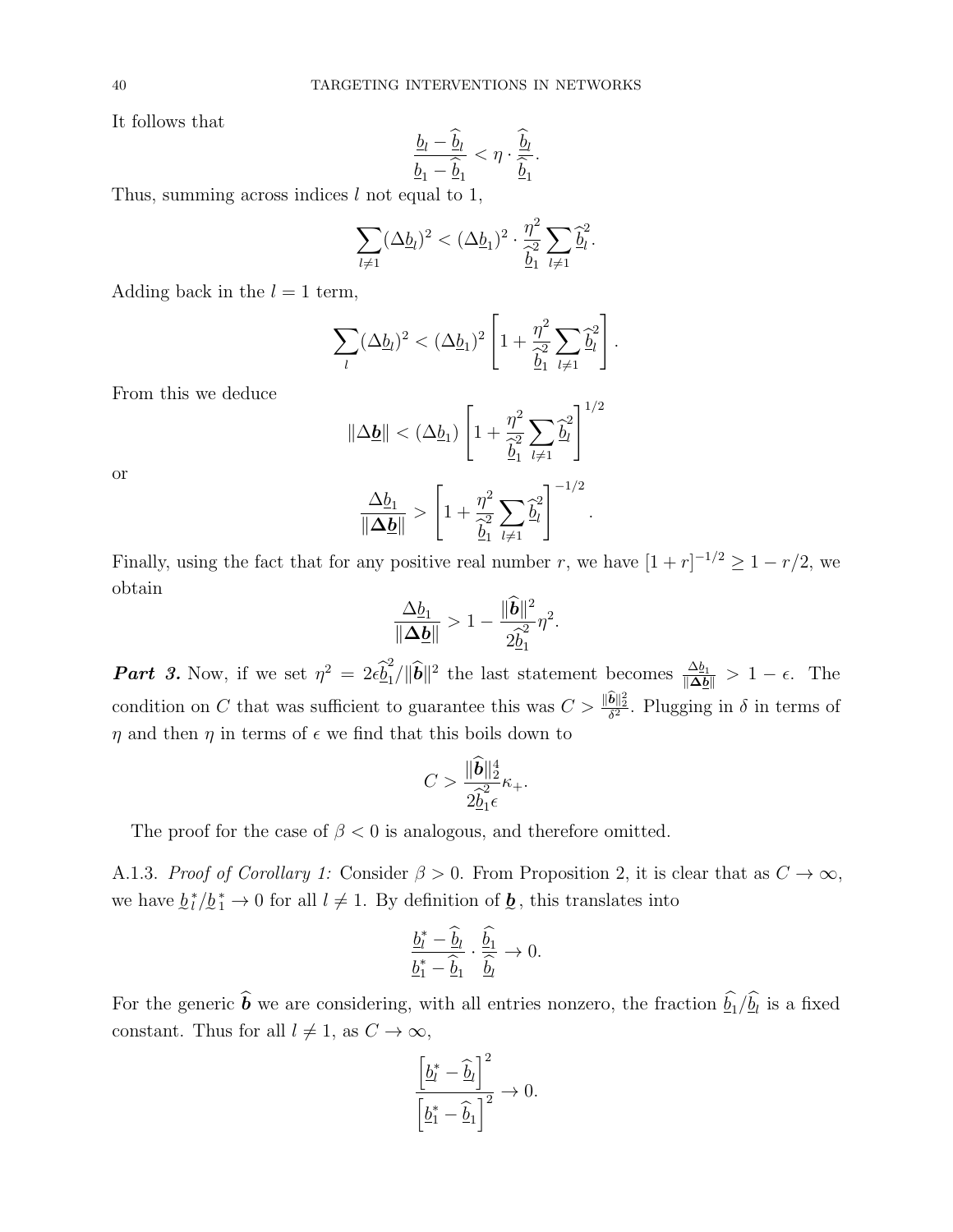Since in (IT-SVD) in the proof of Proposition 1 (Section A.1.1) the constraint is

$$
\sum_{l=1}^{n} \left[ \underline{b}_{l}^{*} - \widehat{\underline{b}}_{l} \right]^{2} = C.
$$

Now, dividing the previous equation by  $\left[\underline{b}_1^* - \widehat{\underline{b}}_1\right]^2$ , and using the previous statement about the limit, makes it clear that  $\left[\underline{b}_1^* - \widehat{\underline{b}}_1\right]^2 / C \to 1$ , and thus, from the constraint,  $\left[\underline{b}_l^* - \widehat{\underline{b}}_l\right]^2 / C \to 0$ for  $l \neq 1$ .

The argument for  $\beta < 0$  is analogous.

A.2. Details for Section 5.3. In this section, which fills out the details omitted in Section 5.3, we first carry out the analysis of the random network with community structure for the case of strategic complements. We then provide the proof for the characterization of the network coefficients  $\kappa_+$  and  $\kappa_-$  within the example.

The lower bound in the case of strategic complements. We derive here how the the network coefficient  $\kappa_{+}$  depends on the structure of the random network with community structure for the case of strategic complements. Without loss of generality, assume for this case that  $h_{\rm H} \ge h_{\rm V}$ , and suppose  $h_{\rm H} > 1/2$ , so that there is some positive tendency to associate with own type in the East-West dimension.

**Fact 3.** If the conditions of Section 5.3 hold and  $kp(k) \gg \log^2 k$  (i.e. the graph is dense enough) then, as  $k \to \infty$ ,

$$
\kappa_{+} \xrightarrow{p} \left[ \left( \frac{1 - \beta (2h_{\rm H} - 1)}{1 - \beta} \right)^2 - 1 \right]^{-1}.
$$
 (15)

Hence,  $\kappa_+$  becomes large as  $h_{\rm H}$  approaches 1. Intuitively, in that limit, East and West are essentially segregated from each other and the targeting problem nearly decouples across those groups. Thus, there is no good one-dimensional summary of relative targeting and, therefore, the optimal intervention will depend on the initial conditions. For instance, if East happens to start out with higher initial  $b_i$ 's, then more effort will be focused on East, because the marginal returns are higher.<sup>44</sup>

**Part 2.** Let **P** be a 4-by-4 matrix that describes the probability of a link between agents in various groups. Defining the shorthand  $\bar{h} = 1 - h$ , the matrix P is as follows, with the ∘

<sup>&</sup>lt;sup>44</sup>When  $\hat{b}_i$  are higher, actions  $a_i$  will tend to be larger, and because of the complementarity between individuals' actions, it will be easier to increase any given individual's action in that group.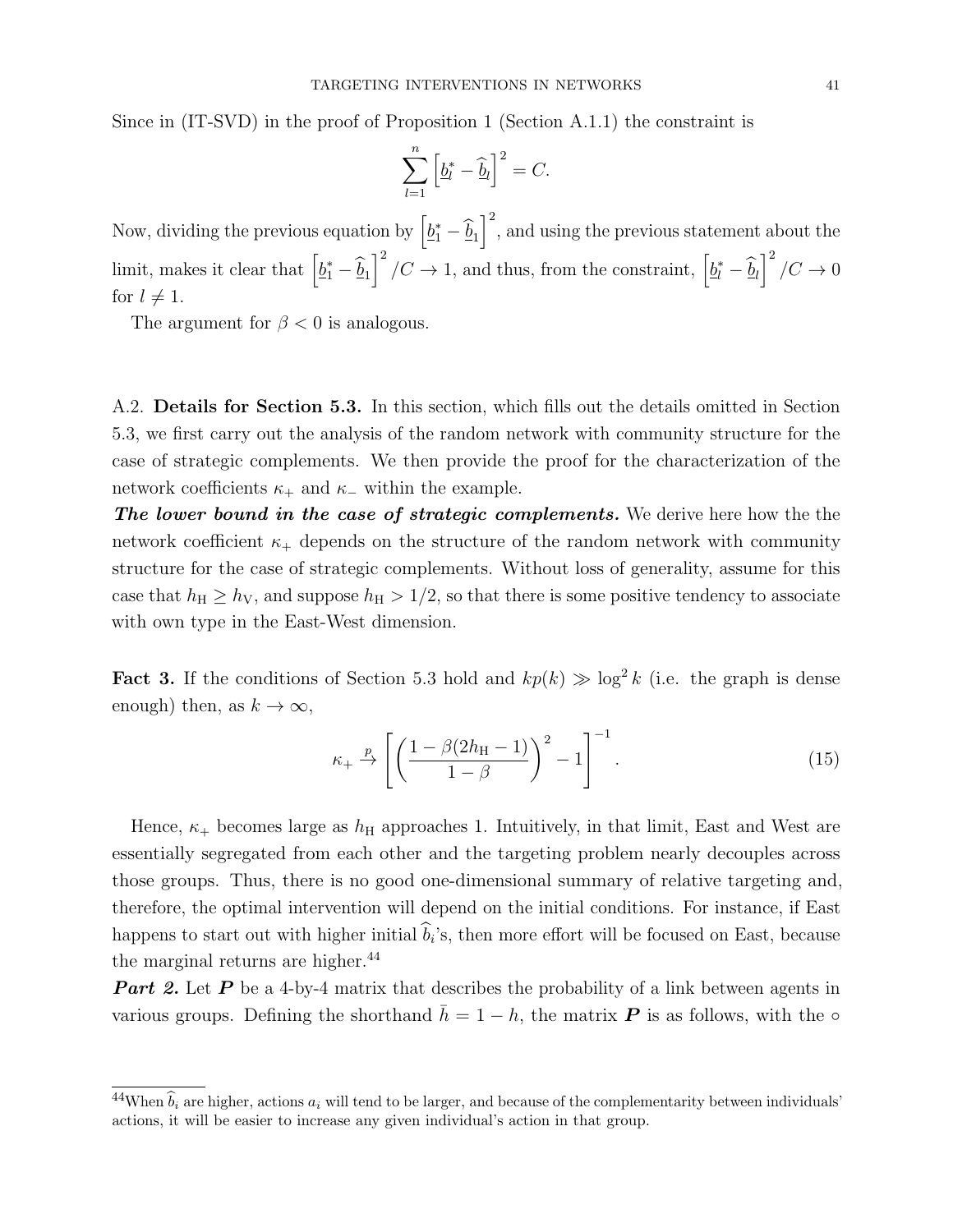entries filled in by symmetry:

|           | <b>NW</b>                                                                                                             | NΕ | <b>SW</b>                                                                              | SЕ                           |
|-----------|-----------------------------------------------------------------------------------------------------------------------|----|----------------------------------------------------------------------------------------|------------------------------|
|           | NW $\int h_{\text{NS}}h_{\text{EW}} h_{\text{NS}}h_{\text{EW}} h_{\text{NS}}h_{\text{EW}} h_{\text{NS}}h_{\text{EW}}$ |    |                                                                                        |                              |
| $\rm NE$  | O                                                                                                                     |    | $h_{\text{NS}}h_{\text{EW}}$ $h_{\text{NS}}h_{\text{EW}}$ $h_{\text{NS}}h_{\text{EW}}$ |                              |
| <b>SW</b> | O                                                                                                                     |    | $h_{\text{NS}}h_{\text{EW}}$ $h_{\text{NS}}h_{\text{EW}}$                              |                              |
| <b>SE</b> |                                                                                                                       |    |                                                                                        | $h_{\text{NS}}h_{\text{EW}}$ |

We will show  $P$  has four eigenvalues, and these are

1, 
$$
2h_{\text{NS}}-1
$$
,  $2h_{\text{EW}}-1$ ,  $(2h_{\text{NS}}-1)(2h_{\text{EW}}-1)$ . (16)

The proof is to note that  $P$  can be viewed as the Kronecker product of two  $2 \times 2$  matrices,

$$
\boldsymbol{P} = \begin{bmatrix} h_{\rm NS} & \overline{h}_{\rm NS} \\ \overline{h}_{\rm NS} & h_{\rm NS} \end{bmatrix} \otimes \begin{bmatrix} h_{\rm EW} & \overline{h}_{\rm EW} \\ \overline{h}_{\rm EW} & h_{\rm EW} \end{bmatrix}.
$$

The eigenvalues of the first matrix are 1 and  $2h_{\text{NS}} - 1$ , and similarly for the second. By a standard fact, all eigenvalues of the Kronecker product are obtained by multiplying any eigenvalue of the first matrix by any eigenvalue of the second.

By standard results on the spectra of large random matrices (Chung and Radcliffe, 2011; Dasaratha, 2017), we can characterize the spectrum of  $G(k)$  as follows. Fix  $\epsilon > 0$ . Let  $d(k)$  be the average degree in graph k. First, by a standard Cheeger bound, under the degree-growth condition  $kp(k) \gg \log^2 k$ , with probability  $1 - \epsilon$ , the degree  $d_i(k)$  of any node has the property that  $d_i(k)/d(k)$  is within  $\epsilon$  of 1. Define  $\hat{G}(k)$  by  $\hat{g}_{ij} = g_{ij}/\sqrt{d_i d_j}$ . In the  $L^2$ operator norm, this matrix is within  $\epsilon$  of  $\tilde{G}(k)$  defined by  $\tilde{g}_{ij} = g_{ij}/d(k)$ , which is simply a scalar multiple of  $G(k)$ . By the main result of Chung and Radcliffe (2011), the eigenvalues of  $\tilde{G}$  outside ( $-\epsilon, \epsilon$ ) converge to the nonzero eigenvalues of P as  $k \to \infty$ , and, moreover, the two sets have the same cardinality. This shows that the largest eigenvalue of  $\boldsymbol{G}$  is approximately equal to its average degree, which justifies our claim about how we can select  $β$ . Now to establish the two facts, it suffices simply to compute the eigenvalue-dependent expressions from Section 5.2 for P and use the approximation result we have stated.

## A.3. Volatility reduction.

*Proof of Proposition 3.* Take  $\beta > 0$ . Given our normalization  $\mathbb{E}[\mathbf{b}] = 0$ , the variance of aggregate investment, for any  $\Omega$ , is

$$
\operatorname{Var}_{\Omega} \left( \sum_{i} a_{i} \right) = \mathbb{E}_{\Omega} [a^{\mathsf{T}} a] \n= \sum_{l} \frac{\mathbb{E}_{\Omega} [b_{l}^{2}]}{(1 - \beta \lambda_{l})^{2}}
$$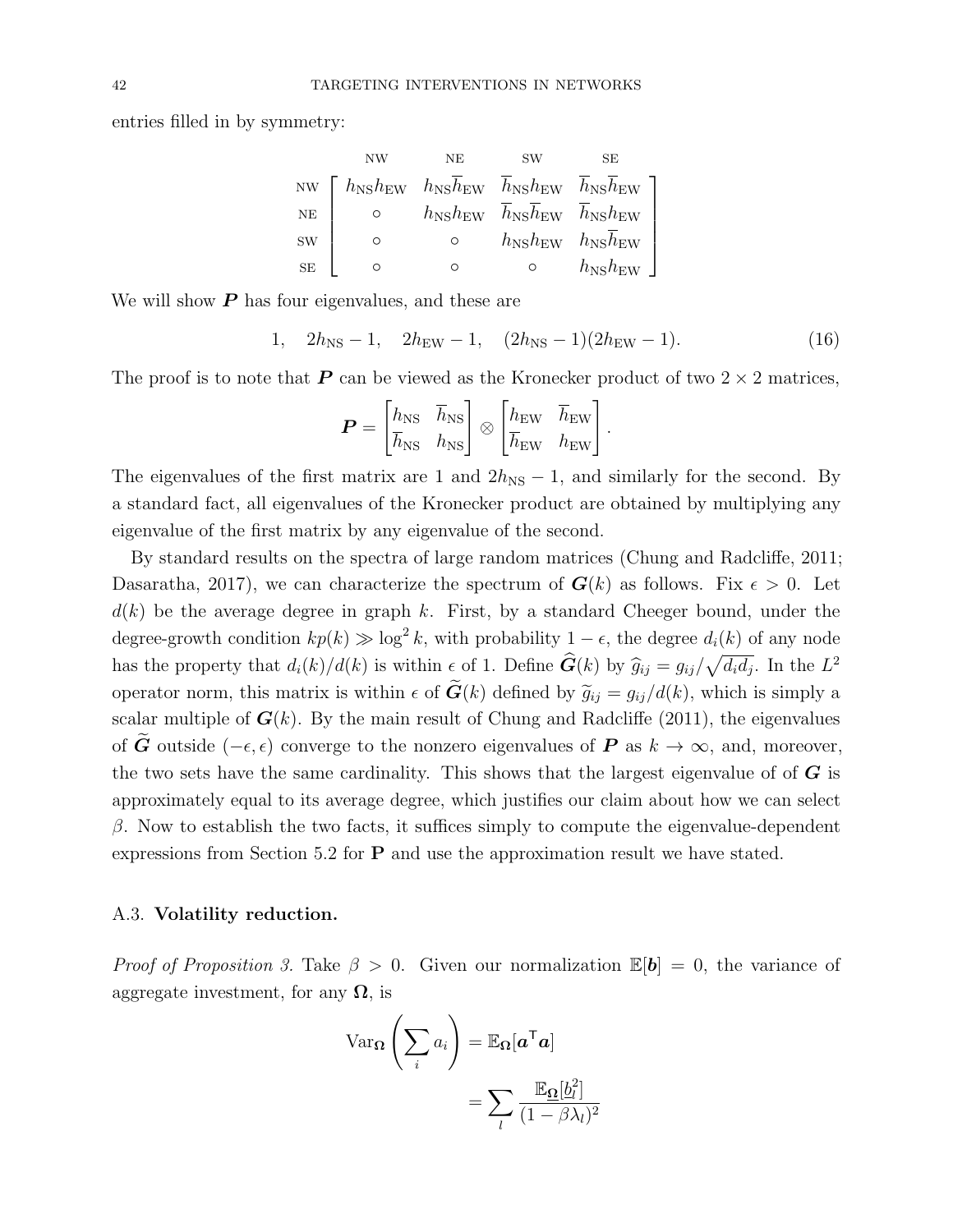$$
=\sum_{l}\frac{\omega_{ll}}{(1-\beta\lambda_{l})^{2}},
$$

where in the second line we have changed into the SVD basis by setting  $\Omega = U^{\mathsf{T}} \Omega U$ .

Now applying this with  $\Omega = \Omega^*$  and  $\Omega = \widehat{\Omega}$  we find

$$
\operatorname{Var}_{\Omega^*} \left( \sum_i a_i \right) = \operatorname{Var}_{\widehat{\Omega}} \left( \sum_i a_i \right) + \sum_l \frac{\omega_{ll} - \widehat{\omega}_{ll}}{(1 - \beta \lambda_l)^2}.
$$

The change in volatility of aggregate investment is a weighted sum of the decreases in the variance of each principal component, and the weight,  $(1 - \beta \lambda_l)^{-2}$ , on the variance of principal component l of G is an increasing function of its eigenvalue  $\lambda_l$ . because  $\beta > 0$ .

Let  $\mathbf{D} = \mathbf{\Omega}^* - \widehat{\mathbf{\Omega}}$  and  $\mathbf{D} = \mathbf{\Omega}^* - \widehat{\mathbf{\Omega}}$ . (Note that  $\Delta_l$  defined in Proposition 3 is equal to  $D_l$ .) There is a permutation matrix (and therefore an orthogonal matrix)  $P$  so that  $\underline{D} := P \underline{D} P^{\top}$ has increasing entries along the diagonal. We can define

$$
\widetilde{\boldsymbol{D}} = \boldsymbol{U} \widetilde{\boldsymbol{\underline{D}}} \boldsymbol{U}^{\mathsf{T}} = (\boldsymbol{U} \boldsymbol{P}) \boldsymbol{D} (\boldsymbol{U} \boldsymbol{P})^{\mathsf{T}}.
$$

By the assumption on  $K$ , the cost of the change

$$
\widehat{\Omega}\rightarrow\widehat{\Omega}+\widetilde{D}
$$

is the same as the cost of the change

$$
\widehat{\Omega}\rightarrow\widehat{\Omega}+D.
$$

In other words,

$$
K(\widehat{\Omega} + \widetilde{\boldsymbol{D}}; \widehat{\Omega}) = K(\widehat{\Omega} + \boldsymbol{D}; \widehat{\Omega}).
$$

But Var $\widetilde{\alpha^*}$  ( $\sum_i a_i$ ) is lower under  $\Omega + D$ , unless the variance-covariance matrix did not change in this transformation, which could be the case if and only if the ordering of the reductions  $\Delta_l$  was already as the result claims. This proves the claim for  $\beta > 0$ ; the proof for  $\beta < 0$  is analogous and omitted.

## A.4. Pricing game.

**Lemma 1.** Consider the pricing game and consider a change from  $\widehat{\Omega}$  to  $\Omega$  the change in the expected consumer surplus, producer surplus and welfare are given by expressions 8-10.

Proof. Consumer surplus equals the equilibrium utility of the representative consumers, i.e.,  $CS(\mathbf{p}) = \frac{1}{2} \sum_f [Q_f(\mathbf{p})]^2$ , and therefore

$$
\mathbb{E}_{\Omega} [CS(\boldsymbol{p})] = \frac{1}{2} \mathbb{E}_{\Omega} [[\gamma \mathbf{1}_F - \boldsymbol{T}^{\mathsf{T}} \boldsymbol{p}]^{\mathsf{T}} [\gamma \mathbf{1}_F - \boldsymbol{T}^{\mathsf{T}} \boldsymbol{p}]] \n= \frac{1}{2} \mathbb{E}_{\Omega} [\gamma^2 \mathbf{1}_F^{\mathsf{T}} \mathbf{1} - 2\gamma \mathbf{1}_F^{\mathsf{T}} \boldsymbol{T}^{\mathsf{T}} \boldsymbol{p}] + \frac{1}{2} \mathbb{E}_{\Omega} [\boldsymbol{p}^{\mathsf{T}} \Lambda \boldsymbol{p}],
$$